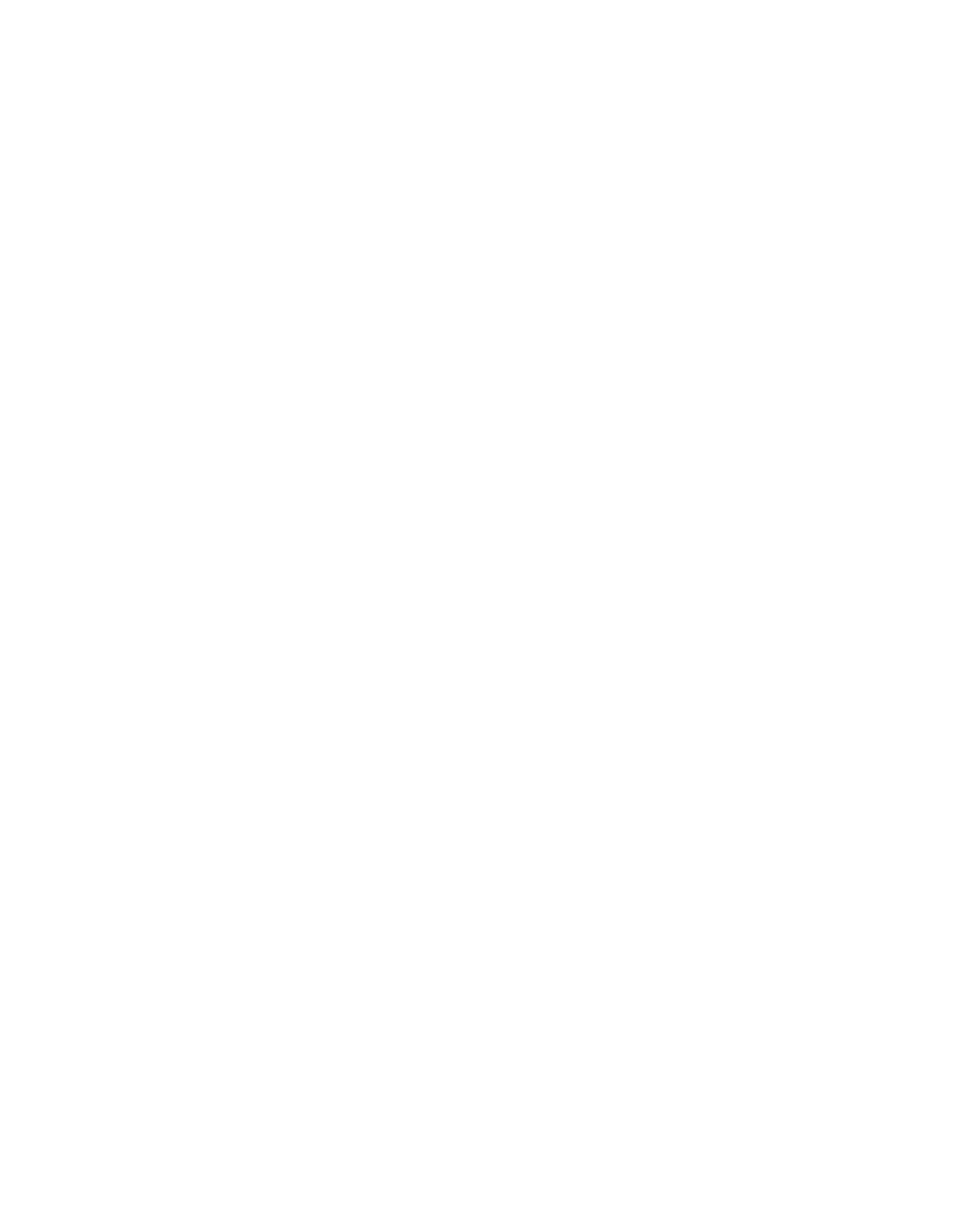#### **Scoring Summary(Final) UTSA vs. San Diego St. (12/21/2021 at Frisco, Texas)**



UTSA (12-2; 7-1) vs. San Diego St. (12-2; 7-1) Date: 12/21/2021 • Site: Frisco, Texas • Stadium: Toyota Stadium Attendance: 15801

| <b>Score by Quarters</b> |    |    |    | Total |
|--------------------------|----|----|----|-------|
| <b>ITSA</b>              | 14 |    | 10 | 24    |
| San Diego St.            |    | 10 | 14 | 38    |

| Qtr | Time  | <b>Scoring Play</b>                                                           | V-H       |
|-----|-------|-------------------------------------------------------------------------------|-----------|
| 1st | 12:36 | TSA - D.Clark 12 yd TD PASS from F.Harris (KICK by H.Duplessis), 7-75 2:24    | $7-0$     |
| 1st | 05:09 | SDS - J.Matthews 20 yd TD PASS from L.Johnson (KICK by M.Araiza), 6-64 2:03   | $7 - 7$   |
| 1st | 02:02 | TSA - B.Brady 2 yd TD RUSH (KICK by H.Duplessis), 8-75 3:07                   | $14 - 7$  |
| 2nd | 09:14 | SDS - J.Matthews 11 yd TD PASS from L.Johnson (KICK by M.Araiza), 9-54 4:18   | $14 - 14$ |
| 2nd | 00:00 | SDS - M.Araiza 33 yd FG 10-74 1:55                                            | $14 - 17$ |
| 3rd | 11:59 | SDS - G.Bell 1 yd TD RUSH (KICK by M.Araiza), 6-48 2:52                       | $14 - 24$ |
| 3rd | 10:09 | TSA - H.Duplessis 41 yd FG 6-51 1:50                                          | $17 - 24$ |
| 3rd | 02:39 | SDS - T. Shavers 24 yd TD PASS from L. Johnson (KICK by M. Araiza), 6-69 2:58 | $17 - 31$ |
| 3rd | 00:00 | TSA - Z.Franklin 3 yd TD PASS from F.Harris (KICK by H.Duplessis), 8-75 2:39  | 24-31     |
| 4th | 09:51 | SDS - L.Johnson 2 yd TD RUSH (KICK by M.Araiza), 9-65 5:09                    | 24-38     |

Kickoff time: 07:35 PM ET • End of Game: 11:07 PM ET • Total elapsed time: 03:32

Officials: Referee: Ron Hudson; Umpire: Ryan McClellan; Linesman: Kristopher Loving Sr.;

Line judge: Nicholas Briganti; Back judge: Douglas Warns; Field judge: Kendal Smith; Side judge: Steven Verbridge; Center judge: Anthony Romano;

Temperature: 56 • Wind: 6 northWest • Weather: sunny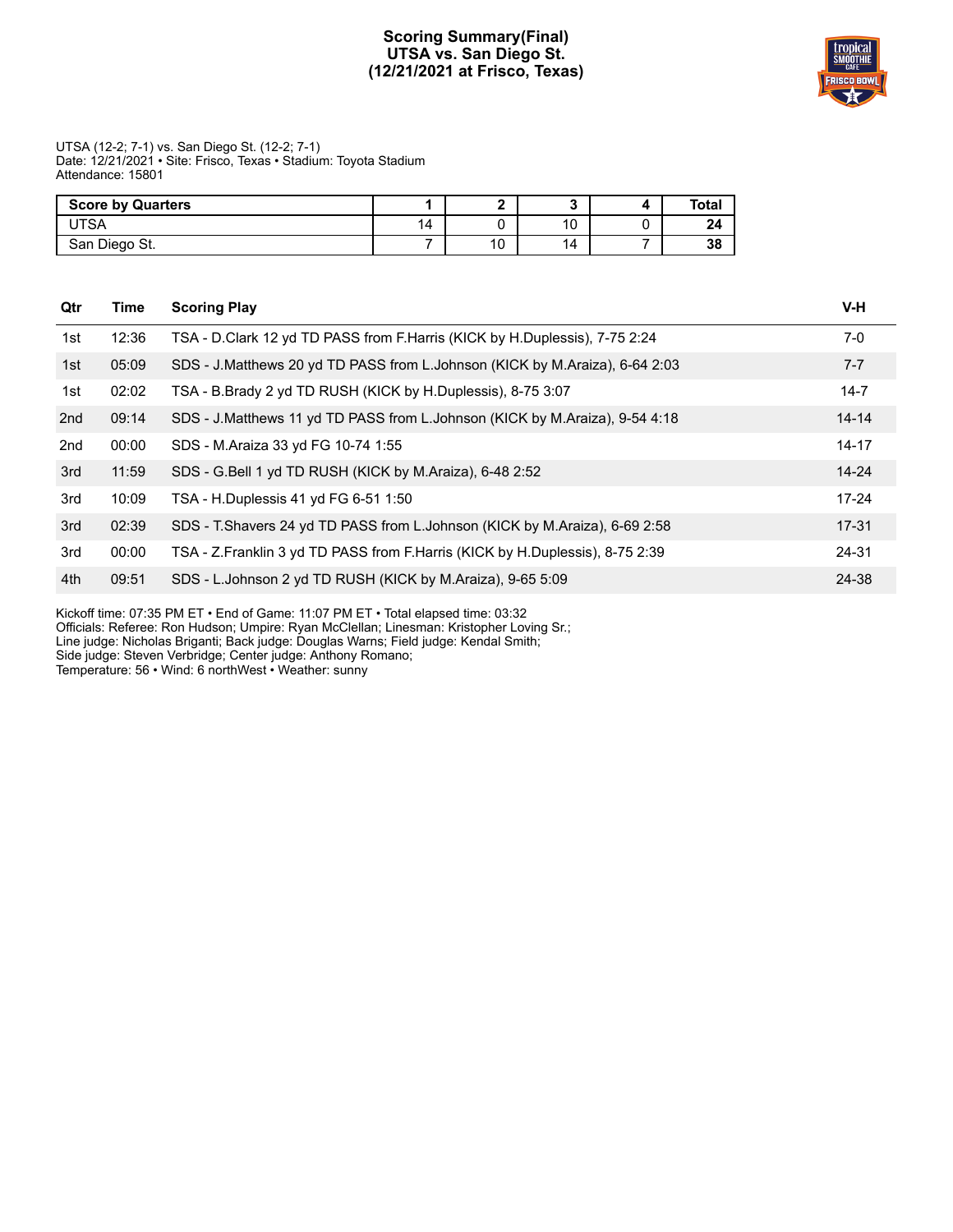#### **Team Statistics(Final) UTSA vs. San Diego St. (12/21/2021 at Frisco, Texas)**



| <b>FIRST DOWNS</b><br>Rushing<br>Passing<br>Penalty<br><b>NET YARDS RUSHING</b><br><b>Rushing Attempts</b><br>Average Per Rush<br><b>Rushing Touchdowns</b><br><b>Yards Gained Rushing</b><br>Yards Lost Rushing<br><b>NET YARDS PASSING</b><br>271<br>22-38-1<br>Completions-Attempts-Int<br>Average Per Attempt<br>12.3<br>Average Per Completion<br>Passing Touchdowns<br><b>TOTAL OFFENSIVE YARDS</b><br>388 | 21<br>31<br>6<br>10<br>9<br>17<br>6<br>$\overline{4}$<br>117<br>156<br>24<br>40<br>4.9<br>3.9<br>$\mathbf{1}$<br>$\overline{2}$<br>132<br>165<br>15<br>9<br>333<br>24-36-0<br>7.1<br>9.3<br>13.9<br>$\overline{2}$<br>3<br>489<br>62<br>76 |
|------------------------------------------------------------------------------------------------------------------------------------------------------------------------------------------------------------------------------------------------------------------------------------------------------------------------------------------------------------------------------------------------------------------|--------------------------------------------------------------------------------------------------------------------------------------------------------------------------------------------------------------------------------------------|
|                                                                                                                                                                                                                                                                                                                                                                                                                  |                                                                                                                                                                                                                                            |
|                                                                                                                                                                                                                                                                                                                                                                                                                  |                                                                                                                                                                                                                                            |
|                                                                                                                                                                                                                                                                                                                                                                                                                  |                                                                                                                                                                                                                                            |
|                                                                                                                                                                                                                                                                                                                                                                                                                  |                                                                                                                                                                                                                                            |
|                                                                                                                                                                                                                                                                                                                                                                                                                  |                                                                                                                                                                                                                                            |
|                                                                                                                                                                                                                                                                                                                                                                                                                  |                                                                                                                                                                                                                                            |
|                                                                                                                                                                                                                                                                                                                                                                                                                  |                                                                                                                                                                                                                                            |
|                                                                                                                                                                                                                                                                                                                                                                                                                  |                                                                                                                                                                                                                                            |
|                                                                                                                                                                                                                                                                                                                                                                                                                  |                                                                                                                                                                                                                                            |
|                                                                                                                                                                                                                                                                                                                                                                                                                  |                                                                                                                                                                                                                                            |
|                                                                                                                                                                                                                                                                                                                                                                                                                  |                                                                                                                                                                                                                                            |
|                                                                                                                                                                                                                                                                                                                                                                                                                  |                                                                                                                                                                                                                                            |
|                                                                                                                                                                                                                                                                                                                                                                                                                  |                                                                                                                                                                                                                                            |
|                                                                                                                                                                                                                                                                                                                                                                                                                  |                                                                                                                                                                                                                                            |
|                                                                                                                                                                                                                                                                                                                                                                                                                  |                                                                                                                                                                                                                                            |
|                                                                                                                                                                                                                                                                                                                                                                                                                  |                                                                                                                                                                                                                                            |
| Total offensive plays                                                                                                                                                                                                                                                                                                                                                                                            |                                                                                                                                                                                                                                            |
| Average Gain Per Play                                                                                                                                                                                                                                                                                                                                                                                            | 6.3<br>6.4                                                                                                                                                                                                                                 |
| Fumbles: Number-Lost                                                                                                                                                                                                                                                                                                                                                                                             | $0-0$<br>$0-0$                                                                                                                                                                                                                             |
| Penalties: Number-Yards<br>$9 - 80$                                                                                                                                                                                                                                                                                                                                                                              | 14-124                                                                                                                                                                                                                                     |
| <b>PUNTS-YARDS</b><br>$3 - 130$                                                                                                                                                                                                                                                                                                                                                                                  | $3 - 140$                                                                                                                                                                                                                                  |
| 43.3<br>Average Yards Per Punt                                                                                                                                                                                                                                                                                                                                                                                   | 46.7                                                                                                                                                                                                                                       |
| 36.3<br>Net Yards Per Punt                                                                                                                                                                                                                                                                                                                                                                                       | 42.7                                                                                                                                                                                                                                       |
| Inside 20                                                                                                                                                                                                                                                                                                                                                                                                        | $\mathbf{1}$<br>1                                                                                                                                                                                                                          |
| 50+ Yards                                                                                                                                                                                                                                                                                                                                                                                                        | 0<br>0                                                                                                                                                                                                                                     |
| Touchbacks                                                                                                                                                                                                                                                                                                                                                                                                       | $\mathbf{1}$<br>$\pmb{0}$                                                                                                                                                                                                                  |
| Fair catch                                                                                                                                                                                                                                                                                                                                                                                                       | 0<br>1                                                                                                                                                                                                                                     |
| <b>KICKOFFS-YARDS</b><br>5-306                                                                                                                                                                                                                                                                                                                                                                                   | 6-390                                                                                                                                                                                                                                      |
| 61.2<br>Average Yards Per Kickoff                                                                                                                                                                                                                                                                                                                                                                                | 65                                                                                                                                                                                                                                         |
| 61.2<br>Net Yards Per Kickoff                                                                                                                                                                                                                                                                                                                                                                                    | 49.2                                                                                                                                                                                                                                       |
| <b>Touchbacks</b>                                                                                                                                                                                                                                                                                                                                                                                                | $\mathbf{1}$<br>6                                                                                                                                                                                                                          |
| $2 - 12 - 0$<br>Punt returns: Number-Yards-TD                                                                                                                                                                                                                                                                                                                                                                    | $1 - 1 - 0$                                                                                                                                                                                                                                |
| Average Per Return                                                                                                                                                                                                                                                                                                                                                                                               | 6                                                                                                                                                                                                                                          |
| $0 - 0 - 0$<br>Kickoff returns: Number-Yards-TD                                                                                                                                                                                                                                                                                                                                                                  | $3 - 95 - 0$                                                                                                                                                                                                                               |
| Average Per Return                                                                                                                                                                                                                                                                                                                                                                                               | 31.7<br>0                                                                                                                                                                                                                                  |
| Interceptions: Number-Yards-TD<br>$0 - 0 - 0$                                                                                                                                                                                                                                                                                                                                                                    | $1 - 0 - 0$                                                                                                                                                                                                                                |
| Fumble Returns: Number-Yards                                                                                                                                                                                                                                                                                                                                                                                     | $0-0$<br>$0-0$                                                                                                                                                                                                                             |
| Miscellaneous Yards                                                                                                                                                                                                                                                                                                                                                                                              | $\pmb{0}$<br>0                                                                                                                                                                                                                             |
| Possession Time<br>22:09                                                                                                                                                                                                                                                                                                                                                                                         | 37:51                                                                                                                                                                                                                                      |
| 8:48<br>1st Quarter                                                                                                                                                                                                                                                                                                                                                                                              | 6:12                                                                                                                                                                                                                                       |
| 2nd Quarter<br>4:49                                                                                                                                                                                                                                                                                                                                                                                              | 10:11                                                                                                                                                                                                                                      |
| 3rd Quarter<br>5:54                                                                                                                                                                                                                                                                                                                                                                                              | 8:57                                                                                                                                                                                                                                       |
| 4th Quarter<br>2:38                                                                                                                                                                                                                                                                                                                                                                                              | 12:22                                                                                                                                                                                                                                      |
| 1 of 9<br>Third-Down Conversions                                                                                                                                                                                                                                                                                                                                                                                 | 5 of 10                                                                                                                                                                                                                                    |
| Fourth-Down Conversions<br>$1$ of $3$                                                                                                                                                                                                                                                                                                                                                                            | 1 of 2                                                                                                                                                                                                                                     |
| Red Zone Scores-Chances<br>4 of 4                                                                                                                                                                                                                                                                                                                                                                                | 5 of 5                                                                                                                                                                                                                                     |
| Touchdowns                                                                                                                                                                                                                                                                                                                                                                                                       | 3<br>4                                                                                                                                                                                                                                     |
| <b>Field Goals</b><br>1 of 1                                                                                                                                                                                                                                                                                                                                                                                     | $1$ of $1$                                                                                                                                                                                                                                 |
| Sacks By: Number-Yards                                                                                                                                                                                                                                                                                                                                                                                           | $2 - 14$<br>1-6                                                                                                                                                                                                                            |
| <b>PAT Kicks</b>                                                                                                                                                                                                                                                                                                                                                                                                 | $3-3$<br>$5-5$                                                                                                                                                                                                                             |
| 1 of 1<br><b>Field Goals</b>                                                                                                                                                                                                                                                                                                                                                                                     | 1 of 1                                                                                                                                                                                                                                     |
| Points off turnovers                                                                                                                                                                                                                                                                                                                                                                                             |                                                                                                                                                                                                                                            |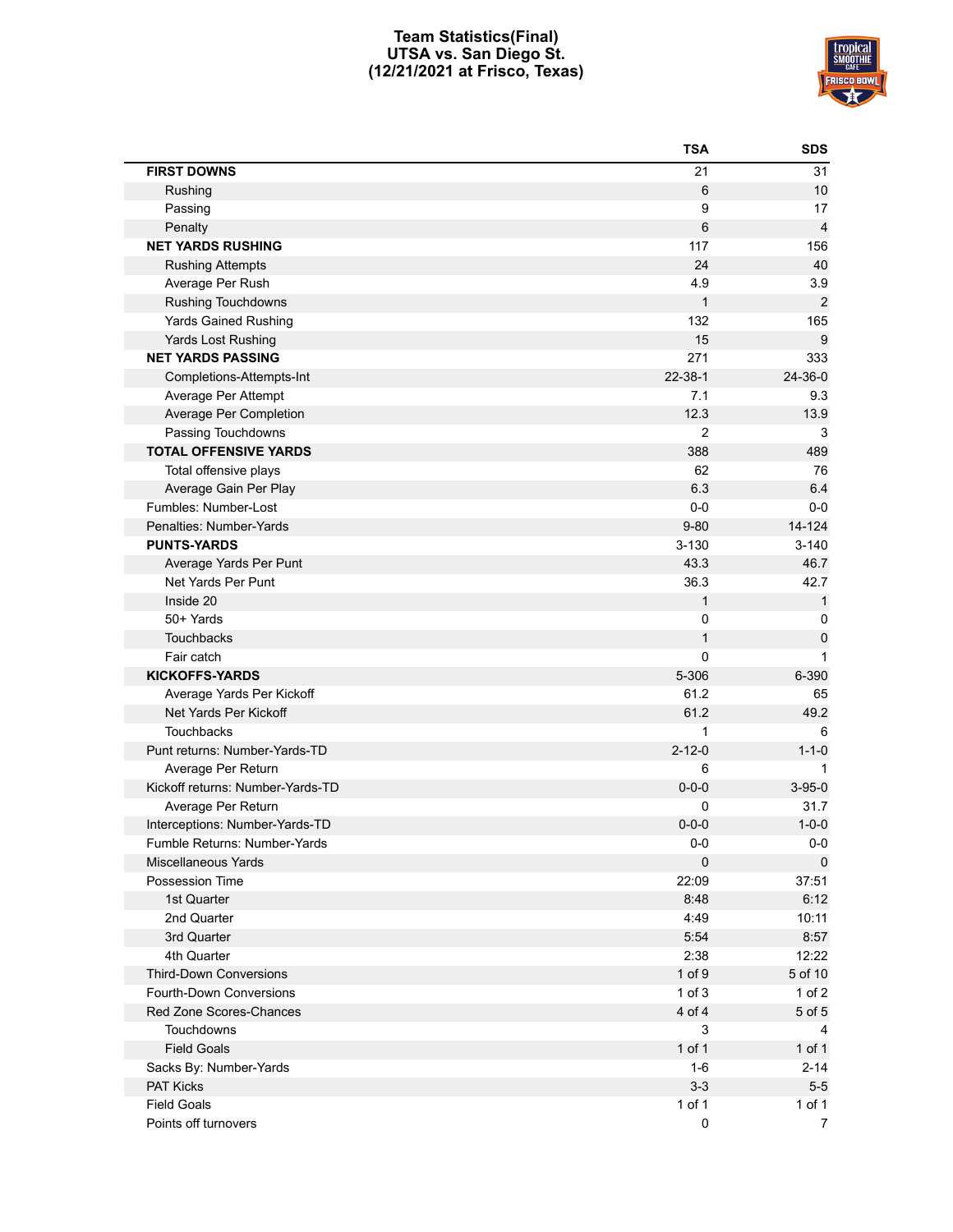#### **Individual Statistics(Final) UTSA vs. San Diego St. (12/21/2021 at Frisco, Texas)**

| <b>UTSA</b> | San Diego St. |
|-------------|---------------|

| <b>Rushing</b>              |                | No.                        | Gain           | Loss           |             | Net            | TD             | Lg             |                | Avg            |
|-----------------------------|----------------|----------------------------|----------------|----------------|-------------|----------------|----------------|----------------|----------------|----------------|
| <b>B.Brady</b>              |                | 16                         | 77             |                | 1           | 76             | 1              | 27             |                | 4.8            |
| <b>B.Daniels</b>            |                | 3                          | 38             |                | 0           | 38             | 0              | 17             |                | 12.7           |
| D.Clark                     |                | 1                          | $\overline{2}$ |                | 0           | $\overline{2}$ | 0              |                | $\overline{2}$ | 2              |
| <b>F.Harris</b>             |                | 4                          | 15             |                | 14          | 1              | 0              | 10             |                | 0.3            |
| <b>Totals</b>               |                | 24                         | 132            |                | 15          | 117            | 1              | 27             |                | 4.9            |
| Passing                     |                | $C-A-I$                    |                | Yds            |             | TD             |                | Long           |                | Sack           |
| <b>F.Harris</b>             |                | $22 - 36 - 1$              |                | 271            |             | $\overline{2}$ |                | 35             |                | 2              |
| J.Cephus<br><b>J.Adkins</b> |                | $0 - 1 - 0$<br>$0 - 1 - 0$ |                |                | 0<br>0      | 0<br>0         |                | 0<br>0         |                | 0<br>0         |
| <b>Totals</b>               |                | $22 - 38 - 1$              |                | 271            |             | $\overline{2}$ |                | 35             |                | $\overline{2}$ |
| <b>Receiving</b>            |                |                            | No.            |                | Yards       | TD             |                | Long           |                | Tgt            |
| Z.Franklin                  |                |                            | 8              |                | 89          |                | 1              |                | 35             | 13             |
| D.Clark                     |                |                            | 6              |                | 72          |                | 1              |                | 33             | 10             |
| T.Ogle-Kellogg              |                |                            | 2              |                | 41          |                | 0              |                | 35             | 3              |
| O.Cardenas                  |                |                            | $\overline{2}$ |                | 33          |                | 0              |                | 21             | $\overline{2}$ |
| J.Cephus                    |                |                            | $\overline{2}$ |                | 10          |                | 0              |                | 8              | 4              |
| <b>B.Daniels</b>            |                |                            | $\overline{1}$ |                | 18          |                | 0              |                | 16             | $\mathbf{1}$   |
| <b>B.Brady</b>              |                |                            | $\mathbf{1}$   |                | 8           |                | 0              |                | 8              | 1              |
| <b>TEAM</b>                 |                |                            | 0              |                | $\Omega$    |                | 0              |                | 0              | 0              |
| D.Dishman                   |                |                            | 0              |                | 0           |                | 0              |                | 0              | $\overline{c}$ |
| <b>Totals</b>               |                |                            | 22             |                | 253         |                | $\overline{2}$ |                | 35             | 36             |
| <b>Punting</b>              |                | No.                        | Yds            | Avg            |             | Long           |                |                | In20           | ΤВ             |
| L.Dean                      |                | 3                          | 130            | 43.3           |             |                | 49             |                | 1              | 1              |
| <b>Totals</b>               |                | $\overline{3}$             | 130            | 43.3           |             |                | 49             |                | $\overline{1}$ | $\overline{1}$ |
|                             |                | Punt                       |                |                | Kickoff     |                |                |                | Intercept      |                |
| <b>Returns</b>              | No             | Yds                        | Lg             | No             | Yds         | Lg             |                | No             | Yds            | Lg             |
| C.Stoever                   | $\overline{2}$ | 12                         | 12             | 0              | 0           | 0              |                | 0              | 0              | 0              |
| <b>Totals</b>               | $\overline{2}$ | 12                         | 12             | $\overline{0}$ | 0           | 0              |                | $\overline{0}$ | 0              | 0              |
| <b>Field goals</b>          |                | Qtr                        | <b>Time</b>    |                | <b>Dist</b> |                |                |                | <b>Result</b>  |                |

| H.Duplessis      | 3rd | 10:09      |           | 41 yards |           | GOOD |       |
|------------------|-----|------------|-----------|----------|-----------|------|-------|
| <b>Kickoffs</b>  | No. | Yards      |           |          | Avg       | тв   | OВ    |
| H.Duplessis      | 3   |            | 191 yards |          | 63.7      | 1    | 1     |
| E.Ornstein       | 2   |            | 115 yards |          | 57.5      | 0    | 0     |
| All-purpose      |     | <b>Run</b> | Rcv       | ΚR       | <b>PR</b> | ΙR   | Total |
| Z.Franklin       |     | 0          | 89        | 0        | 0         | 0    | 89    |
| <b>B.Brady</b>   |     | 76         | 8         | 0        | 0         | 0    | 84    |
| D.Clark          |     | 2          | 72        | 0        | 0         | 0    | 74    |
| <b>B.Daniels</b> |     | 38         | 18        | 0        | 0         | 0    | 56    |

| σαιι υισγυ σι. |     |               |      |            |      |    |             |
|----------------|-----|---------------|------|------------|------|----|-------------|
| Rushing        | No. | Gain          | Loss | <b>Net</b> | TD   | Lq | Avg         |
| G.Bell         | 26  | 102           | 1    | 101        | 1    | 13 | 3.9         |
| C.Bell         | 6   | 29            | 0    | 29         | 0    | 8  | 4.8         |
| L.Johnson      | 5   | 21            | 6    | 15         | 1    | 13 | 3           |
| K.Williams     | 1   | 13            | 0    | 13         | 0    | 13 | 13          |
| TEAM           | 1   | 0             | 1    | -1         | 0    | 0  | $-1$        |
| J.Byrd         | 1   | 0             | 1    | -1         | 0    | 0  | -1          |
| Totals         | 40  | 165           | 9    | 156        | 2    | 13 | 3.9         |
| Passing        |     | C-A-I         | Yds  | TD         | Long |    | <b>Sack</b> |
| L.Johnson      |     | $24 - 36 - 0$ | 333  | 3          |      | 32 | 1           |

Totals 24-36-0 333 3 32 1

| Receiving        |     | No. | Yards | TD             | Long | Tgt |
|------------------|-----|-----|-------|----------------|------|-----|
| J.Matthews       |     | 11  | 175   | $\overline{2}$ | 32   | 14  |
| <b>B.Busbee</b>  |     | 3   | 51    | 0              | 31   | 3   |
| E.Kothe          |     | 3   | 31    | 0              | 14   | 3   |
| <b>T.Shavers</b> |     | 2   | 29    | 1              | 24   | 6   |
| D.Bellinger      |     | 2   | 13    | 0              | 7    | 3   |
| K.Smith          |     |     | 25    | 0              | 25   | 2   |
| E.Dedeaux        |     |     | 12    | 0              | 12   | 1   |
| J.Byrd           |     |     | -3    | 0              | ი    | 2   |
| <b>TEAM</b>      |     | 0   | O     | 0              | 0    | 0   |
| <b>Totals</b>    |     | 24  | 333   | 3              | 32   | 34  |
| <b>Punting</b>   | No. | Yds | Avg   | Long           | In20 | TB  |
| M.Araiza         | 3   | 140 | 46.7  | 49             | 1    | 0   |
| Totals           | 3   | 140 | 46.7  | 49             | 1    | 0   |

|                 |     | Punt |             |            | Kickoff  |     | Intercept |            |       |  |
|-----------------|-----|------|-------------|------------|----------|-----|-----------|------------|-------|--|
| <b>Returns</b>  | No  | Yds  | Lg          | No         | Yds      | Lg  | No        | <b>Yds</b> | Lg    |  |
| J.Byrd          | 1   | 1    | 1           | 2          | 43       | 24  | 0         | 0          | 0     |  |
| K. Williams     | 0   | 0    | 0           | 1          | 52       | 52  | 0         | 0          | 0     |  |
| C.Baskerville   | 0   | 0    | 0           | 0          | 0        | 0   | 1         | 0          | 0     |  |
| Totals          | 1   | 1    | 1           | 3          | 95       | 52  | 1         | 0          | 0     |  |
| Field goals     |     | Qtr  | <b>Time</b> |            | Dist     |     |           | Result     |       |  |
| M.Araiza        |     | 2nd  | 00:00       |            | 33 yards |     |           | GOOD       |       |  |
| <b>Kickoffs</b> | No. |      | Yards       |            |          | Avg | ΤВ        | OВ         |       |  |
| M.Araiza        | 6   |      | 390 vards   |            |          | 65  | 6         | 0          |       |  |
| All-purpose     |     |      | Run         | <b>Rcv</b> | ΚR       | PR  | ΙR        |            | Total |  |
| J.Matthews      |     |      | 0           | 175        | 0        | 0   | 0         |            | 175   |  |
| G.Bell          |     |      | 101         | 0          | 0        | 0   | 0         |            | 101   |  |
| K.Williams      |     |      | 13          | 0          | 52       | 0   | 0         |            | 65    |  |
| <b>B.Busbee</b> |     |      | 0           | 51         | 0        | 0   | 0         |            | 51    |  |

FUMBLES: UTSA- . San Diego St.- .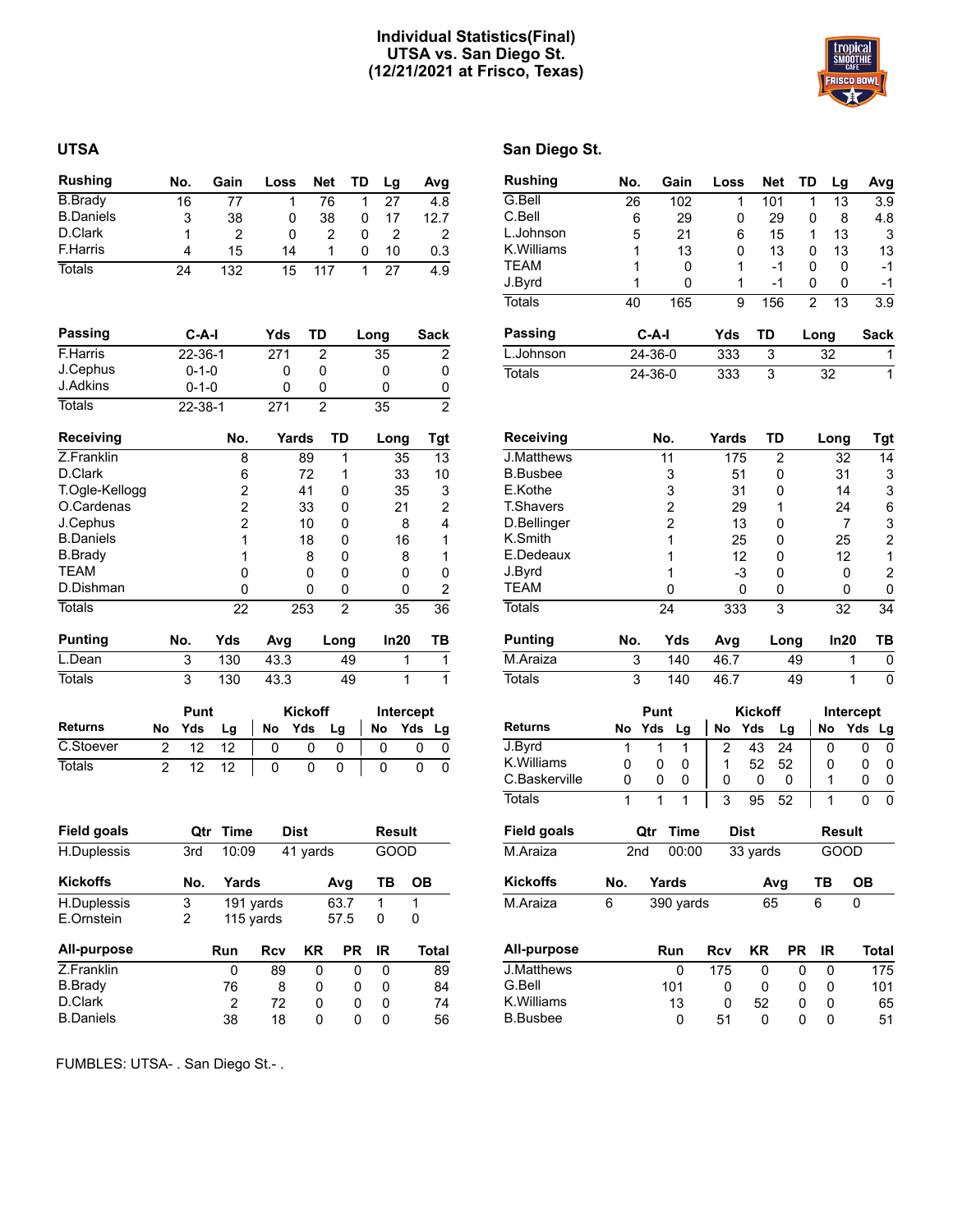#### **Defensive Statistics(Final) UTSA vs. San Diego St. (12/21/2021 at Frisco, Texas)**



| #                    | <b>UTSA</b>                | Solo           | Ast            | <b>Total</b>   | Sacks-Yds | <b>TFL-Yds</b> | FF          | FR-Yds  | Int-Yds | <b>BrUp</b>  | <b>Blks</b>              | QBH         |
|----------------------|----------------------------|----------------|----------------|----------------|-----------|----------------|-------------|---------|---------|--------------|--------------------------|-------------|
| 8                    | J.Ligon                    | 3              | 5              | 8              | $0.5 - 6$ | $0.5 - 6$      | $\pmb{0}$   | $0-0$   | $0-0$   | 0            | $\overline{\phantom{a}}$ | 0           |
|                      | 20 D.Feaster               | 6              | 2              | 8              | $0.0 - 0$ | $0.0 - 0$      | 0           | $0-0$   | $0-0$   | 0            | $\overline{\phantom{a}}$ | $\pmb{0}$   |
|                      | 21 K.Robinson              | 5              | $\overline{2}$ | 7              | $0.0 - 0$ | $0.0 - 0$      | 0           | $0-0$   | $0-0$   | 0            | $\overline{\phantom{a}}$ | 0           |
|                      | 4 A.Parks                  | 6              | 0              | 6              | $0.0 - 0$ | $0.0 - 0$      | 0           | $0-0$   | $0-0$   | 0            | $\overline{\phantom{a}}$ | 0           |
| 1                    | J.Haynes                   | $\overline{2}$ | 3              | 5              | $0.0 - 0$ | $0.0 - 0$      | 0           | $0-0$   | $0-0$   | 0            | $\frac{1}{2}$            | 0           |
| 11                   | K.Nwachuku                 | 3              | 2              | 5              | $0.0 - 0$ | $1.0 - 3$      | 0           | $0-0$   | $0-0$   | 0            | $\overline{\phantom{a}}$ | 0           |
| $\mathbf{2}^{\circ}$ | C.Wiley                    | 1              | $\overline{2}$ | 3              | $0.0 - 0$ | $0.0 - 0$      | 0           | $0-0$   | $0-0$   | 0            | $\overline{a}$           | 0           |
| 12 <sup>2</sup>      | D.Taylor                   | 2              | $\mathbf{1}$   | 3              | $0.0 - 0$ | $1.0 - 1$      | 0           | $0-0$   | $0-0$   | 0            | $\blacksquare$           | 0           |
| 22.                  | R.Shockency                | $\mathbf 1$    | 2              | 3              | $0.0 - 0$ | $0.0 - 0$      | 0           | $0-0$   | $0-0$   | 0            | $\overline{\phantom{a}}$ | 0           |
| 26                   | C.Mayfield Jr.             | 3              | 0              | 3              | $0.0 - 0$ | $0.0 - 0$      | 0           | $0-0$   | $0-0$   | 0            | $\overline{\phantom{a}}$ | 0           |
|                      | 90 B.Brown                 | 2              | $\mathbf{1}$   | 3              | $0.0 - 0$ | $0.0 - 0$      | 0           | $0-0$   | $0-0$   | 0            | $\overline{\phantom{a}}$ | 0           |
| 9                    | C.Hicks                    | $\mathbf{1}$   | $\mathbf{1}$   | $\overline{c}$ | $0.5 - 6$ | $0.5 - 6$      | 0           | $0-0$   | $0-0$   | 0            | $\overline{\phantom{a}}$ | 0           |
| 38                   | T.Mahnke                   | 1              | 1              | 2              | $0.0 - 0$ | $0.0 - 0$      | 0           | $0-0$   | $0-0$   | 0            | $\blacksquare$           | 0           |
| 95                   | C.Clayton                  | $\overline{c}$ | 0              | $\mathbf 2$    | $0.0 - 0$ | $1.0 - 1$      | 0           | $0-0$   | $0-0$   | 0            | $\overline{\phantom{a}}$ | $\pmb{0}$   |
| 99                   | <b>B.Matterson</b>         | $\mathbf{1}$   | 1              | 2              | $0.0 - 0$ | $0.0 - 0$      | 0           | $0-0$   | $0-0$   | 1            | $\blacksquare$           | 0           |
| 0                    | R.Wisdom                   | $\mathbf{1}$   | 0              | $\mathbf{1}$   | $0.0 - 0$ | $0.0 - 0$      | 0           | $0-0$   | $0-0$   | 0            | $\overline{a}$           | 0           |
|                      | 18 M.Jones                 | 1              | 0              | 1              | $0.0 - 0$ | $0.0 - 0$      | 0           | $0-0$   | $0-0$   | 0            | $\overline{\phantom{a}}$ | 0           |
|                      | 33 L.McDougle              | 0              | $\mathbf{1}$   | $\mathbf{1}$   | $0.0 - 0$ | $0.0 - 0$      | 0           | $0-0$   | $0-0$   | 0            | $\overline{\phantom{a}}$ | 0           |
|                      | 88 D.Clark                 | 1              | 0              | 1              | $0.0 - 0$ | $0.0 - 0$      | 0           | $0-0$   | $0-0$   | 0            | $\overline{\phantom{a}}$ | 0           |
|                      | <b>Totals</b>              | 42             | 24             | 66             | $1-6$     | $4.0 - 11$     | 0           | $0-0$   | $0-0$   | 1            | 0                        | $\mathbf 0$ |
|                      |                            |                |                |                |           |                |             |         |         |              |                          |             |
|                      |                            |                |                |                |           |                |             |         |         |              |                          |             |
| #                    | San Diego St.              | Solo           | Ast            | <b>Total</b>   | Sacks-Yds | <b>TFL-Yds</b> | FF          | FR-Yds  | Int-Yds | <b>BrUp</b>  | <b>Blks</b>              | <b>QBH</b>  |
| 34                   | C.Baskerville              | 5              | 4              | 9              | $0.0 - 0$ | $0.0 - 0$      | 0           | $0 - 0$ | $1 - 0$ | 0            | $\overline{a}$           | 0           |
| 33                   | P.McMorris                 | 3              | $\overline{4}$ | $\overline{7}$ | $0.0 - 0$ | $0.0 - 0$      | 0           | $0 - 0$ | $0-0$   | $\mathbf{1}$ | $\overline{a}$           | $\pmb{0}$   |
| 66                   | J.Tavai                    | 3              | 3              | 6              | $1.0 - 7$ | $2.0 - 8$      | 0           | $0-0$   | $0-0$   | 0            | $\overline{a}$           | 0           |
| 6                    | A.Aleki                    | $\overline{2}$ | 3              | 5              | $0.0 - 0$ | $0.0 - 0$      | 0           | $0 - 0$ | $0-0$   | 0            | $\overline{\phantom{0}}$ | 0           |
| 9                    | T.Hawkins                  | 5              | 0              | 5              | $0.0 - 0$ | $0.0 - 0$      | 0           | $0-0$   | $0-0$   | 1            | $\overline{a}$           | 0           |
| 99                   | C.Thomas                   | 0              | 3              | 3              | $0.0 - 0$ | $0.0 - 0$      | 0           | $0 - 0$ | $0-0$   | 0            | $\overline{a}$           | 0           |
| 2                    | K.Banks                    | 0              | $\overline{2}$ | $\overline{2}$ | $0.5 - 7$ | $0.5 - 7$      | 0           | $0 - 0$ | $0-0$   | 0            | $\overline{a}$           | 0           |
| 10                   | N.Tumblin                  | $\overline{2}$ | 0              | 2              | $0.0 - 0$ | $0.0 - 0$      | 0           | $0 - 0$ | $0-0$   | 0            | $\blacksquare$           | $\pmb{0}$   |
| 12                   | D.Branch                   | 0              | $\overline{2}$ | $\overline{2}$ | $0.0 - 0$ | $0.0 - 0$      | 0           | $0 - 0$ | $0-0$   | 0            | $\overline{a}$           | 0           |
| 18                   | T.Thompson                 | $\overline{2}$ | 0              | 2              | $0.0 - 0$ | $0.0 - 0$      | $\mathbf 0$ | $0 - 0$ | $0-0$   | 0            | $\overline{a}$           | $\pmb{0}$   |
| 24                   | S.Olubi                    | $\overline{2}$ | 0              | 2              | $0.0 - 0$ | $0.0 - 0$      | 0           | $0-0$   | $0-0$   | 0            | $\overline{a}$           | 1           |
| 46                   | M.Shawcroft                | $\overline{2}$ | 0              | $\overline{2}$ | $0.0 - 0$ | $0.0 - 0$      | $\mathbf 0$ | $0-0$   | $0-0$   | 0            |                          | $\pmb{0}$   |
|                      | 54 C.McDonald              | 2              | 0              | 2              | $0.0 - 0$ | $0.0 - 0$      | 0           | 0-0     | $0-0$   | 0            |                          | 0           |
|                      | TM TEAM                    | 0              | $\mathbf{1}$   | $\mathbf{1}$   | $0.5 - 7$ | $0.5 - 7$      | $\mathbf 0$ | $0 - 0$ | $0-0$   | 0            | $\overline{\phantom{0}}$ | 0           |
|                      | 26 K.Williams              | 1              | 0              | 1              | $0.0 - 0$ | $0.0 - 0$      | 0           | $0-0$   | $0-0$   | 0            | $\frac{1}{2}$            | 0           |
|                      | 43 S.Lakalaka              | 0              | $\mathbf{1}$   | $\mathbf{1}$   | $0.0 - 0$ | $0.0 - 0$      | $\pmb{0}$   | $0 - 0$ | $0-0$   | 0            | $\blacksquare$           | 0           |
|                      | 52 J.Lecky                 | 0              | 1              | $\mathbf{1}$   | $0.0 - 0$ | $0.0 - 0$      | 0           | $0-0$   | $0-0$   | 0            | $\overline{a}$           | 0           |
|                      | 87 K.Duru<br><b>Totals</b> | $\mathbf{1}$   | 0<br>24        | $\mathbf{1}$   | $0.0 - 0$ | $0.0 - 0$      | $\pmb{0}$   | $0 - 0$ | $0-0$   | 0            |                          | $\pmb{0}$   |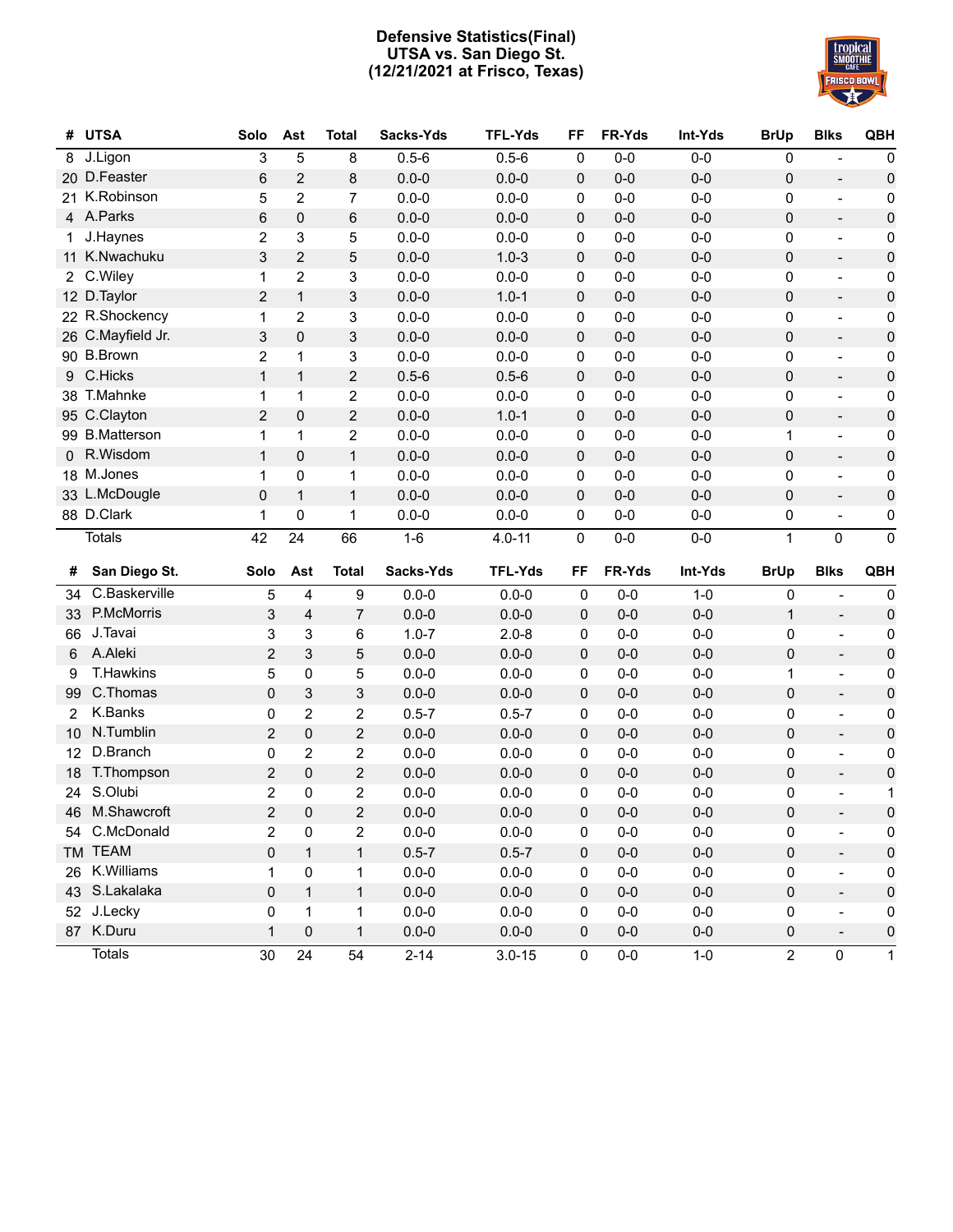#### **Participation Report(Final) UTSA vs. San Diego St. (12/21/2021 at Frisco, Texas)**



#### **UTSA**

#### **San Diego St.**

| <b>Pos</b> | ##          | <b>OFFENSE</b> | Pos        | ##             |         | <b>OFFENSE</b>            |
|------------|-------------|----------------|------------|----------------|---------|---------------------------|
| QB         | 0           | F.Harris       | QB         | $\overline{7}$ |         | L.Johnson                 |
| <b>WR</b>  | 2           | J.Cephus       | <b>RB</b>  | 22             | G.Bell  |                           |
| RB         | 3           | S.McCormick    | <b>WR</b>  | 45             |         | J.Matthews                |
| <b>WR</b>  | 4           | Z.Franklin     | OL         | 61             |         | <b>B.Crenshaw-Dickson</b> |
| RB         | 5           | <b>B.Brady</b> | OL         | 69             |         | D.Gudino                  |
| OL         | 55          | A.Maka         | OL         | 72             |         | A.Uluave                  |
| OL         | 58          | T.Haynes       | OL         | 73             |         | W.Dunkle                  |
| OL         | 61          | K.Davis        | OL         | 76             |         | Z.Thomas                  |
| OL         | 74          | S.Burford      | TЕ         | 82             |         | J.Rudolph                 |
| OL         | 77          | M.Hart         | TE.        | 88             |         | D.Bellinger               |
| TЕ         | 84          | O.Cardenas     | <b>WR</b>  | 96             | E.Kothe |                           |
|            |             |                |            |                |         |                           |
| Pos        | ##          | <b>DEFENSE</b> | <b>Pos</b> |                | ##      | <b>DEFENSE</b>            |
| DL         | $\mathbf 1$ | J.Haynes       | DL         | $\overline{2}$ |         | K.Banks                   |
| LВ         | 2           | C.Wiley        | LB         | 6              |         | A.Aleki                   |
| S          | 4           | A.Parks        | DB         | 9              |         | <b>T.Hawkins</b>          |
| LВ         | 8           | J.Ligon        | DB         |                | 10      | N.Tumblin                 |
| LB         | 9           | C.Hicks        | DB         |                | 18      | T.Thompson                |
| S          | 11          | K.Nwachuku     | LB         |                | 24      | S.Olubi                   |
| DL         | 17          | A.Simon        | DB         |                | 33      | P.McMorris                |
| LB         | 20          | D.Feaster      | DB         |                | 34      | C.Baskerville             |
| CВ         | 21          | K.Robinson     | LB         |                | 54      | C.McDonald                |
| CВ         | 26          | C.Mayfield Jr. | DL         |                | 66      | J.Tavai                   |
| DL         | 90          | <b>B.Brown</b> | DL         |                | 99      | C.Thomas                  |

**UTSA:** 0-R.Wisdom; 5-H.Duplessis; 7-D.Taylor; 8-J.Adkins; 11-T.Ogle-Kellogg; 12-D.Taylor; 13-S.Jones; 15-C.Stoever; 18-M.Jones; 21-J.Rodriguez; 22-R.Shockency; 23-X.Spencer; 28-J.Dabon; 29-X.Player; 31-K.Barnes; 33-B.Daniels; 33-L.McDougle; 35-L.Dean; 37-M.Benning; 38-T.Mahnke; 39-K.Wakefield; 49-T.Bell II; 54-C.Lewis; 64-E.Almaraz; 66-D.Pastucci; 80-D.Dishman; 81-T.Bradley; 88- D.Clark; 92-E.Ornstein; 95-C.Clayton; 97-W.Baty; 99-B.Matterson;

**San Diego St.:** 2-M.Araiza; 5-B.Busbee; 12-D.Branch; 14-T.Shavers; 15-J.Byrd; 21-C.Bell; 23-I.McElvane; 26-K.Williams; 29- A.Mwata; 31-D.Celestine; 39-G.Fountain; 42-B.Anderson; 43-S.Lakalaka; 44-V.Kaho; 46-M.Shawcroft; 52-J.Lecky; 63-R.Ulugalu-Maseuli; 75-D.Bessent; 81-E.Dedeaux; 83-M.Shaw; 84-D.De Los Reyes; 87-K.Duru; 92-K.Smith; 95-N.Sims;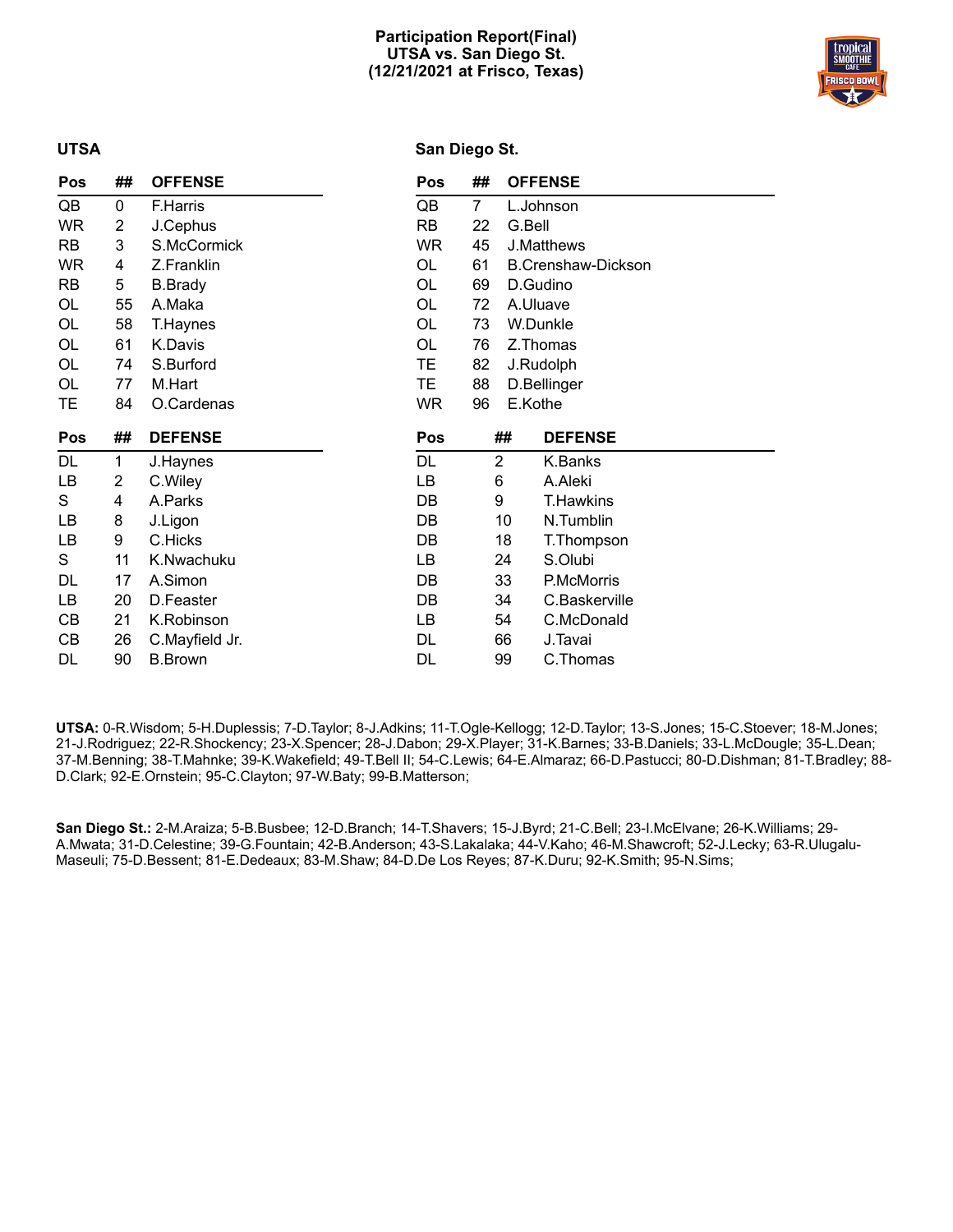#### **Drive Chart (By Team)(Final) UTSA vs. San Diego St. (12/21/2021 at Frisco, Texas)**



|             |                 |                   |       | <b>Drive Started</b> |                   | <b>Drive Ended</b> | Consumed        |               |            |
|-------------|-----------------|-------------------|-------|----------------------|-------------------|--------------------|-----------------|---------------|------------|
| <b>Team</b> | Qtr             | <b>Spot</b>       | Time  | <b>Obtained</b>      | Spot              | Time               | <b>How lost</b> | <b>PI-Yds</b> | <b>TOP</b> |
| <b>TSA</b>  | 1st             | TSA25             | 15:00 | KO                   | SD <sub>S0</sub>  | 12:36              | *TD             | $7 - 75$      | 2:24       |
| <b>TSA</b>  | 1st             | <b>TSA34</b>      | 10:11 | <b>PUNT</b>          | <b>ISDS36</b>     | 07:12              | <b>DOWNS</b>    | $8 - 30$      | 2:59       |
| TSA         | 1st             | TSA25             | 05:09 | KO                   | SD <sub>S0</sub>  | 02:02              | *TD             | $8 - 75$      | 3:07       |
| <b>TSA</b>  | 1st             | TSA <sub>12</sub> | 00:18 | <b>PUNT</b>          | TSA <sub>13</sub> | 13:32              | <b>PUNT</b>     | $13 - 1$      | 1:46       |
| TSA         | 2nd             | TSA25             | 09:14 | KO                   | SDS31             | 06:46              | <b>DOWNS</b>    | $8 - 44$      | 2:28       |
| <b>TSA</b>  | 2 <sub>nd</sub> | TSA32             | 02:48 | <b>DOWNS</b>         | <b>ISDS49</b>     | 01:55              | <b>PUNT</b>     | $3 - 19$      | 0:53       |
| TSA         | 3rd             | TSA <sub>25</sub> | 11:59 | KO                   | SDS24             | 10:09              | *FG             | $6 - 51$      | 1:50       |
| <b>TSA</b>  | 3rd             | TSA <sub>5</sub>  | 07:02 | <b>PUNT</b>          | TSA46             | 05:37              | <b>INT</b>      | $15 - 41$     | 1:25       |
| <b>TSA</b>  | 3rd             | TSA25             | 02:39 | KO                   | SD <sub>S0</sub>  | 00:00              | *TD             | $8 - 75$      | 2:39       |
| TSA         | 4th             | TSA <sub>25</sub> | 09:51 | KO                   | SDS49             | 07:13              | <b>PUNT</b>     | $7 - 26$      | 2:38       |

|                      | 1st     | 2nd     | 3rd     | 4th     | 1st     | 2nd  |         |
|----------------------|---------|---------|---------|---------|---------|------|---------|
| <b>UTSA</b>          | Qtr     | Qtr     | Qtr     | Qtr     | Half    | Half | Total   |
| Time of possession   | 8:48    | 4:49    | 5:54    | 2:38    | 13:37   | 8:32 | 22:09   |
| 3rd down conversions | $1 - 2$ | $0 - 3$ | $0 - 3$ | $0 - 1$ | $1 - 5$ | 0-4  | $1 - 9$ |
| 4th down conversions | በ-1     | $0 - 1$ | $1 - 1$ | $0 - 0$ | $0 - 2$ |      | 1-3     |

| <b>Drive Started</b> |     |                   |             |                 |     |     | <b>Drive Ended</b> |       | <b>Consumed</b> |     |               |            |
|----------------------|-----|-------------------|-------------|-----------------|-----|-----|--------------------|-------|-----------------|-----|---------------|------------|
| Team                 | Qtr | <b>Spot</b>       | <b>Time</b> | <b>Obtained</b> |     |     | Spot               | Time  | <b>How lost</b> |     | <b>PI-Yds</b> | <b>TOP</b> |
| <b>SDS</b>           | 1st | SDS32             | 12:30       | KO              |     |     | SDS32              | 10:11 | <b>PUNT</b>     |     | $3 - 0$       | 2:19       |
| <b>SDS</b>           | 1st | SDS36             | 07:12       | <b>DOWNS</b>    |     |     | TSA0               | 05:09 | *TD             |     | $6 - 64$      | 2:03       |
| <b>SDS</b>           | 1st | SDS26             | 01:57       | KO.             |     |     | SDS29              | 00:18 | <b>PUNT</b>     |     | $3 - 3$       | 1:39       |
| <b>SDS</b>           | 2nd | SDS46             | 13:32       | <b>PUNT</b>     |     |     | TSA0               | 09:14 | $*TD$           |     | $9 - 54$      | 4:18       |
| <b>SDS</b>           | 2nd | SDS31             | 06:46       | <b>DOWNS</b>    |     |     | TSA32              | 02:48 | <b>DOWNS</b>    |     | $8 - 37$      | 3:58       |
| <b>SDS</b>           | 2nd | SDS <sub>10</sub> | 01:55       | <b>PUNT</b>     |     |     | TSA <sub>16</sub>  | 00:00 | *FG.            |     | $10 - 74$     | 1:55       |
| <b>SDS</b>           | 3rd | TSA48             | 14:51       | KO              |     |     | TSA0               | 11:59 | *TD             |     | $6 - 48$      | 2:52       |
| <b>SDS</b>           | 3rd | SDS <sub>25</sub> | 10:09       | KO              |     |     | TSA50              | 07:02 | <b>PUNT</b>     |     | $5 - 25$      | 3:07       |
| <b>SDS</b>           | 3rd | SDS31             | 05:37       | INT             |     |     | TSA0               | 02:39 | *TD             |     | $6 - 69$      | 2:58       |
| <b>SDS</b>           | 4th | SDS35             | 15:00       | KO.             |     |     | TSA0               | 09:51 | *TD             |     | $9 - 65$      | 5:09       |
| <b>SDS</b>           | 4th | SDS <sub>20</sub> | 07:13       | <b>PUNT</b>     |     |     | TSA35              | 0:00  | <b>HALF</b>     |     | $12 - 45$     | 7:13       |
|                      |     |                   |             |                 | 1st | 2nd | 3rd                | 4th   | 1st             | 2nd |               |            |

| San Diego St.        | Qtr  | Qtr     | Qtr  | Qtr   | Half    | Half  | Total  |
|----------------------|------|---------|------|-------|---------|-------|--------|
| Time of possession   | 6:12 | 10:11   | 8:57 | 12:22 | 16:23   | 21:19 | 37:51  |
| 3rd down conversions | በ-2  | $1 - 3$ | በ-1  | 4-4   | $1 - 5$ | $4-5$ | $5-10$ |
| 4th down conversions | ი-ი  | 1-2     | ი-ი  | ი-ი   | 1-2     | ი-ი   | 1-2    |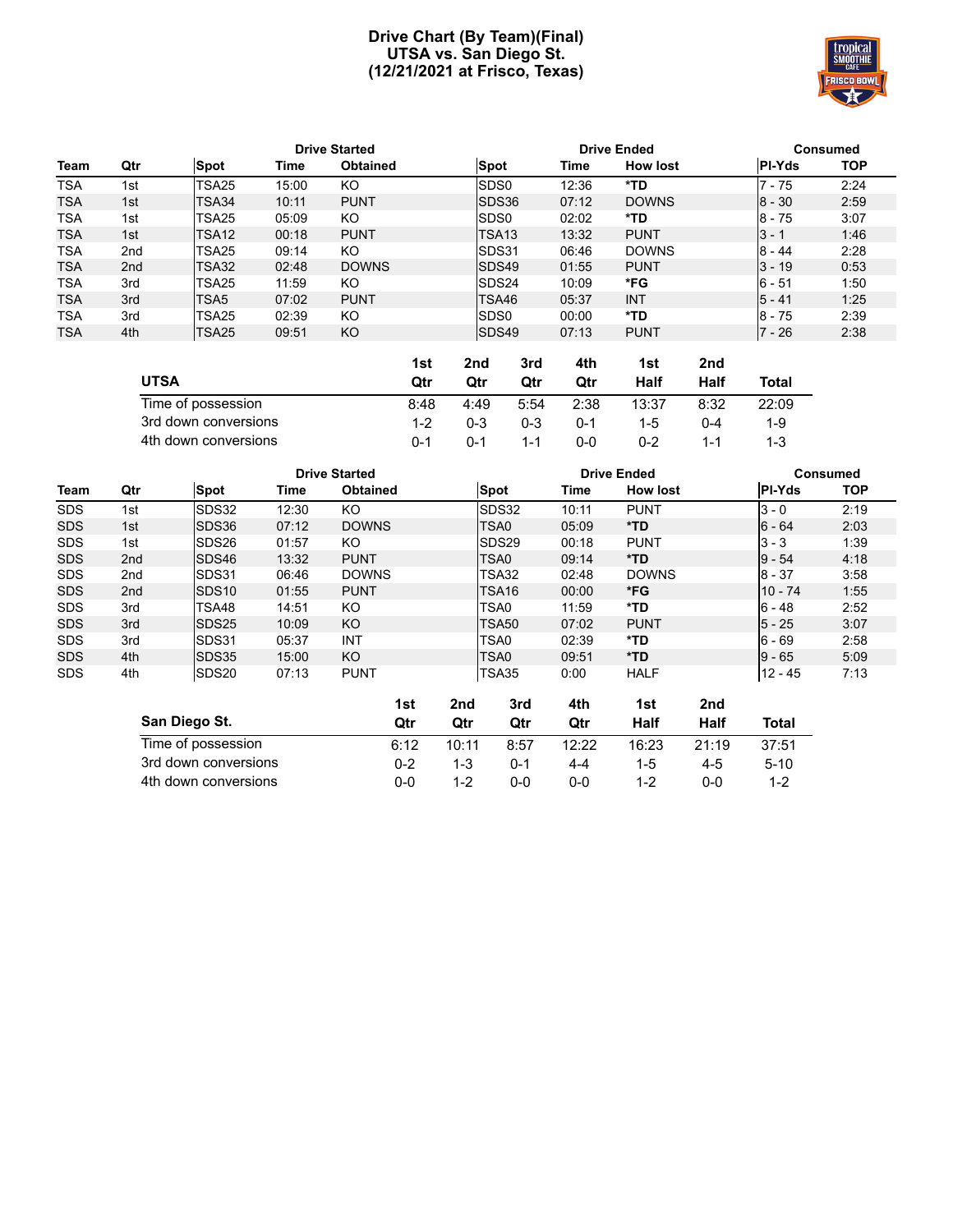#### **Drive Chart (By Quarter)(Final) UTSA vs. San Diego St. (12/21/2021 at Frisco, Texas)**



|            | <b>Drive Started</b> |                   |       |                 |                  | <b>Drive Ended</b> |                 | <b>Consumed</b> |      |  |
|------------|----------------------|-------------------|-------|-----------------|------------------|--------------------|-----------------|-----------------|------|--|
| Team       | Qtr                  | Spot              | Time  | <b>Obtained</b> | <b>Spot</b>      | Time               | <b>How lost</b> | <b>PI-Yds</b>   | TOP  |  |
| <b>TSA</b> | 1st                  | TSA25             | 15:00 | KO              | SD <sub>S0</sub> | 12:36              | *TD             | 7 - 75          | 2:24 |  |
| <b>SDS</b> | 1st                  | SDS32             | 12:30 | <b>KO</b>       | SDS32            | 10:11              | <b>PUNT</b>     | $3 - 0$         | 2:19 |  |
| <b>TSA</b> | 1st                  | TSA34             | 10:11 | <b>PUNT</b>     | SDS36            | 07:12              | <b>DOWNS</b>    | $8 - 30$        | 2:59 |  |
| <b>SDS</b> | 1st                  | SDS36             | 07:12 | <b>DOWNS</b>    | TSA0             | 05:09              | *TD             | $6 - 64$        | 2:03 |  |
| <b>TSA</b> | 1st                  | TSA25             | 05:09 | KO              | SD <sub>S0</sub> | 02:02              | *TD             | $8 - 75$        | 3:07 |  |
| <b>SDS</b> | 1st                  | SDS <sub>26</sub> | 01:57 | KO              | SDS29            | 00:18              | <b>PUNT</b>     | $3 - 3$         | 1:39 |  |
| <b>TSA</b> | 1st                  | TSA12             | 00:18 | <b>PUNT</b>     | TSA13            | 13:32              | <b>PUNT</b>     | $3 - 1$         | 1:46 |  |
| <b>SDS</b> | 2nd                  | SDS46             | 13:32 | <b>PUNT</b>     | TSA0             | 09:14              | *TD             | $9 - 54$        | 4:18 |  |
| <b>TSA</b> | 2nd                  | TSA25             | 09:14 | KO.             | SDS31            | 06:46              | <b>DOWNS</b>    | $8 - 44$        | 2:28 |  |
| <b>SDS</b> | 2nd                  | SDS31             | 06:46 | <b>DOWNS</b>    | TSA32            | 02:48              | <b>DOWNS</b>    | $8 - 37$        | 3:58 |  |
| <b>TSA</b> | 2nd                  | TSA32             | 02:48 | <b>DOWNS</b>    | SDS49            | 01:55              | <b>PUNT</b>     | $3 - 19$        | 0:53 |  |
| <b>SDS</b> | 2nd                  | SDS <sub>10</sub> | 01:55 | <b>PUNT</b>     | TSA16            | 00:00              | *FG             | $10 - 74$       | 1:55 |  |
| <b>SDS</b> | 3rd                  | TSA48             | 14:51 | KO              | TSA0             | 11:59              | *TD             | $6 - 48$        | 2:52 |  |
| <b>TSA</b> | 3rd                  | <b>TSA25</b>      | 11:59 | KO              | <b>SDS24</b>     | 10:09              | *FG             | $6 - 51$        | 1:50 |  |
| <b>SDS</b> | 3rd                  | <b>SDS25</b>      | 10:09 | KO              | TSA50            | 07:02              | <b>PUNT</b>     | $5 - 25$        | 3:07 |  |
| <b>TSA</b> | 3rd                  | TSA5              | 07:02 | <b>PUNT</b>     | TSA46            | 05:37              | <b>INT</b>      | $5 - 41$        | 1:25 |  |
| <b>SDS</b> | 3rd                  | SDS31             | 05:37 | INT             | TSA0             | 02:39              | *TD             | $6 - 69$        | 2:58 |  |
| <b>TSA</b> | 3rd                  | <b>TSA25</b>      | 02:39 | KO              | SD <sub>S0</sub> | 00:00              | *TD             | $8 - 75$        | 2:39 |  |
| <b>SDS</b> | 4th                  | SDS35             | 15:00 | KO.             | TSA0             | 09:51              | *TD             | 9 - 65          | 5:09 |  |
| <b>TSA</b> | 4th                  | TSA25             | 09:51 | KO              | <b>SDS49</b>     | 07:13              | <b>PUNT</b>     | 7 - 26          | 2:38 |  |
| <b>SDS</b> | 4th                  | SDS20             | 07:13 | <b>PUNT</b>     | TSA35            | 0:00               | <b>HALF</b>     | 12 - 45         | 7:13 |  |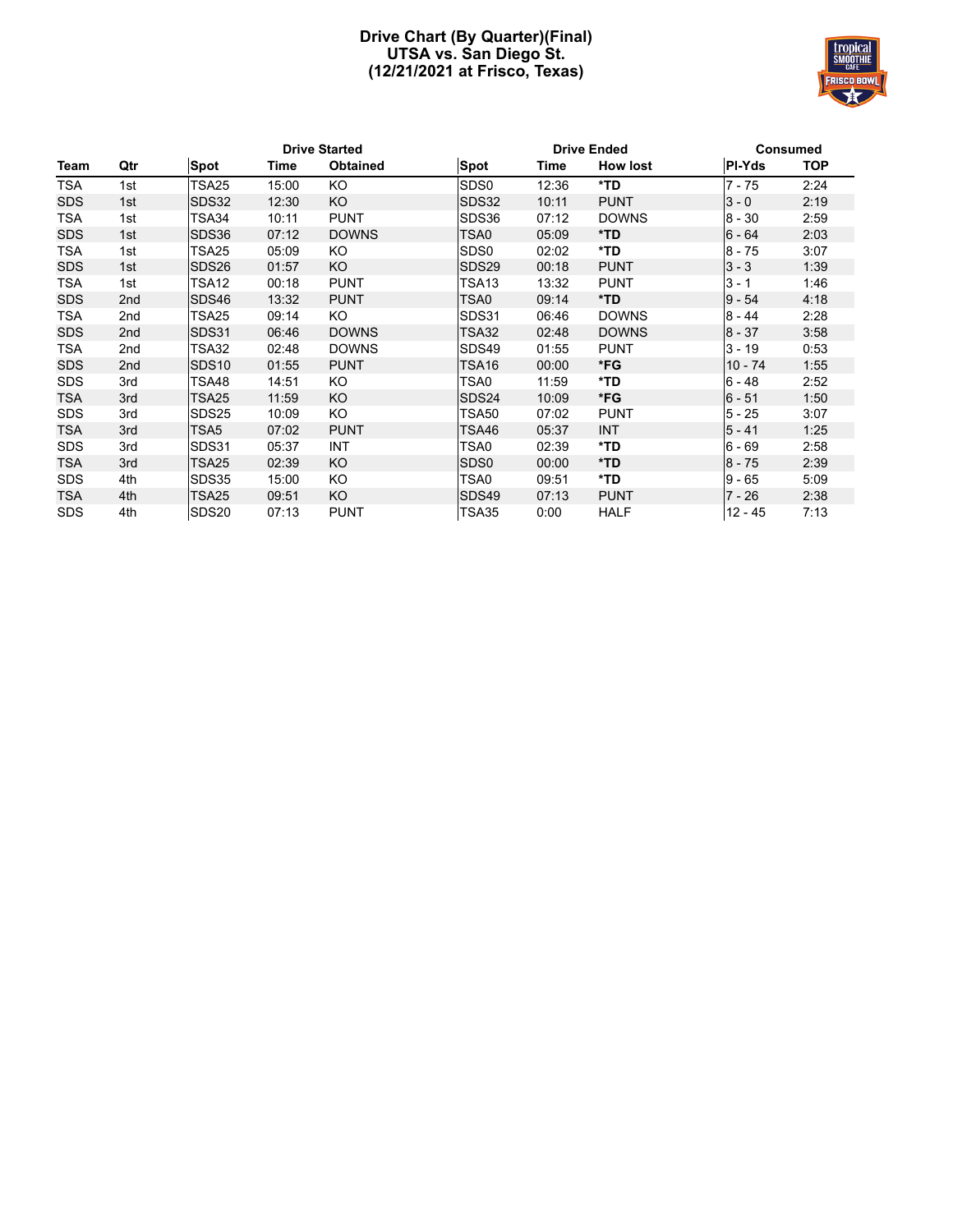#### **Play-by-Play Summary (1st quarter) UTSA vs. San Diego St. (12/21/2021 at Frisco, Texas)**



Start of 1st quarter, clock 15:00.

*San Diego St. won the toss and has deferred to the second half. TSA will receive and SDS will defend the south goal.*

ARAIZA, Matt kickoff 65 yards to the TSA0, Touchback.

#### **TSA drive start at 15:00**

| $1 - 10$ | SDS3              | DUPLESSIS, Hunter PAT kick attempt is good.                                                                                                                 |   |
|----------|-------------------|-------------------------------------------------------------------------------------------------------------------------------------------------------------|---|
| $3 - 7$  | SDS <sub>12</sub> | [NHSG] HARRIS, Frank pass to the left complete for 12 yards to CLARK, De'Corian to the SDS0, 1ST<br>DOWN, TOUCHDOWN TSA (Scoring play confirmed). [12:36]   |   |
| $2 - 7$  | SDS <sub>12</sub> | [NHSG] HARRIS, Frank pass to the left incomplete dropped by CLARK, De'Corian thrown to the SDS0.                                                            |   |
| $1 - 10$ | SDS15             | [NHSG] BRADY, Brenden rush to the left for a gain of 3 yards to the SDS12 (THOMAS, Cameron;TAVAI,<br>Jonah).                                                |   |
| $2-9$    | SDS42             | [NHSG] BRADY, Brenden rush to the right for a gain of 27 yards to the SDS15 (HAWKINS, Tayler), out of<br>bounds. 1ST DOWN.                                  | R |
| 1-10     | SDS43             | [NHSG] BRADY, Brenden rush to the right for a gain of 1 yard to the SDS42 (BANKS,<br>Keshawn; BASKERVILLE, CJ).                                             |   |
| $2 - 7$  | TSA28             | [NH] HARRIS, Frank pass to the right complete for 29 yards to FRANKLIN, Zakhari caught at the SDS47 and<br>advanced to the SDS43 (TUMBLIN, Noah), 1ST DOWN. |   |
| $2 - 2$  | TSA33             | PENALTY TSA Offsides on DAVIS, Kevin enforced 5 yards from the TSA33 to the TSA28 [NH].                                                                     |   |
| 1-10     | TSA25             | [NH] BRADY, Brenden rush up the middle for a gain of 8 yards to the TSA33 (OLUBI, Segun).                                                                   |   |

#### **UTSA 7, SAN DIEGO ST. 0**

*Drive Summary: 7 plays, 75 yards, 2:24*

ORNSTEIN, Everett kickoff 57 yards to the SDS8, BYRD, Jordan return 24 yards to the SDS32 (CLARK, De'Corian).

#### **SDS drive start at 12:30**

| 1-10  | SDS32 [NHSG] BELL, Greg rush to the left for a gain of 2 yards to the SDS34 (HICKS, Clarence).            |
|-------|-----------------------------------------------------------------------------------------------------------|
| 2-8   | SDS34 [NHSG] BELL, Greg rush up the middle for a gain of 4 yards to the SDS38 (FEASTER, Denzel).          |
| $3-4$ | SDS38 [NHSG] JOHNSON, Lucas sacked for a loss of 6 yards at the SDS32 (HICKS, Clarence; LIGON, Jamal).    |
|       | 4-10 SDS32 ARAIZA, Matt punt 46 yards to the TSA22, STOEVER, Cade return 12 yards to the TSA34 (WILLIAMS, |
|       | Kaegun). [10:11]                                                                                          |
|       | Drive Summary: 3 plays, 0 yards, 2:19                                                                     |

#### **TSA drive start at 10:11**

| 1-10     | TSA34 | [NHSG] HARRIS, Frank pass to the left complete for 8 yards to BRADY, Brenden caught at the TSA39 and<br>advanced to the TSA42 (ALEKI, Andrew; MCMORRIS, Patrick), out of bounds. |   |
|----------|-------|----------------------------------------------------------------------------------------------------------------------------------------------------------------------------------|---|
| $2 - 2$  | TSA42 | [NHSG] BRADY, Brenden rush to the left for a gain of 7 yards to the TSA49 (MCMORRIS, Patrick), 1ST<br>DOWN.                                                                      | R |
| 1-10     | TSA49 | [NHSG] BRADY, Brenden rush up the middle for no gain to the TSA49 (ALEKI, Andrew).                                                                                               |   |
| $2 - 10$ | TSA49 | [NHSG] HARRIS, Frank pass to the left complete for 12 yards to CARDENAS, Oscar caught at the SDS45<br>and advanced to the SDS39 (HAWKINS, Tayler), 1ST DOWN.                     | P |
| 1-10     |       | SDS39 [NH] CLARK, De'Corian rush to the right for a gain of 2 yards to the SDS37 (BASKERVILLE, CJ).                                                                              |   |
| 2-8      | SDS37 | [NH] HARRIS, Frank pass to the right complete for 1 yard to FRANKLIN, Zakhari to the SDS36 (MCDONALD,<br>Caden).                                                                 |   |
| $3 - 7$  |       | SDS36 [NH] HARRIS, Frank pass to the left incomplete thrown to the SDS32.                                                                                                        |   |
| $4 - 7$  |       | SDS36 [NHSG] HARRIS, Frank pass to the right incomplete intended for FRANKLIN, Zakhari thrown to the SDS17;<br>QB hurried by OLUBI, Segun; TSA turnover on downs. [07:12]        |   |
|          |       | Drive Summary: 8 plays, 30 yards, 2:59                                                                                                                                           |   |

| 1-10     |        | SDS36 [NHSG] BELL, Greg rush to the left for a gain of 2 yards to the SDS38 (FEASTER, Denzel).                                                                                                                                                                                                                                                      |   |
|----------|--------|-----------------------------------------------------------------------------------------------------------------------------------------------------------------------------------------------------------------------------------------------------------------------------------------------------------------------------------------------------|---|
| $2 - 8$  |        | SDS38 [NHSG] JOHNSON, Lucas pass to the right complete for 12 yards to BUSBEE, BJ caught at the SDS45 and<br>advanced to the TSA50 (ROBINSON, Ken), out of bounds, 1ST DOWN. PENALTY TSA Unnecessary<br>Roughness on MAYFIELD JR., Corey enforced 15 yards from the end of the play at the TSA50 to the TSA35<br>and results in automatic 1ST DOWN. | P |
| 1-10     | TSA35  | [NHSG] JOHNSON, Lucas pass to the left incomplete intended for BYRD, Jordan thrown to the TSA40.                                                                                                                                                                                                                                                    |   |
| $2 - 10$ | TSA35  | [NHSG] WILLIAMS, Kaegun rush to the right for a gain of 13 yards to the TSA22 (LIGON, Jamal), 1ST<br>DOWN.                                                                                                                                                                                                                                          | R |
| 1-10     | TSA22  | [NHSG] QB Keeper JOHNSON, Lucas rush to the right for a gain of 2 yards to the TSA20 (FEASTER,<br>Denzel).                                                                                                                                                                                                                                          |   |
| $2 - 8$  | TSA20. |                                                                                                                                                                                                                                                                                                                                                     | P |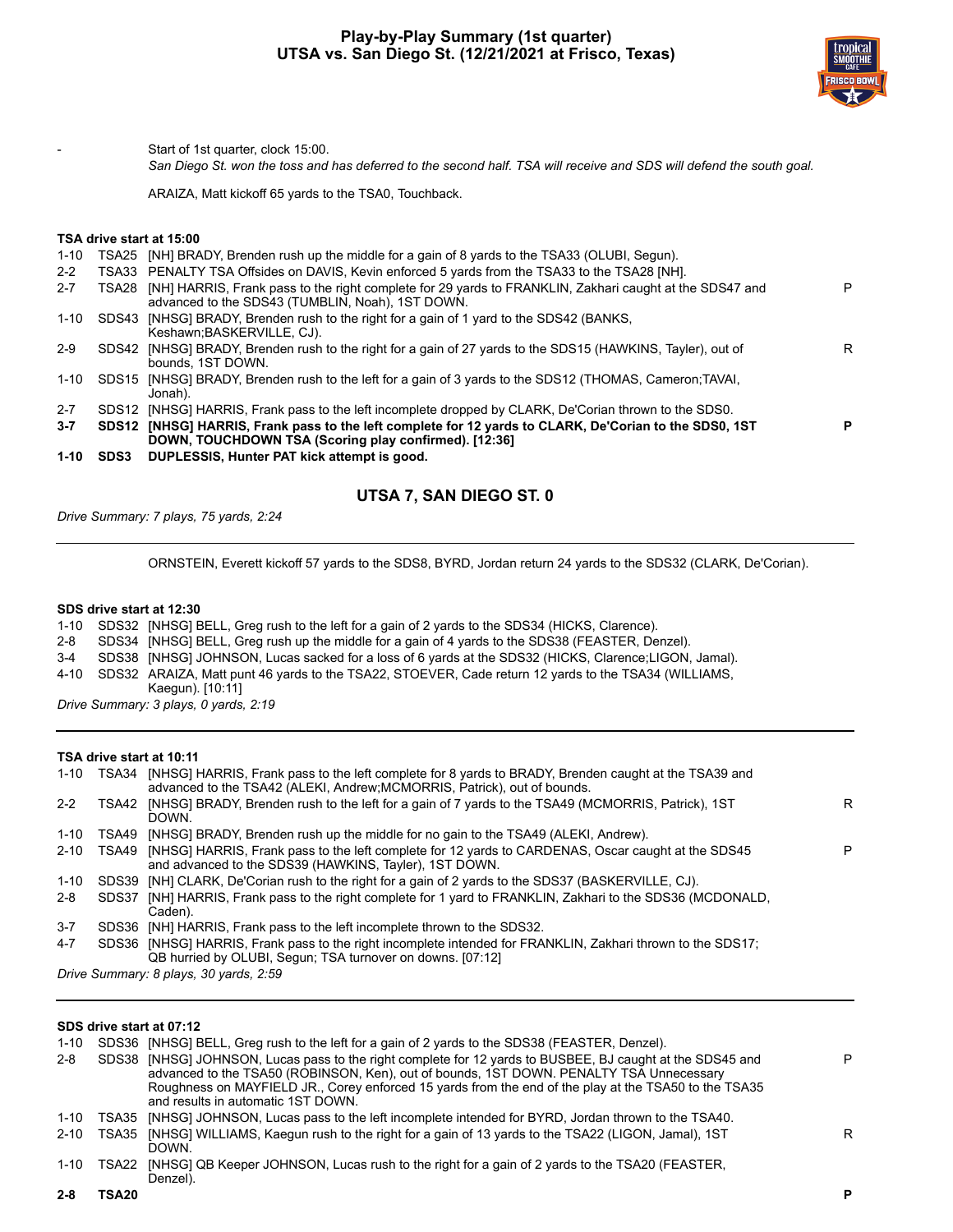**UTSA 7, SAN DIEGO ST. 7**

*Drive Summary: 6 plays, 64 yards, 2:03*

ARAIZA, Matt kickoff 65 yards to the TSA0, Touchback.

|          |                  | TSA drive start at 05:09                                                                                                                                                                                                                                                                                                                 |   |
|----------|------------------|------------------------------------------------------------------------------------------------------------------------------------------------------------------------------------------------------------------------------------------------------------------------------------------------------------------------------------------|---|
|          |                  | 1-10 TSA25 [NHSG] HARRIS, Frank pass to the right complete for 2 yards to DANIELS, B.J. caught at the TSA26 and<br>advanced to the TSA27 (BASKERVILLE, CJ), out of bounds.                                                                                                                                                               |   |
| 2-8      | TSA27            | [NHSG] DANIELS, B.J. rush up the middle for a gain of 12 yards to the TSA39 (BRANCH,<br>Dallas; MCMORRIS, Patrick), 1ST DOWN.                                                                                                                                                                                                            | R |
| 1-10     | TSA39            | [NHSG] HARRIS, Frank pass to the left complete for 6 yards to OGLE-KELLOGG, Tykee caught at the<br>TSA44 and advanced to the TSA45 (HAWKINS, Tayler).                                                                                                                                                                                    |   |
| 2-4      | TSA45            | [NHSG] DANIELS, B.J. rush to the left for a gain of 17 yards to the SDS38 (THOMPSON, Trenton), 1ST<br>DOWN.                                                                                                                                                                                                                              | R |
| 1-10     |                  | SDS38 [NHSG] HARRIS, Frank pass to the left incomplete intended for DISHMAN, Dan thrown to the SDS5.                                                                                                                                                                                                                                     |   |
| 2-10     |                  | SDS38 [NHSG] HARRIS, Frank pass to the right complete for 8 yards to CEPHUS, Joshua caught at the SDS39 and<br>advanced to the SDS30 (TAVAI, Jonah).                                                                                                                                                                                     |   |
| 3-2      |                  | SDS30 HARRIS, Frank pass to the left incomplete intended for OGLE-KELLOGG, Tykee broken up by HAWKINS,<br>Tayler at the SDS0. PENALTY SDS Offsides on TAVAI, Jonah enforced 5 yards from the SDS30 to the SDS25<br>and results in a 1ST DOWN [NHSG]. NO PLAY (replay the down).                                                          | Е |
| $1 - 10$ |                  | SDS25 [NHSG] HARRIS, Frank pass to the right complete for 8 yards to FRANKLIN, Zakhari caught at the SDS21<br>and advanced to the SDS17 (BRANCH, Dallas; BASKERVILLE, CJ).                                                                                                                                                               |   |
| $2-2$    |                  | SDS17 HARRIS, Frank pass to the left incomplete intended for OGLE-KELLOGG, Tykee thrown to the SDS0.<br>PENALTY SDS Offsides on THOMPSON, Trenton declined SDS Pass Interference on HAWKINS, Tayler<br>enforced at the spot of the foul for 15 yards to the SDS2 and results in automatic 1ST DOWN [NHSG]. NO<br>PLAY (replay the down). | E |
| 1-2      | SDS <sub>2</sub> | [NHSG] BRADY, Brenden rush up the middle for a gain of 2 yards to the SDS0, TOUCHDOWN TSA<br>(Scoring play confirmed). [02:02]                                                                                                                                                                                                           |   |
|          |                  |                                                                                                                                                                                                                                                                                                                                          |   |

**1-10 SDS3 DUPLESSIS, Hunter PAT kick attempt is good.**

#### **UTSA 14, SAN DIEGO ST. 7**

*Drive Summary: 8 plays, 75 yards, 3:07*

ORNSTEIN, Everett kickoff 58 yards to the SDS7, BYRD, Jordan return 19 yards to the SDS26 (JONES, Malik), out of bounds.

#### **SDS drive start at 01:57**

- 1-10 SDS26 [NHSG] JOHNSON, Lucas pass to the left complete for 6 yards to BELLINGER, Daniel caught at the SDS22 and advanced to the SDS32 (PARKS, Antonio).
- 2-4 SDS32 [NHSG] JOHNSON, Lucas pass to the left complete for -3 yards to BYRD, Jordan caught at the SDS27 and advanced to the SDS29 (NWACHUKU, Kelechi).
- 3-7 SDS29 [NHSG] JOHNSON, Lucas pass to the left incomplete intended for SMITH, Kobe thrown to the SDS46.
- 4-7 SDS29 ARAIZA, Matt punt 49 yards to the TSA22, STOEVER, Cade return 0 yards to the TSA22 (DURU, Koby). PENALTY TSA Illegal Block in the Back on DANIELS, B.J. enforced at the deadball spot for 10 yards after the change of possession from the TSA22 to the TSA12. [00:18]

*Drive Summary: 3 plays, 3 yards, 1:39*

#### **TSA drive start at 00:18**

- 1-10 TSA12 [NHSG] HARRIS, Frank pass to the left complete for 5 yards to CLARK, De'Corian caught at the TSA16 and advanced to the TSA17 (SHAWCROFT, Michael). [00:00]
- End of 1st quarter, clock 0:00.

#### **END OF 1ST QUARTER: UTSA 14, SAN DIEGO ST. 7**

|                        |                    |              | Time 1st Downs |  | <b>Conversions</b> |         |         |         |                  |                  |
|------------------------|--------------------|--------------|----------------|--|--------------------|---------|---------|---------|------------------|------------------|
| <b>Quarter Summary</b> | Score Poss R P X T |              |                |  |                    | 3rd     | 4th     | Rushina | Passing          | <b>Penalties</b> |
| <b>UTSA</b>            |                    | 8:48 4 3 2 9 |                |  |                    | $1-2$   | በ-1     | $10-79$ | $10-14-0-91$     | $3 - 30$         |
| San Diego St.          |                    | 6:12 1 2 1 4 |                |  |                    | $0 - 2$ | $0 - 0$ | հ-17    | $4 - 6 - 0 - 35$ | $2 - 20$         |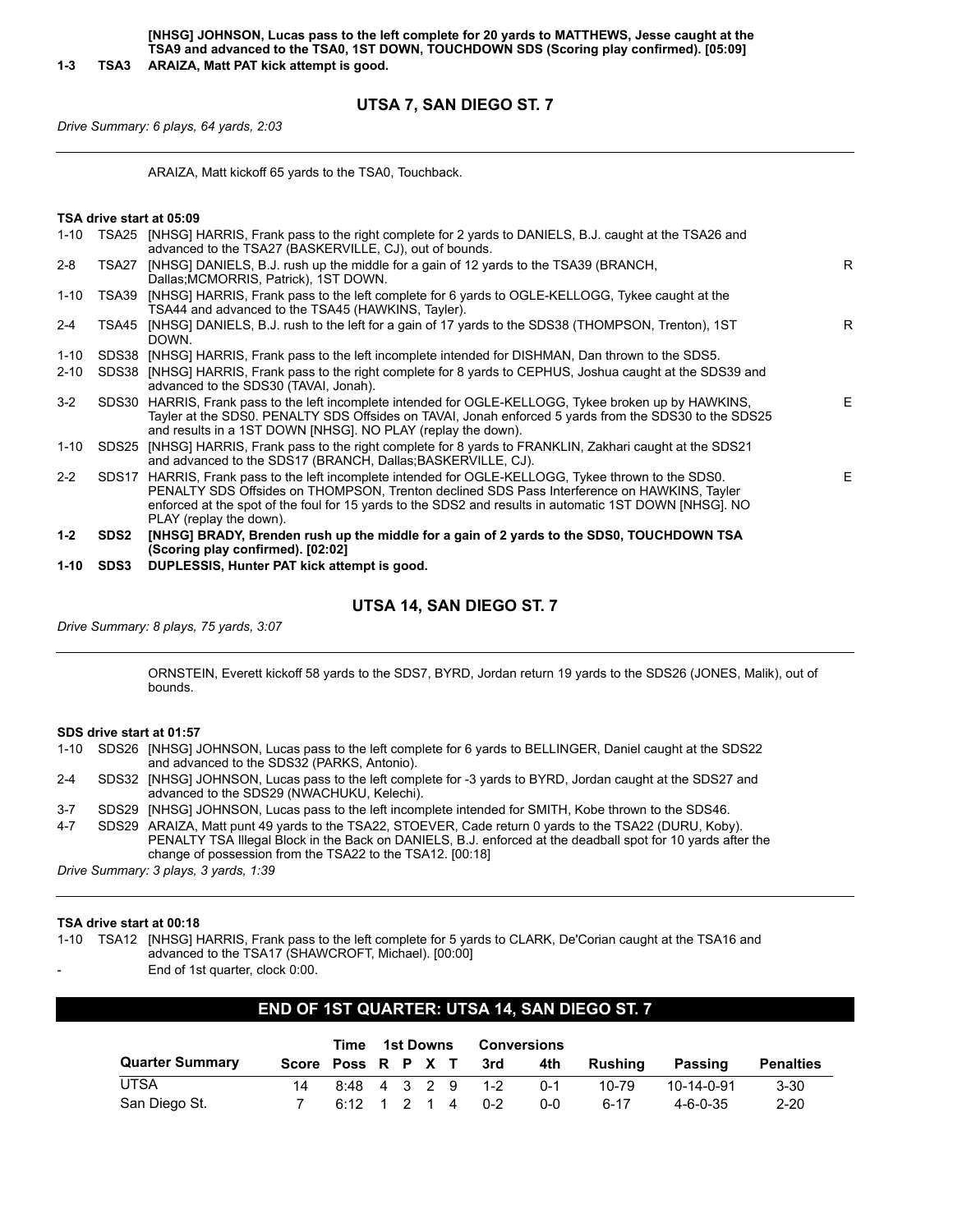#### **Quickie Statistics (1st Quarter only) UTSA vs. San Diego St. (12/21/2021 at Frisco, Texas)**



|                                  | <b>TSA</b>    | <b>SDS</b>     |
|----------------------------------|---------------|----------------|
| Score                            | 14            | $\overline{7}$ |
| <b>FIRST DOWNS</b>               | 9             | $\overline{4}$ |
| <b>RUSHES-YARDS (NET)</b>        | 10-79         | $6 - 17$       |
| <b>PASSING-YARDS (NET)</b>       | 91            | 35             |
| Passes Att-Comp-Int              | $14 - 10 - 0$ | $6 - 4 - 0$    |
| <b>TOTAL OFFENSE PLAYS-YARDS</b> | 24-170        | $12 - 52$      |
| <b>Fumble Returns-Yards</b>      | $0 - 0$       | $0-0$          |
| <b>Punt Returns-Yards</b>        | $2 - 12$      | $0 - 0$        |
| <b>Kickoff Returns-Yards</b>     | $0 - 0$       | $2 - 43$       |
| Interception Returns-Yards       | $0 - 0$       | $0-0$          |
| Punts (Number-Avg)               | $0 - 0$       | $2 - 47.5$     |
| Fumbles-Lost                     | $0 - 0$       | $0-0$          |
| Penalties-Yards                  | $3 - 30$      | $2 - 20$       |
| <b>Possession Time</b>           | 8:48          | 6:12           |
| <b>Third-Down Conversions</b>    | $1 - 2$       | $0 - 2$        |
| Fourth-Down Conversions          | $0 - 1$       | $0 - 0$        |

#### **UTSA San Diego St.**

| <b>Rushing</b>              | No.          | Gain                 | Loss           | <b>Net</b>                             | TD                     | Avg            | Lg                     | <b>Rushing</b>           | No.    | Gain                 | Loss           | <b>Net</b> | TD              | Avg                  | <u>Lg</u>              |
|-----------------------------|--------------|----------------------|----------------|----------------------------------------|------------------------|----------------|------------------------|--------------------------|--------|----------------------|----------------|------------|-----------------|----------------------|------------------------|
| <b>B.Brady</b>              |              | 48                   | 0              | 48                                     | 1                      | 6.9            | $\overline{27}$        | G.Bell                   | 3      | 8                    | 0              | 8          | 0               | $\overline{2.7}$     | $\overline{4}$         |
| <b>B.Daniels</b><br>D.Clark | 2            | 29<br>$\overline{2}$ | 0<br>$\Omega$  | 29<br>$\overline{2}$                   | 0<br>$\Omega$          | 14.5<br>2      | 17<br>$\overline{2}$   | L.Johnson<br>K. Williams | 1<br>1 | $\overline{c}$<br>13 | 0<br>$\Omega$  | 2<br>13    | 0<br>$\Omega$   | $\overline{2}$<br>13 | $\overline{2}$<br>13   |
|                             |              |                      |                |                                        |                        |                |                        |                          |        |                      |                |            |                 |                      |                        |
| Passing                     |              | $C-A-I$              | Yds            | TD                                     |                        |                | <b>Sack</b>            | <b>Passing</b>           |        | $C-A-I$              | Yds            | TD         | Lg              |                      | <b>Sack</b>            |
| F.Harris                    |              | $10 - 14 - 0$        | 91             |                                        | $\frac{\text{Lg}}{29}$ |                | <sup>0</sup>           | L.Johnson                |        | $4 - 6 - 0$          | 29             |            | $\overline{20}$ |                      |                        |
| Receiving                   |              | No.                  |                | <b>Yards</b>                           | TD                     | Tgt            | <u>Lg</u>              | Receiving                |        | No.                  | Yards          |            | TD              | Tgt                  | <u>Lg</u>              |
| Z.Franklin                  |              |                      | 3              | 38                                     | 0                      | 4              | $\overline{29}$        | <b>J.Matthews</b>        |        |                      |                | 20         | 1               |                      | $\frac{20}{12}$        |
| D.Clark                     |              |                      | 2              | $\begin{array}{c} 17 \\ 8 \end{array}$ | $\mathbf{1}$           | 3              | 12                     | <b>B.Busbee</b>          |        |                      |                | 12         | $\Omega$        | 1                    |                        |
| J.Cephus                    |              |                      | 1<br>1         | 6                                      | 0<br>$\mathbf{0}$      | 1<br>1         | 8<br>6                 |                          |        |                      |                |            |                 |                      |                        |
| T.Ogle-Kellogg              |              |                      |                |                                        |                        |                |                        |                          |        |                      |                |            |                 |                      |                        |
| <b>Punting</b>              | No.          | Yds                  | Avg            | Lng                                    |                        | In20           | TB                     | <b>Punting</b>           | No.    | Yds                  | Avg            | Lng        |                 | In20                 | <u>ТВ</u>              |
|                             |              |                      |                |                                        |                        |                |                        | M.Araiza                 | 2      | 95                   | 47.5           | 49         |                 | $\Omega$             | $\overline{0}$         |
| <b>Punt Returns</b>         |              |                      | No.            |                                        | Yards                  | TD             |                        | <b>Punt Returns</b>      |        |                      | No.            |            | Yards           | <b>TD</b>            | Lg                     |
| C.Stoever                   |              |                      | $\overline{2}$ |                                        | 12                     | $\overline{0}$ | $\frac{\text{Lg}}{12}$ |                          |        |                      |                |            |                 |                      |                        |
| <b>Kick Returns</b>         |              |                      | No.            |                                        | Yards                  | TD             | Lg                     | <b>Kick Returns</b>      |        |                      | No.            |            | Yards           | TD                   |                        |
|                             |              |                      |                |                                        |                        |                |                        | J.Byrd                   |        |                      | $\overline{2}$ |            | 43              | $\Omega$             | $\frac{\text{Lg}}{24}$ |
| <b>Tackles</b>              |              | UA-A                 | Total          |                                        |                        | <b>Sacks</b>   | <b>TFL</b>             | <b>Tackles</b>           |        | UA-A                 | Total          |            | <b>Sacks</b>    |                      | <b>TFL</b>             |
| D.Feaster                   |              | $3 - 0$              |                | 3.0                                    |                        | 0.0            | 0.0                    | <b>T.Hawkins</b>         |        | $3-0$                | 3.0            |            |                 | 0.0                  | 0.0                    |
| J.Ligon                     |              | $1 - 1$              |                | 1.5                                    |                        | 0.5            | 0.5                    | C.Baskerville            |        | $2 - 2$              | 3.0            |            |                 | 0.0                  | 0.0                    |
| C.Hicks<br>A.Parks          |              | $1 - 1$<br>$1 - 0$   |                | 1.5<br>1.0                             |                        | 0.5<br>0.0     | 0.5<br>0.0             | P.McMorris<br>A.Aleki    |        | $1 - 2$<br>$1 - 1$   | 2.0<br>1.5     |            |                 | 0.0<br>0.0           | 0.0<br>0.0             |
| K.Nwachuku                  |              | $1 - 0$              |                | 1.0                                    |                        | 0.0            | 1.0                    | J.Tavai                  |        | $1 - 1$              | 1.5            |            |                 | 0.0                  | 0.0                    |
| M.Jones                     |              | $1 - 0$              |                | 1.0                                    |                        | 0.0            | 0.0                    | N.Tumblin                |        | $1 - 0$              | 1.0            |            |                 | 0.0                  | 0.0                    |
| K.Robinson                  |              | $1 - 0$              |                | 1.0                                    |                        | 0.0            | 0.0                    | D.Branch                 |        | $0 - 2$              | 1.0            |            |                 | 0.0                  | 0.0                    |
| D.Clark                     |              | $1 - 0$              |                | 1.0                                    |                        | 0.0            | 0.0                    | T.Thompson               |        | $1 - 0$              | 1.0            |            |                 | 0.0                  | 0.0                    |
| Otr.<br>Time                | Scoring Play |                      |                |                                        |                        |                |                        |                          |        |                      |                |            |                 | V.H                  |                        |

| Qtr | Time  | <b>Scoring Play</b>                                                         |      |
|-----|-------|-----------------------------------------------------------------------------|------|
| 1st | 12:36 | TSA - D.Clark 12 vd TD PASS from F.Harris (KICK by H.Duplessis), 7-75 2:24  |      |
| 1st | 05:09 | SDS - J.Matthews 20 yd TD PASS from L.Johnson (KICK by M.Araiza), 6-64 2:03 |      |
| 1st | 02:02 | TSA - B.Brady 2 yd TD RUSH (KICK by H.Duplessis), 8-75 3:07                 | 14.7 |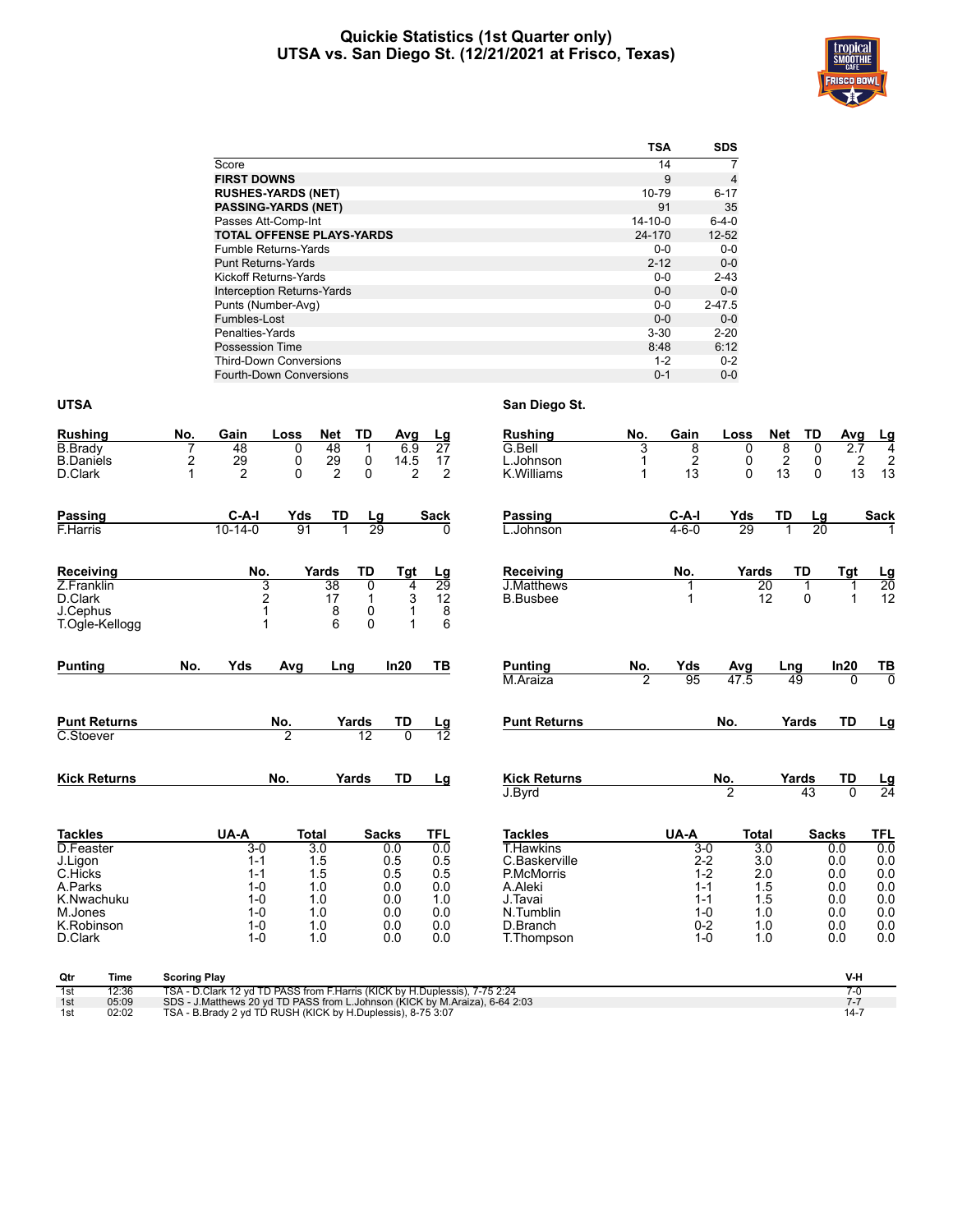#### **Play-by-Play Summary (2nd quarter) UTSA vs. San Diego St. (12/21/2021 at Frisco, Texas)**



| $1-3$                    | TSA3           | ARAIZA, Matt PAT kick attempt is good.                                                                                                                                                                                                                                               |   |
|--------------------------|----------------|--------------------------------------------------------------------------------------------------------------------------------------------------------------------------------------------------------------------------------------------------------------------------------------|---|
| $3 - 10$                 | TSA11          | [NHSG] JOHNSON, Lucas pass to the left complete for 11 yards to MATTHEWS, Jesse to the TSA0,<br>1ST DOWN, TOUCHDOWN SDS (Scoring play confirmed). [09:14]                                                                                                                            | P |
| $3 - 10$                 | V11            | Timeout San Diego St., clock 09:23. [09:23]                                                                                                                                                                                                                                          |   |
| 2-10                     | TSA11          | [NHSG] JOHNSON, Lucas pass to the left incomplete intended for SHAVERS, Tyrell thrown to the TSA0.<br>[09:23]                                                                                                                                                                        |   |
| 1-10                     | TSA11          | [NHSG] JOHNSON, Lucas pass to the right incomplete intended for SHAVERS, Tyrell thrown to the TSA0.                                                                                                                                                                                  |   |
| 1-20                     | TSA41          | [NHSG] JOHNSON, Lucas pass to the right complete for 30 yards to MATTHEWS, Jesse caught at the<br>TSA23 and advanced to the TSA11 (PARKS, Antonio), 1ST DOWN.                                                                                                                        | P |
| $1 - 10$                 | TSA31          | JOHNSON, Lucas pass to the left complete for 15 yards to MATTHEWS, Jesse caught at the TSA18 and<br>advanced to the TSA16 (ROBINSON, Ken), out of bounds. PENALTY SDS Holding on DUNKLE, William<br>enforced 10 yards from the TSA31 to the TSA41 [NHSG]. NO PLAY (replay the down). |   |
| 4-4                      |                | TSA36 [NHSG] BELL, Greg rush to the right for a gain of 5 yards to the TSA31 (NWACHUKU, Kelechi), 1ST DOWN.                                                                                                                                                                          | R |
| $3-4$                    | TSA36          | [NHSG] JOHNSON, Lucas pass to the left incomplete thrown to the TSA36.                                                                                                                                                                                                               |   |
| $2 - 3$                  | TSA35          | [NHSG] BELL, Greg rush up the middle for a loss of 1 yard to the TSA36 (TAYLOR, Donyai).                                                                                                                                                                                             |   |
| $1 - 10$                 | TSA42          | [NHSG] JOHNSON, Lucas pass to the right complete for 7 yards to BELLINGER, Daniel to the TSA35<br>(NWACHUKU, Kelechi).                                                                                                                                                               |   |
| 1-10                     | TSA42          | QB Keeper JOHNSON, Lucas rush up the middle for a gain of 4 yards to the TSA42 (FEASTER, Denzel).<br>PENALTY SDS Unsportsmanlike Conduct on DUNKLE, William TSA Unsportsmanlike Conduct, Offsetting<br>penalties [NHSG]. NO PLAY (replay the down).                                  |   |
|                          |                | 1-10 SDS46 [NHSG] JOHNSON, Lucas pass to the left complete for 12 yards to DEDEAUX, Ethan caught at the TSA45<br>and advanced to the TSA42 (MAHNKE, Tyler), 1ST DOWN.                                                                                                                | P |
|                          |                | SDS drive start at 13:32                                                                                                                                                                                                                                                             |   |
|                          |                |                                                                                                                                                                                                                                                                                      |   |
| 4-9                      | TSA13          | DEAN, Lucas punt 42 yards to the SDS45, BYRD, Jordan return 1 yard to the SDS46, End of Play. [13:32]                                                                                                                                                                                |   |
| $2 - 5$<br>$3-2$         | TSA17<br>TSA20 | [NHSG] BRADY, Brenden rush to the right for a gain of 3 yards to the TSA20 (SHAWCROFT, Michael).<br>[NHSG] HARRIS, Frank sacked for a loss of 7 yards at the TSA13 (BANKS, Keshawn;).                                                                                                |   |
| $\overline{\phantom{a}}$ |                | Start of 2nd quarter, clock 15:00.                                                                                                                                                                                                                                                   |   |
|                          |                |                                                                                                                                                                                                                                                                                      |   |

#### **UTSA 14, SAN DIEGO ST. 14**

*Drive Summary: 9 plays, 54 yards, 4:18*

0-0 SDS35 ARAIZA, Matt kickoff yards to the . PENALTY SDS Unsportsmanlike Conduct on RAAB, Jacob TSA Unsportsmanlike Conduct on MATTERSON, Brandon , Offsetting penalties. NO PLAY (replay the down).

ARAIZA, Matt kickoff 65 yards to the TSA0, Touchback.

#### **TSA drive start at 09:14**

| $1 - 10$ | TSA25 | [NHSG] BRADY, Brenden rush to the right for a gain of 9 yards to the TSA34 (MCMORRIS,<br>Patrick: BASKERVILLE, CJ).                                   |    |
|----------|-------|-------------------------------------------------------------------------------------------------------------------------------------------------------|----|
| $2 - 1$  | TSA34 | [NHSG] BRADY, Brenden rush up the middle for a gain of 5 yards to the TSA39 (ALEKI, Andrew), 1ST<br>DOWN.                                             | R. |
| 1-10     | TSA39 | [NHSG] HARRIS, Frank pass to the left incomplete intended for CLARK, De'Corian thrown to the TSA44.                                                   |    |
| $2 - 10$ | TSA39 | [NHSG] HARRIS, Frank pass up the middle complete for 21 yards to CARDENAS, Oscar to the SDS40<br>(BASKERVILLE, CJ), 1ST DOWN.                         |    |
| 1-10     |       | SDS40 [NHSG] HARRIS, Frank pass to the left incomplete intended for FRANKLIN, Zakhari thrown to the SDS7.                                             |    |
| $2 - 10$ | SDS40 | [NHSG] BRADY, Brenden rush up the middle for a loss of 1 yard to the SDS41 (TAVAI, Jonah).                                                            |    |
| $3 - 11$ | SDS41 | [NHSG] HARRIS, Frank pass to the left complete for 10 yards to CLARK, De'Corian caught at the SDS35 and<br>advanced to the SDS31 (THOMPSON, Trenton). |    |
| $4 - 1$  | SDS31 | [NHSG] BRADY, Brenden rush up the middle for no gain to the SDS31 (ALEKI, Andrew;TAVAI, Jonah); TSA<br>turnover on downs. [06:46]                     |    |
|          |       | Drive Summary: 8 plays, 44 yards, 2:28                                                                                                                |    |

#### **SDS drive start at 06:46**

|         | 1-10 SDS31 JOHNSON, Lucas pass to the left incomplete intended for KOTHE, Elijah broken up by PARKS, Antonio at<br>the TSA36. PENALTY SDS Ineligible Receiver Downfield on Pass on DUNKLE, William enforced 5 yards<br>from the SDS31 to the SDS26 [NHSG]. NO PLAY (replay the down). |   |
|---------|---------------------------------------------------------------------------------------------------------------------------------------------------------------------------------------------------------------------------------------------------------------------------------------|---|
|         | 1-15 SDS26 [NHSG] BELL, Greg rush to the left for a gain of 3 yards to the SDS29 (LIGON, Jamal).                                                                                                                                                                                      |   |
|         | 2-12 SDS29 [NHSG] JOHNSON, Lucas pass to the right complete for 16 yards to MATTHEWS, Jesse to the SDS45<br>(PARKS, Antonio), 1ST DOWN.                                                                                                                                               | P |
| 1-10    | SDS45 [NHSG] BELL, Greg rush to the left for a gain of 9 yards to the TSA46 (PARKS, Antonio).                                                                                                                                                                                         |   |
| $2 - 1$ | TSA46 BELL, Greg rush up the middle for a gain of 2 yards to the TSA44 (WILEY, Charles). PENALTY Before the<br>snap, SDS Illegal Formation enforced 5 yards from the TSA46 to the SDS49. NO PLAY (replay the down).                                                                   |   |
| $2-6$   | SDS49 [NHSG] JOHNSON, Lucas pass to the right complete for 12 yards to MATTHEWS, Jesse to the TSA39, End<br>of Play. 1ST DOWN.                                                                                                                                                        | P |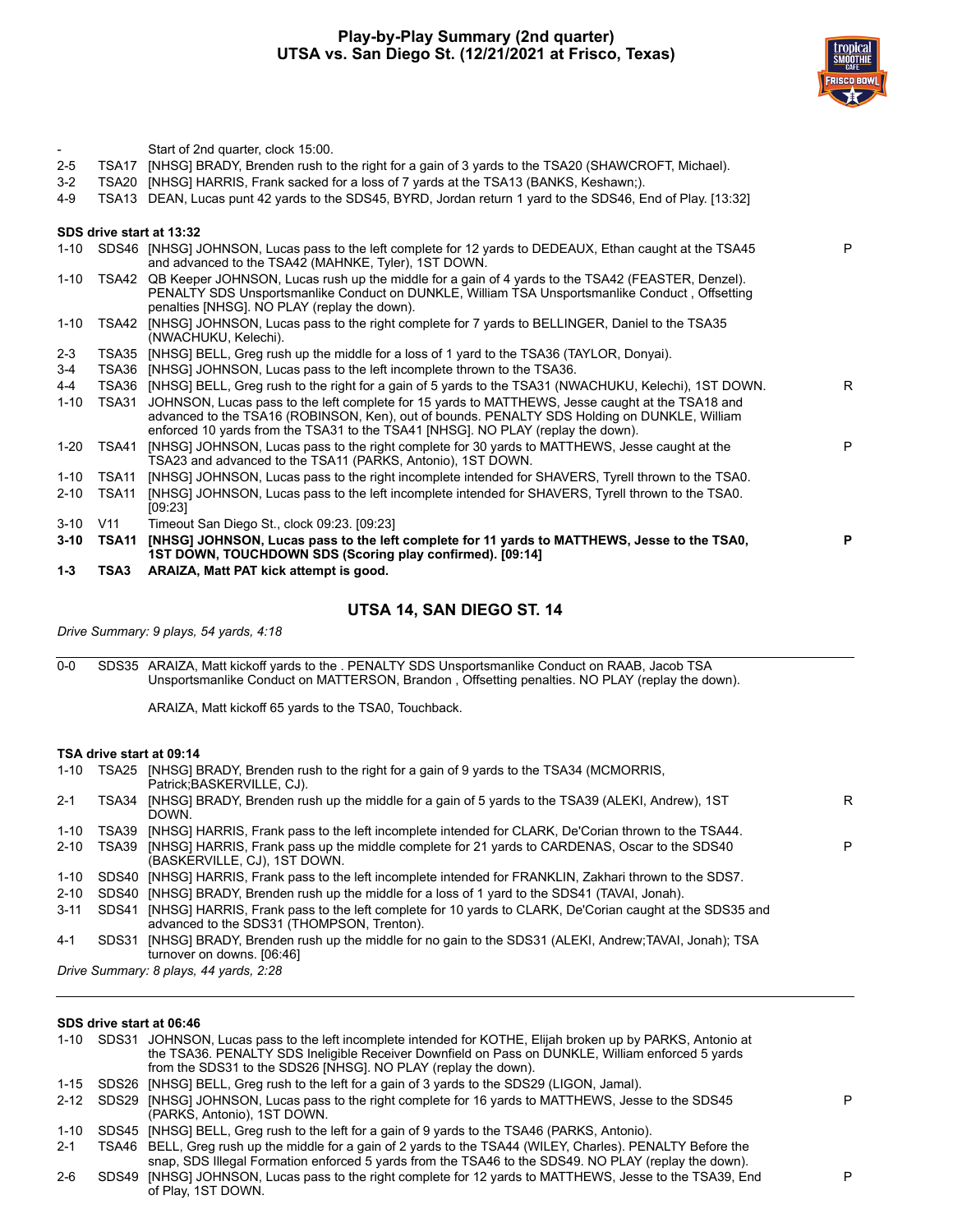1-10 TSA39 [NHSG] BELL, Chance rush to the right for a gain of 6 yards to the TSA33 (MAYFIELD JR., Corey).

2-4 TSA33 [NHSG] BELL, Chance rush to the left for a gain of 1 yard to the TSA32 (WILEY, Charles). [02:59]

3-3 V32 Timeout UTSA, clock 02:59. [02:59]

3-3 TSA32 [NHSG] JOHNSON, Lucas pass to the right incomplete intended for MATTHEWS, Jesse thrown to the TSA25.

4-3 TSA32 [NHSG] JOHNSON, Lucas pass to the right incomplete intended for MATTHEWS, Jesse thrown to the TSA8; SDS turnover on downs. [02:48]

*Drive Summary: 8 plays, 37 yards, 3:58*

#### **TSA drive start at 02:48**

1-10 TSA32 PENALTY SDS Unnecessary Roughness on BELL, Chance enforced 15 yards from the TSA32 to the TSA47 and results in automatic 1ST DOWN [NHSG]. E 1-10 TSA47 [NHSG] BRADY, Brenden rush up the middle for a gain of 4 yards to the SDS49 (MCMORRIS, Patrick). 2-6 SDS49 [NHSG] HARRIS, Frank pass up the middle incomplete intended for CEPHUS, Joshua broken up by MCMORRIS, Patrick at the SDS44.

3-6 SDS49 [NHSG] HARRIS, Frank pass up the middle incomplete intended for CEPHUS, Joshua thrown to the SDS43.

4-6 SDS49 DEAN, Lucas punt 39 yards to the SDS10 out of bounds. [01:55] *TSA MATTERSON, Brandon injured on the play.*

*Drive Summary: 3 plays, 19 yards, 0:53*

#### **SDS drive start at 01:55**

|          |                   | 1-10 SDS10 [NHSG] JOHNSON, Lucas pass up the middle complete for 14 yards to KOTHE, Elijah to the SDS24, End of<br>Play, 1ST DOWN.                                           | P |
|----------|-------------------|------------------------------------------------------------------------------------------------------------------------------------------------------------------------------|---|
| 1-10     | SDS24             | [NHSG] JOHNSON, Lucas pass to the left complete for 5 yards to SHAVERS, Tyrell caught at the SDS28 and<br>advanced to the SDS29 (ROBINSON, Ken).                             |   |
| $2 - 5$  | SDS <sub>29</sub> | [NHSG] JOHNSON, Lucas pass up the middle complete for 7 yards to KOTHE, Elijah caught at the SDS35<br>and advanced to the SDS36 (FEASTER, Denzel), 1ST DOWN.                 | P |
| 1-10     | SDS36             | [NHSG] JOHNSON, Lucas pass to the right complete for 32 yards to MATTHEWS, Jesse caught at the<br>TSA33 and advanced to the TSA32 (MAYFIELD JR., Corey), 1ST DOWN. [00:47]   | P |
| $1 - 10$ | V32               | Timeout UTSA, clock 00:47, [00:47]                                                                                                                                           |   |
| $1 - 10$ | TSA32             | [NHSG] JOHNSON, Lucas pass to the right complete for 10 yards to KOTHE, Elijah caught at the TSA23 and<br>advanced to the TSA22 (SHOCKENCY, Ryan), out of bounds, 1ST DOWN.  | P |
| 1-10     | TSA22             | PENALTY Before the snap, SDS False Start on THOMAS, Zachary enforced 5 yards from the TSA22 to the<br>TSA27.                                                                 |   |
| $1 - 15$ | TSA27             | [NHSG] JOHNSON, Lucas pass to the left incomplete dropped by SHAVERS, Tyrell thrown to the TSA10.                                                                            |   |
| $2 - 15$ | TSA27             | PENALTY Before the snap, SDS False Start on CRENSHAW-DICKSON, Brandon enforced 5 yards from the<br>TSA27 to the TSA32.                                                       |   |
| $2 - 20$ | TSA32             | [NHSG] JOHNSON, Lucas pass up the middle complete for 31 yards to BUSBEE, BJ caught at the TSA14<br>and advanced to the TSA1 (NWACHUKU, Kelechi; SHOCKENCY, Ryan), 1ST DOWN. | P |
| $1 - 1$  | TSA1              | PENALTY SDS Unsportsmanlike Conduct on WILLIAMS, Kaegun enforced 15 yards from the TSA1 to the<br>TSA16 [NHSG].                                                              |   |
| 1-16     | TSA16             | [NHSG] JOHNSON, Lucas pass up the middle incomplete broken up by MATTERSON, Brandon at the<br>TSA10. [00:08]                                                                 |   |
| $2 - 16$ | V16               | Timeout UTSA, clock 00:08. [00:08]                                                                                                                                           |   |
| $2 - 16$ | TSA <sub>16</sub> | [NHSG] JOHNSON, Lucas pass to the right incomplete intended for MATTHEWS, Jesse thrown to the TSA0.                                                                          |   |
| $3 - 16$ | TSA16             | ARAIZA, Matt field goal attempt from 33 yards GOOD [kick was spotted at TSA23], clock 00:00. [00:00]                                                                         |   |
|          |                   |                                                                                                                                                                              |   |

#### **UTSA 14, SAN DIEGO ST. 17**

*Drive Summary: 10 plays, 74 yards, 1:55*

End of first half, clock 0:00.

#### **END OF 2ND QUARTER: UTSA 14, SAN DIEGO ST. 17**

|                        |                    | Time | 1st Downs |  | Conversions         |         |          |             |                  |  |
|------------------------|--------------------|------|-----------|--|---------------------|---------|----------|-------------|------------------|--|
| <b>Quarter Summary</b> | Score Poss R P X T |      |           |  | 3rd                 | 4th     | Rushina  | Passing     | <b>Penalties</b> |  |
| <b>UTSA</b>            |                    |      |           |  | $4.49$ 1 1 1 3 0 3  | $0 - 1$ | 7-13     | 2-6-0-31    | $0 - 0$          |  |
| San Diego St.          | 10.                |      |           |  | 10:11 1 10 0 11 1-3 | 1-2     | $6 - 23$ | 12-20-0-187 | 7-60             |  |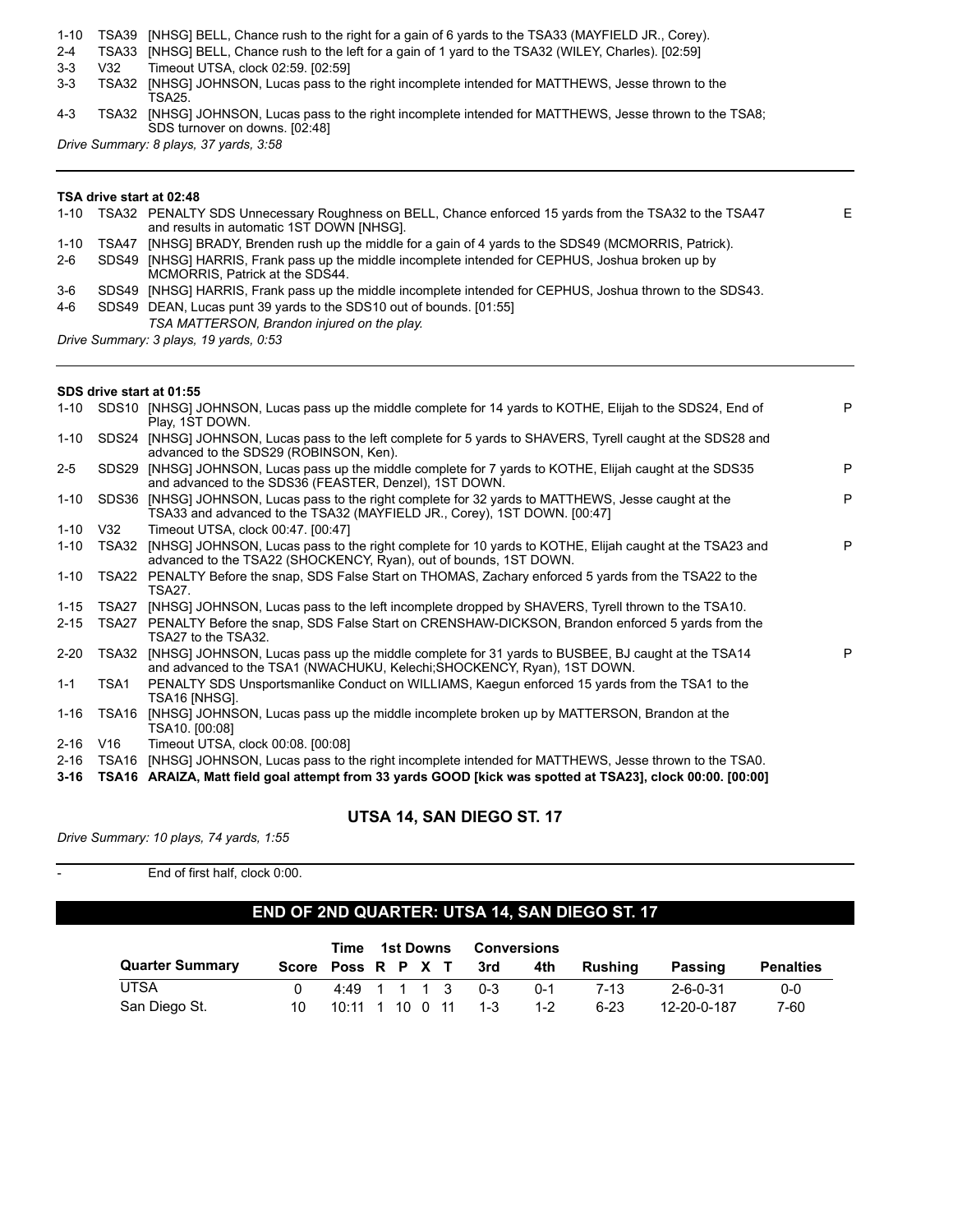#### **Quickie Statistics (Halftime Cumulative) UTSA vs. San Diego St. (12/21/2021 at Frisco, Texas)**



|                                   | <b>TSA</b>    | <b>SDS</b> |
|-----------------------------------|---------------|------------|
| Score                             | 14            | 17         |
| <b>FIRST DOWNS</b>                | 12            | 15         |
| <b>RUSHES-YARDS (NET)</b>         | 17-92         | $12 - 40$  |
| <b>PASSING-YARDS (NET)</b>        | 122           | 222        |
| Passes Att-Comp-Int               | $20 - 12 - 0$ | $26-16-0$  |
| <b>TOTAL OFFENSE PLAYS-YARDS</b>  | $37 - 214$    | 38-262     |
| <b>Fumble Returns-Yards</b>       | $0 - 0$       | $0 - 0$    |
| <b>Punt Returns-Yards</b>         | $2 - 12$      | $1 - 1$    |
| <b>Kickoff Returns-Yards</b>      | $0 - 0$       | $2 - 43$   |
| <b>Interception Returns-Yards</b> | $0 - 0$       | $0-0$      |
| Punts (Number-Avg)                | $0 - 0$       | $2 - 47.5$ |
| Fumbles-Lost                      | $0 - 0$       | $0 - 0$    |
| Penalties-Yards                   | $3 - 30$      | $9 - 80$   |
| <b>Possession Time</b>            | 13:37         | 16:23      |
| <b>Third-Down Conversions</b>     | $1 - 5$       | $1 - 5$    |
| Fourth-Down Conversions           | $0 - 2$       | $1 - 2$    |

#### **UTSA San Diego St.**

| <b>Rushing</b>                     | No.                  | Gain           | Loss           | Net                    | TD            | <u>Lg</u>             | Avg             | <b>Rushing</b>              | No.                         | Gain                 | Loss             | Net                               | TD<br>Lg                          | <b>Avg</b>                          |
|------------------------------------|----------------------|----------------|----------------|------------------------|---------------|-----------------------|-----------------|-----------------------------|-----------------------------|----------------------|------------------|-----------------------------------|-----------------------------------|-------------------------------------|
| <b>B.Brady</b><br><b>B.Daniels</b> | $\overline{13}$<br>2 | 69<br>29       | $-1$<br>0      | 68<br>29               | 1<br>0        | $\overline{27}$<br>17 | 5.2<br>14.5     | G.Bell<br>C.Bell            | $\overline{7}$<br>2         | $\overline{25}$<br>7 | $-1$<br>0        | $\overline{24}$<br>$\overline{7}$ | $\overline{9}$<br>0<br>$\,6$<br>0 | $\overline{3.4}$<br>$\frac{3.5}{2}$ |
| D.Clark                            | 1                    | $\overline{2}$ | 0              | $\overline{2}$         | $\Omega$      | $\overline{2}$        | 2               | L.Johnson<br>K. Williams    | $\mathbf{1}$<br>$\mathbf 1$ | $\overline{2}$<br>13 | 0<br>$\mathbf 0$ | $\boldsymbol{2}$<br>13            | 0<br>$\overline{c}$<br>13<br>0    | 13                                  |
| Passing                            |                      | $C-A-I$        | Yds            | TD                     | <u>Lg</u>     |                       | <b>Sack</b>     | <b>Passing</b>              |                             | $C-A-I$              | Yds              | TD                                | <u>Lg</u>                         | <b>Sack</b>                         |
| F.Harris                           |                      | $12 - 20 - 0$  | 115            |                        | 29            |                       |                 | L.Johnson                   |                             | 16-26-0              | 216              | $\overline{2}$                    | 32                                |                                     |
| Receiving                          |                      |                | No.            | Yds                    | TD            | Tgt                   | $\frac{Lg}{29}$ | <b>Receiving</b>            |                             | No.                  | Yds              | TD                                | Tgt                               | $\frac{Lg}{32}$                     |
| Z.Franklin                         |                      |                | 3              | 38                     | 0             | 5                     |                 | <b>J.Matthews</b>           |                             | 6                    | 121              | $\overline{2}$                    | $\overline{9}$                    |                                     |
| D.Clark                            |                      |                | 3              | 27                     | $\mathbf 1$   | $\overline{5}$        | 12              | <b>B.Busbee</b>             |                             | $\overline{c}$       | 43               | 0                                 | $\frac{2}{3}$                     | $\frac{31}{14}$                     |
| J.Cephus<br>T.Ogle-Kellogg         |                      |                | 1<br>1         | 8<br>6                 | 0<br>$\Omega$ |                       | 8<br>3<br>6     | E.Kothe<br><b>T.Shavers</b> |                             | 3                    | 31<br>5          | 0<br>$\Omega$                     | $\overline{\mathbf{4}}$           | 5                                   |
|                                    |                      |                |                |                        |               |                       |                 |                             |                             |                      |                  |                                   |                                   |                                     |
| <b>Punting</b>                     | No.                  | Yds            | Avg            | $\frac{\text{Lg}}{42}$ |               | In20                  | $\frac{TB}{0}$  | <b>Punting</b>              | No.                         | Yds                  | Avg              | <u>Lg</u>                         | In20                              | $rac{TB}{0}$                        |
| L.Dean                             | $\overline{2}$       | 81             | 40.5           |                        |               | $\overline{0}$        |                 | M.Araiza                    | $\overline{2}$              | 95                   | 47.5             | 49                                | $\Omega$                          |                                     |
| <b>Punt Returns</b>                |                      |                | No.            |                        | Yards         | TD                    | <u>Lg</u><br>12 | <b>Punt Returns</b>         |                             |                      | No.              | Yards                             | TD                                | $\frac{Lg}{1}$                      |
| C.Stoever                          |                      |                | $\overline{2}$ |                        | 12            | $\overline{0}$        |                 | J.Byrd                      |                             |                      | 1                |                                   | $\Omega$<br>1                     |                                     |
| <b>Kick Returns</b>                |                      |                | No.            |                        | Yards         | <b>TD</b>             | Lg              | <b>Kick Returns</b>         |                             |                      | No.              | Yards                             | TD                                | $\frac{\text{Lg}}{24}$              |
|                                    |                      |                |                |                        |               |                       |                 | J.Byrd                      |                             |                      | $\overline{2}$   | 43                                | $\overline{0}$                    |                                     |
| <b>Tackles</b>                     |                      | UA-A           | <b>Total</b>   |                        |               | <b>Sacks</b>          | <b>TFL</b>      | <b>Tackles</b>              |                             | UA-A                 | <b>Total</b>     |                                   | <b>Sacks</b>                      | TFL                                 |
| A.Parks                            |                      | $4 - 0$        |                | 4.0                    |               | 0.0                   | 0.0             | C.Baskerville               |                             | $3 - 3$              | 4.5              |                                   | 0.0                               | 0.0                                 |
| D.Feaster                          |                      | $4 - 0$        |                | 4.0                    |               | 0.0                   | 0.0             | P.McMorris                  |                             | $2 - 3$              | 3.5              |                                   | 0.0                               | 0.0                                 |
| K.Nwachuku                         |                      | $3 - 1$        |                | 3.5                    |               | 0.0                   | 1.0             | A.Aleki                     |                             | $2 - 2$              | 3.0              |                                   | 0.0                               | 0.0                                 |
| J.Ligon                            |                      | $2 - 1$        |                | 2.5                    |               | 0.5                   | 0.5             | <b>T.Hawkins</b>            |                             | $3-0$                | 3.0              |                                   | 0.0                               | 0.0                                 |
| K.Robinson                         |                      | $2 - 0$        |                | 2.0                    |               | 0.0                   | 0.0             | J.Tavai                     |                             | $2 - 2$              | 3.0              |                                   | 0.0                               | 1.0                                 |
| C.Mayfield Jr.                     |                      | $2 - 0$        |                | 2.0                    |               | 0.0                   | 0.0             | T.Thompson                  |                             | $2 - 0$              | 2.0              |                                   | 0.0                               | 0.0                                 |
| C.Hicks                            |                      | $1 - 1$        |                | 1.5                    |               | 0.5                   | 0.5             | M.Shawcroft                 |                             | $2 - 0$              | 2.0              |                                   | 0.0                               | 0.0                                 |
| R.Shockency                        |                      | $1 - 1$        |                | 1.5                    |               | 0.0                   | 0.0             | K.Banks                     |                             | $0 - 2$              | 1.0              |                                   | 0.5                               | 0.5                                 |
|                                    |                      |                |                |                        |               |                       |                 |                             |                             |                      |                  |                                   |                                   |                                     |

| Qtr             | Time  | <b>Scoring Play</b>                                                         | V-H       |
|-----------------|-------|-----------------------------------------------------------------------------|-----------|
| 1st             | 12:36 | TSA - D.Clark 12 yd TD PASS from F.Harris (KICK by H.Duplessis), 7-75 2:24  |           |
| 1st             | 05:09 | SDS - J.Matthews 20 yd TD PASS from L.Johnson (KICK by M.Araiza), 6-64 2:03 |           |
| 1st             | 02:02 | TSA - B. Brady 2 vd TD RUSH (KICK by H. Duplessis), 8-75 3:07               | $14 - 7$  |
| 2 <sub>nd</sub> | 09:14 | SDS - J.Matthews 11 yd TD PASS from L.Johnson (KICK by M.Araiza), 9-54 4:18 | $14 - 14$ |
| 2 <sub>nd</sub> | 00:00 | SDS - M.Araiza 33 yd FG 10-74 1:55                                          | 14-17     |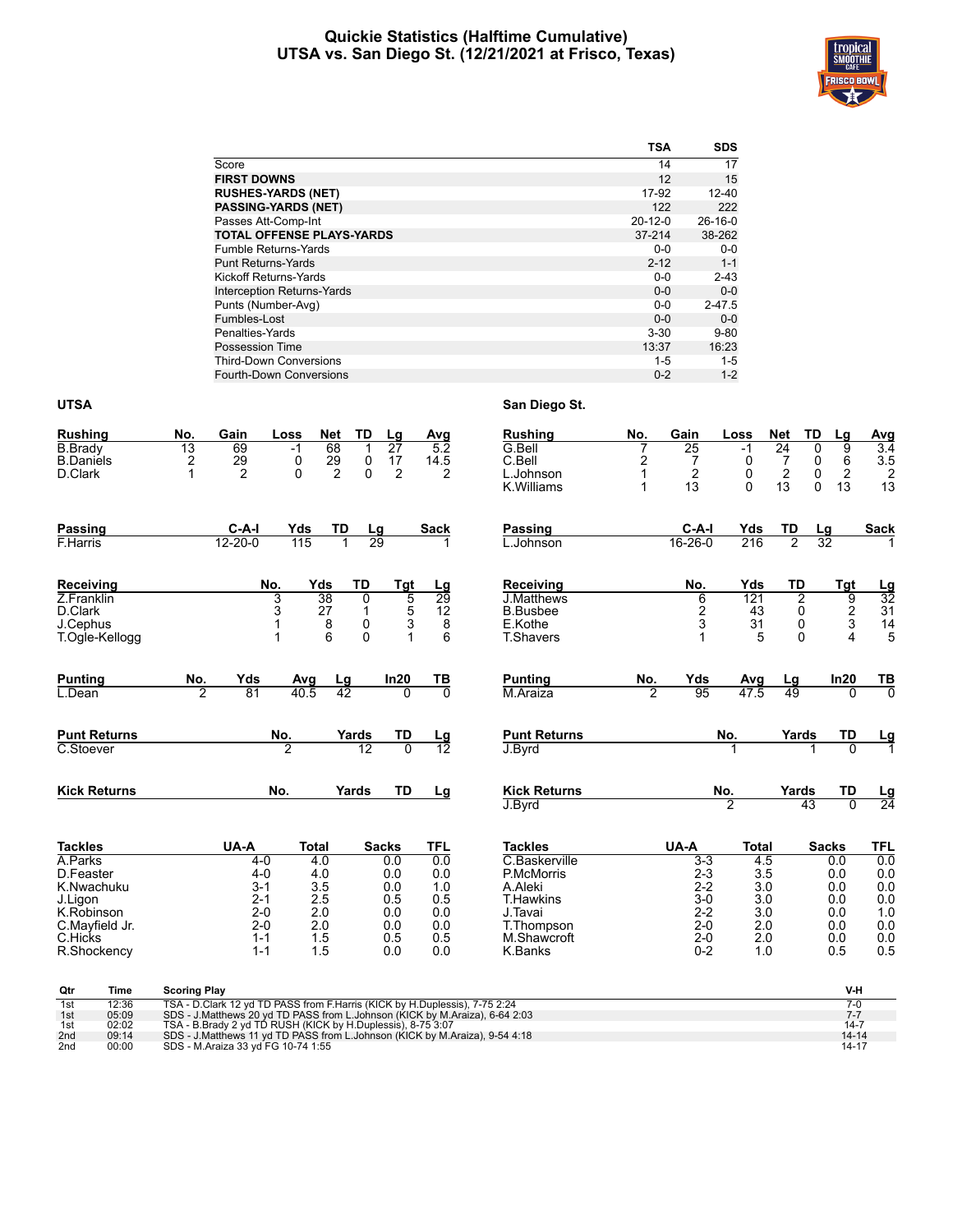#### **Quickie Statistics (2nd Quarter only) UTSA vs. San Diego St. (12/21/2021 at Frisco, Texas)**



|                       |                |                    |                                  |                |                        |                  |                |                     |                | <b>TSA</b>     | SDS           |                            |                 |                 |
|-----------------------|----------------|--------------------|----------------------------------|----------------|------------------------|------------------|----------------|---------------------|----------------|----------------|---------------|----------------------------|-----------------|-----------------|
|                       |                | Score              |                                  |                |                        |                  |                |                     |                | $\pmb{0}$      | 10            |                            |                 |                 |
|                       |                | <b>FIRST DOWNS</b> |                                  |                |                        |                  |                |                     |                | 3              | 11            |                            |                 |                 |
|                       |                |                    | <b>RUSHES-YARDS (NET)</b>        |                |                        |                  |                |                     |                | $7 - 13$       | $6 - 23$      |                            |                 |                 |
|                       |                |                    | <b>PASSING-YARDS (NET)</b>       |                |                        |                  |                |                     |                | 31             | 187           |                            |                 |                 |
|                       |                |                    | Passes Att-Comp-Int              |                |                        |                  |                |                     |                | $6 - 2 - 0$    | $20 - 12 - 0$ |                            |                 |                 |
|                       |                |                    | <b>TOTAL OFFENSE PLAYS-YARDS</b> |                |                        |                  |                |                     | $13 - 44$      |                | 26-210        |                            |                 |                 |
|                       |                |                    | Fumble Returns-Yards             |                |                        |                  |                |                     |                | $0-0$          | $0-0$         |                            |                 |                 |
|                       |                |                    | <b>Punt Returns-Yards</b>        |                |                        |                  |                |                     |                | $0-0$          | $1 - 1$       |                            |                 |                 |
|                       |                |                    | <b>Kickoff Returns-Yards</b>     |                |                        |                  |                |                     |                | $0-0$          | $0-0$         |                            |                 |                 |
|                       |                |                    | Interception Returns-Yards       |                |                        |                  |                |                     |                | $0-0$          | $0-0$         |                            |                 |                 |
|                       |                |                    | Punts (Number-Avg)               |                |                        |                  |                |                     | $2 - 40.5$     |                | $0-0$         |                            |                 |                 |
|                       |                | Fumbles-Lost       |                                  |                |                        |                  |                |                     |                | $0-0$          | $0-0$         |                            |                 |                 |
|                       |                | Penalties-Yards    |                                  |                |                        |                  |                |                     |                | $0 - 0$        | $7 - 60$      |                            |                 |                 |
|                       |                |                    | Possession Time                  |                |                        |                  |                |                     |                | 4:49           | 10:11         |                            |                 |                 |
|                       |                |                    | <b>Third-Down Conversions</b>    |                |                        |                  |                |                     |                | $0 - 3$        | $1 - 3$       |                            |                 |                 |
|                       |                |                    | Fourth-Down Conversions          |                |                        |                  |                |                     |                | $0 - 1$        | $1 - 2$       |                            |                 |                 |
|                       |                |                    |                                  |                |                        |                  |                |                     |                |                |               |                            |                 |                 |
| <b>UTSA</b>           |                |                    |                                  |                |                        |                  |                | San Diego St.       |                |                |               |                            |                 |                 |
| <b>Rushing</b>        | No.            | Gain               | Loss                             | Net            | TD                     | Avg              | Lg             | <b>Rushing</b>      | No.            | Gain           | Loss          | <b>Net</b><br>TD           | Avg             | <u>Lg</u>       |
| <b>B.Brady</b>        | 6              | $\overline{21}$    | $-1$                             | 20             | $\overline{0}$         | $\overline{3.3}$ | ज़             | G.Bell              | $\overline{4}$ | 17             | $-1$          | 16<br>0                    | 4               | तु              |
|                       |                |                    |                                  |                |                        |                  |                | C.Bell              | $\overline{2}$ | $\overline{7}$ | $\Omega$      | $\overline{7}$<br>$\Omega$ | 3.5             | 6               |
|                       |                |                    |                                  |                |                        |                  |                |                     |                |                |               |                            |                 |                 |
| <b>Passing</b>        |                | C-A-I              | Yds                              | TD             |                        |                  | Sack           | <b>Passing</b>      |                | $C-A-I$        | Yds           | TD                         | <u>Lg</u>       | <b>Sack</b>     |
| F.Harris              |                | $2 - 6 - 0$        | $\overline{24}$                  | $\overline{0}$ | $\frac{\text{Lg}}{21}$ |                  |                | L.Johnson           |                | $12 - 20 - 0$  | 187           | $\overline{1}$             | $\overline{32}$ |                 |
|                       |                |                    |                                  |                |                        |                  |                |                     |                |                |               |                            |                 |                 |
| Receiving             |                | No.                |                                  | Yards          | TD                     | Tgt              | Lg             | Receiving           |                | No.            | Yards         | TD                         | Tgt             |                 |
| Z.Franklin            |                | 0                  |                                  | 0              | $\Omega$               | 1                |                | J.Matthews          |                | 5              |               | 101<br>1                   | 8               | $\frac{Lg}{32}$ |
| D.Clark               |                | 1                  |                                  | 10             | 0                      | 2                | 10             | <b>B.Busbee</b>     |                | 1              |               | 31<br>$\mathbf 0$          | $\mathbf 1$     | 31              |
| J.Cephus              |                | $\Omega$           |                                  | $\mathbf{0}$   | $\Omega$               | $\overline{2}$   |                | E.Kothe             |                | 3              |               | 31<br>$\mathbf{0}$         | 3               | 14              |
|                       |                |                    |                                  |                |                        |                  |                | <b>T.Shavers</b>    |                | 1              |               | 5<br>$\Omega$              | 4               | 5               |
|                       |                |                    |                                  |                |                        |                  |                |                     |                |                |               |                            |                 |                 |
| <b>Punting</b>        | No.            | Yds                | Avg                              |                | Lng                    | In20             | TВ             | <b>Punting</b>      | No.            | Yds            | Avg           | Lng                        | In20            | TВ              |
| L.Dean                | $\overline{2}$ | 81                 | 40.5                             |                | 42                     |                  | $\overline{0}$ |                     |                |                |               |                            |                 |                 |
|                       |                |                    |                                  |                |                        |                  |                |                     |                |                |               |                            |                 |                 |
| <b>Punt Returns</b>   |                |                    | No.                              |                | Yards                  | TD               | Lg             | <b>Punt Returns</b> |                |                | No.           | Yards                      | TD              |                 |
|                       |                |                    |                                  |                |                        |                  |                | J.Byrd              |                |                |               |                            | $\Omega$        | <u>Lg</u>       |
|                       |                |                    |                                  |                |                        |                  |                |                     |                |                |               |                            |                 |                 |
|                       |                |                    |                                  |                |                        |                  |                |                     |                |                |               |                            |                 |                 |
| <b>Kick Returns</b>   |                |                    | No.                              |                | Yards                  | TD               | Lg             | <b>Kick Returns</b> |                |                | No.           | Yards                      | TD              | Lg              |
|                       |                |                    |                                  |                |                        |                  |                |                     |                |                |               |                            |                 |                 |
| <b>Tackles</b>        |                | UA-A               |                                  | <b>Total</b>   |                        | <b>Sacks</b>     | TFL            | <b>Tackles</b>      |                | UA-A           | Total         |                            | <b>Sacks</b>    | <b>TFL</b>      |
| A.Parks               |                |                    | $3-0$                            | 3.0            |                        | 0.0              | 0.0            | A.Aleki             |                |                | $1 - 1$       | 1.5                        | 0.0             | 0.0             |
| K.Nwachuku            |                |                    | $2 - 1$                          | 2.5            |                        | 0.0              | 0.0            | P.McMorris          |                |                | $1 - 1$       | 1.5                        | 0.0             | 0.0             |
| C.Mayfield Jr.        |                |                    | $2 - 0$                          | 2.0            |                        | 0.0              | 0.0            | C.Baskerville       |                |                | $1 - 1$       | 1.5                        | 0.0             | 0.0             |
| R.Shockency           |                |                    | $1 - 1$                          | 1.5            |                        | 0.0              | 0.0            | J.Tavai             |                |                | $1 - 1$       | 1.5                        | 0.0             | 1.0             |
| C.Wiley               |                |                    | $1 - 0$                          | 1.0            |                        | 0.0              | 0.0            | T.Thompson          |                |                | $1 - 0$       | 1.0                        | 0.0             | 0.0             |
| J.Ligon               |                |                    | $1 - 0$<br>$1 - 0$               | 1.0            |                        | 0.0              | 0.0            | M.Shawcroft         |                |                | $1 - 0$       | 1.0                        | 0.0             | 0.0<br>0.5      |
| D.Taylor<br>D.Feaster |                |                    | $1 - 0$                          | 1.0<br>1.0     |                        | 0.0<br>0.0       | 1.0<br>0.0     | K.Banks             |                |                | $0 - 1$       | 0.5                        | 0.5             |                 |
|                       |                |                    |                                  |                |                        |                  |                |                     |                |                |               |                            |                 |                 |
|                       |                |                    |                                  |                |                        |                  |                |                     |                |                |               |                            |                 |                 |
|                       |                |                    |                                  |                |                        |                  |                |                     |                |                |               |                            |                 |                 |

| Qtr             | Time  | <b>Scoring Play</b>                                                         |           |
|-----------------|-------|-----------------------------------------------------------------------------|-----------|
| 2nd             | 09:14 | SDS - J.Matthews 11 yd TD PASS from L.Johnson (KICK by M.Araiza), 9-54 4:18 | $14 - 14$ |
| 2 <sub>nd</sub> | 00:00 | SDS - M.Araiza 33 yd FG 10-74 1:55                                          | $14 - 17$ |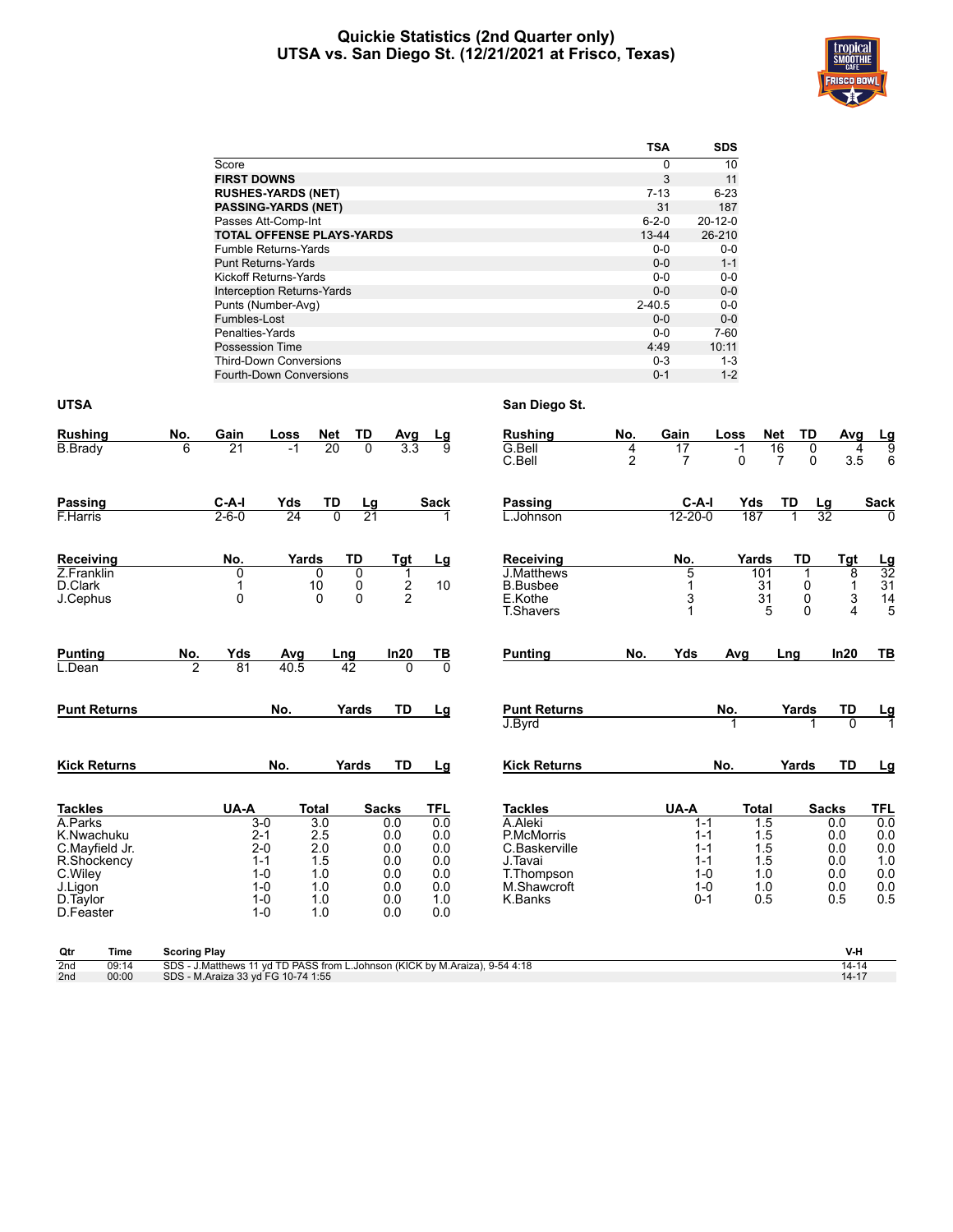

*At the start of the second half, SDS will receive and TSA will defend the north goal.* Start of 3rd quarter, clock 15:00.

DUPLESSIS, Hunter kickoff 65 yards to the SDS0, WILLIAMS, Kaegun return 52 yards to the TSA48 (TAYLOR, Donyai;SHOCKENCY, Ryan), out of bounds.

#### **SDS drive start at 14:51**

| $1 - 10$ | TSA48 | [NHSG] JOHNSON, Lucas scrambles up the middle for a gain of 13 yards to the TSA35, End of Play, 1ST<br>DOWN.                                                | R |
|----------|-------|-------------------------------------------------------------------------------------------------------------------------------------------------------------|---|
| 1-10     | TSA35 | [NHSG] BELL, Greg rush up the middle for a gain of 7 yards to the TSA28 (HAYNES, Jaylon: WILEY,<br>Charles).                                                |   |
| $2 - 3$  | TSA28 | [NHSG] BELL, Greg rush up the middle for a gain of 4 yards to the TSA24 (FEASTER, Denzel; WILEY,<br>Charles). 1ST DOWN.                                     | R |
| 1-10     | TSA24 | [NHSG] BELL, Greg rush up the middle for a gain of 4 yards to the TSA20, End of Play.                                                                       |   |
| $2-6$    | TSA20 | [NHSG] JOHNSON, Lucas pass to the right complete for 19 yards to MATTHEWS, Jesse caught at the TSA3<br>and advanced to the TSA1 (PARKS, Antonio), 1ST DOWN. | P |
| $1 - 1$  | TSA1  | [NHSG] BELL, Greg rush up the middle for a gain of 1 yard to the TSA0, TOUCHDOWN SDS (Scoring<br>play confirmed). [11:59]                                   |   |
|          |       |                                                                                                                                                             |   |

**1-3 TSA3 ARAIZA, Matt PAT kick attempt is good.**

#### **UTSA 14, SAN DIEGO ST. 24**

*Drive Summary: 6 plays, 48 yards, 2:52*

ARAIZA, Matt kickoff 65 yards to the TSA0, Touchback.

#### **TSA drive start at 11:59**

| [NHSG] HARRIS, Frank pass to the left complete for 6 yards to FRANKLIN, Zakhari caught at the TSA25 and<br>advanced to the TSA31 (OLUBI, Segun).                                                                                                           |                                                                                                                                                                                                                                                      |
|------------------------------------------------------------------------------------------------------------------------------------------------------------------------------------------------------------------------------------------------------------|------------------------------------------------------------------------------------------------------------------------------------------------------------------------------------------------------------------------------------------------------|
| HARRIS, Frank pass to the left incomplete intended for OGLE-KELLOGG, Tykee thrown to the SDS38.<br>PENALTY SDS Pass Interference on HAWKINS. Tayler enforced 15 yards to the TSA46 and results in<br>automatic 1ST DOWN [NHSG]. NO PLAY (replay the down). | Е                                                                                                                                                                                                                                                    |
| PENALTY Before the snap, TSA False Start on MAKA, Ahofitu enforced 5 yards from the TSA46 to the<br>TSA41.                                                                                                                                                 |                                                                                                                                                                                                                                                      |
| [NHSG] HARRIS, Frank pass to the left complete for 35 yards to OGLE-KELLOGG, Tykee caught at the<br>SDS26 and advanced to the SDS24 (BASKERVILLE, CJ), out of bounds, 1ST DOWN.                                                                            | P                                                                                                                                                                                                                                                    |
| [NHSG] CEPHUS, Joshua pass to the right incomplete thrown to the SDS12.                                                                                                                                                                                    |                                                                                                                                                                                                                                                      |
| [NHSG] QB Keeper HARRIS, Frank rush up the middle for a gain of 5 yards to the SDS19 (ALEKI,<br>Andrew:THOMAS, Cameron).                                                                                                                                   |                                                                                                                                                                                                                                                      |
| [NHSG] HARRIS, Frank pass to the right incomplete intended for FRANKLIN, Zakhari thrown to the SDS0.                                                                                                                                                       |                                                                                                                                                                                                                                                      |
|                                                                                                                                                                                                                                                            |                                                                                                                                                                                                                                                      |
| [10:09]                                                                                                                                                                                                                                                    |                                                                                                                                                                                                                                                      |
| TSA31<br>TSA41                                                                                                                                                                                                                                             | TSA25<br>TSA46<br>SDS24<br>SDS24<br>SDS19<br>SDS19 PENALTY Before the snap. TSA False Start enforced 5 yards from the SDS19 to the SDS24.<br>SDS24 DUPLESSIS, Hunter field goal attempt from 41 yards GOOD [kick was spotted at SDS31], clock 10:09. |

#### **UTSA 17, SAN DIEGO ST. 24**

*Drive Summary: 6 plays, 51 yards, 1:50*

DUPLESSIS, Hunter kickoff 65 yards to the SDS0, Touchback.

#### **SDS drive start at 10:09**

| $1 - 10$ |       | SDS25 [NHSG] JOHNSON, Lucas pass to the right complete for 15 yards to MATTHEWS, Jesse caught at the<br>SDS29 and advanced to the SDS40 (ROBINSON, Ken), out of bounds, 1ST DOWN. | P. |
|----------|-------|-----------------------------------------------------------------------------------------------------------------------------------------------------------------------------------|----|
| $1 - 10$ | SDS40 | [NHSG] BELL, Greg rush to the left for a gain of 11 yards to the TSA49 (MAYFIELD JR., Corey), 1ST DOWN.                                                                           | R  |
| $1 - 10$ | TSA49 | [NHSG] BYRD, Jordan rush to the right for a loss of 1 yard to the TSA50 (CLAYTON, Christian), out of<br>bounds.                                                                   |    |
| $2 - 11$ | TSA50 | [NHSG] BELL, Chance rush up the middle for a gain of 5 yards to the TSA45 (NWACHUKU, Kelechi;LIGON,<br>Jamal).                                                                    |    |
| 3-6      |       | TSA45 PENALTY Before the snap, SDS Delay Of Game enforced 5 yards from the TSA45 to the SDS50.                                                                                    |    |
| $3 - 11$ | TSA50 | [NHSG] JOHNSON, Lucas pass to the left incomplete intended for SHAVERS, Tyrell thrown to the TSA44.                                                                               |    |
| $4 - 11$ |       | TSA50 ARAIZA, Matt punt 45 yards to the TSA5, fair catch by STOEVER, Cade. [07:02]                                                                                                |    |
|          |       | Drive Summary: 5 plays, 25 yards, 3:07                                                                                                                                            |    |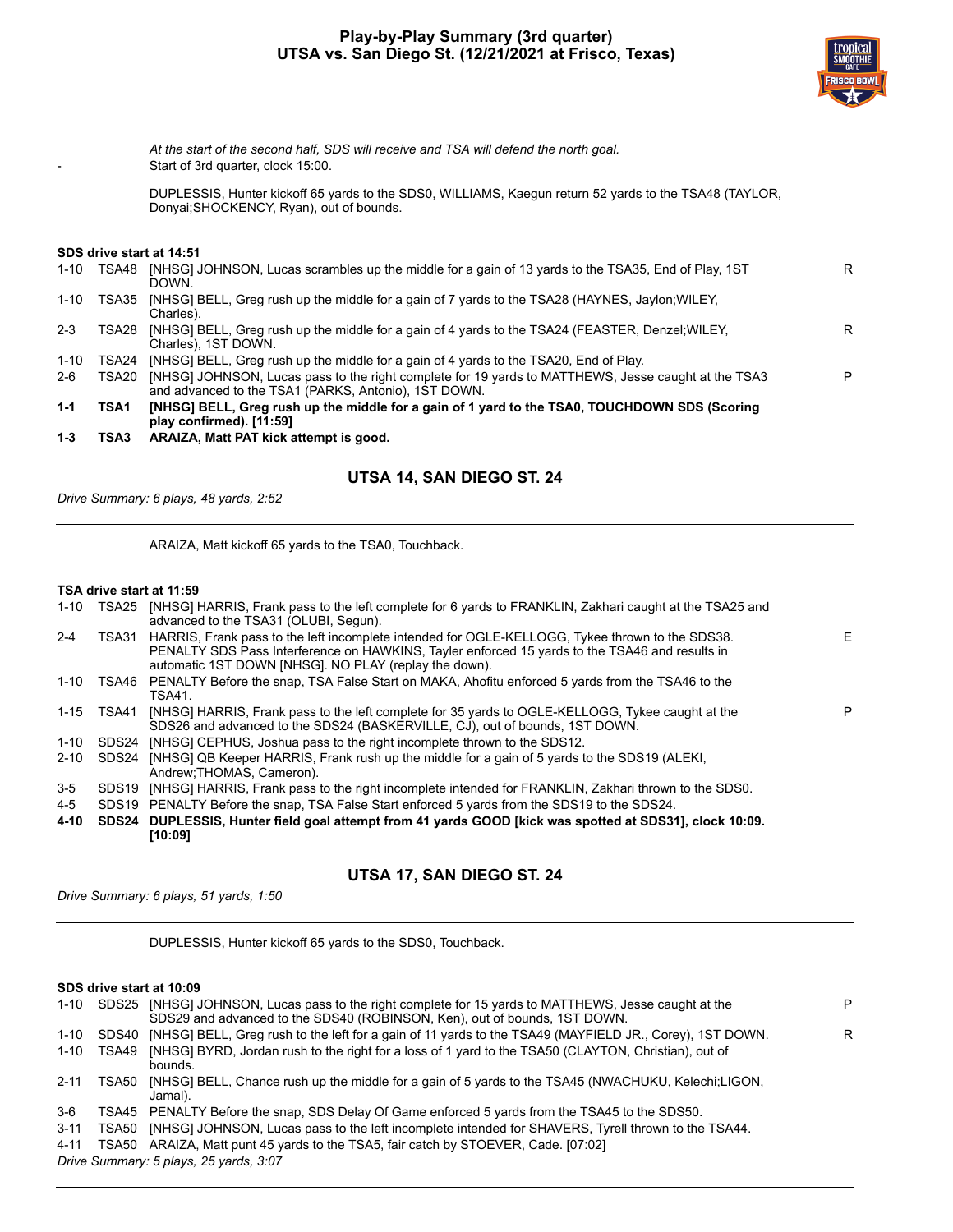#### **TSA drive start at 07:02**

| 1-10    | TSA5  | [NHSG] HARRIS, Frank pass to the right complete for 3 yards to FRANKLIN, Zakhari caught at the TSA2 and<br>advanced to the TSA8, out of bounds. |
|---------|-------|-------------------------------------------------------------------------------------------------------------------------------------------------|
| $2 - 7$ | TSA8  | [NHSG] HARRIS, Frank pass to the left complete for 35 yards to FRANKLIN, Zakhari to the TSA43                                                   |
|         |       | (HAWKINS, Tayler), 1ST DOWN. PENALTY SDS Offsides on TAVAI, Jonah declined.                                                                     |
| 1-10    | TSA43 | [NHSG] BRADY, Brenden rush to the left for a gain of 3 yards to the TSA46 (MCDONALD, Caden).                                                    |
| $2 - 7$ | TSA46 | [NHSG] HARRIS, Frank pass to the right incomplete intended for FRANKLIN, Zakhari thrown to the SDS25.                                           |
| $3 - 7$ | TSA46 | [NHSG] HARRIS, Frank pass to the left intercepted by BASKERVILLE, CJ at the SDS31 intended for CLARK,                                           |
|         |       | De'Corian. Baskerville return for 0 yards to the SDS31, End of Play. [05:37]                                                                    |
|         |       | Drive Summary: 5 plays, 41 vards, 1:25                                                                                                          |

P

*Drive Summary: 5 plays, 41 yards, 1:25*

#### **SDS drive start at 05:37**

| $1 - 10$ | SDS31 | [NHSG] JOHNSON, Lucas pass to the right incomplete intended for BELLINGER, Daniel thrown to the<br>SDS42.                                                   |    |
|----------|-------|-------------------------------------------------------------------------------------------------------------------------------------------------------------|----|
| $2 - 10$ | SDS31 | [NHSG] JOHNSON, Lucas pass to the left complete for 5 yards to MATTHEWS, Jesse caught at the SDS30<br>and advanced to the SDS36 (TAYLOR, Donyai).           |    |
| $3-5$    |       | SDS36 PENALTY TSA Offsides on HAYNES, Jaylon enforced 5 yards from the SDS36 to the SDS41 and results in a<br>1ST DOWN [NHSG].                              | F. |
| $1 - 10$ | SDS41 | [NHSG] BELL, Greg rush up the middle for a gain of 6 yards to the SDS47 (WISDOM, Rashad).                                                                   |    |
| $2 - 4$  | SDS47 | [NHSG] JOHNSON, Lucas pass to the right complete for 25 yards to SMITH, Kobe caught at the TSA31 and<br>advanced to the TSA28 (ROBINSON, Ken), 1ST DOWN.    | P  |
| 1-10     | TSA28 | [NHSG] QB Keeper JOHNSON, Lucas rush to the right for a gain of 4 yards to the TSA24, out of bounds.                                                        |    |
| 2-6      | TSA24 | [NHSG] JOHNSON, Lucas pass up the middle complete for 24 yards to SHAVERS, Tyrell to the TSA0,<br>1ST DOWN, TOUCHDOWN SDS (Scoring play confirmed). [02:39] | Р  |
| 1-3      | TSA3  | ARAIZA, Matt PAT kick attempt is good.                                                                                                                      |    |

#### **UTSA 17, SAN DIEGO ST. 31**

*Drive Summary: 6 plays, 69 yards, 2:58*

ARAIZA, Matt kickoff 65 yards to the TSA0, Touchback.

#### **TSA drive start at 02:39**

| 1-10     | TSA25            | [NHSG] HARRIS, Frank pass to the left complete for 6 yards to CLARK, De'Corian caught at the TSA24 and                                                                                                                                                                                                                                                                                                               |   |
|----------|------------------|----------------------------------------------------------------------------------------------------------------------------------------------------------------------------------------------------------------------------------------------------------------------------------------------------------------------------------------------------------------------------------------------------------------------|---|
| $2 - 4$  | TSA31            | advanced to the TSA31 (LECKY, Jalil; THOMAS, Cameron).<br>[NHSG] HARRIS, Frank pass to the left complete for 33 yards to CLARK, De'Corian caught at the SDS36 and<br>advanced to the SDS36, out of bounds, 1ST DOWN (Play was confirmed after review). PENALTY SDS<br>Roughing the Passer on LECKY, Jalil enforced 15 yards from the end of the play at the SDS36 to the SDS21<br>and results in automatic 1ST DOWN. | P |
| 1-10     |                  | SDS21 [NHSG] BRADY, Brenden rush up the middle for a gain of 4 yards to the SDS17 (TAVAI, Jonah;LAKALAKA,<br>Seyddrick).                                                                                                                                                                                                                                                                                             |   |
| $2-6$    | SDS17            | [NHSG] HARRIS, Frank pass to the left incomplete intended for CLARK, De'Corian broken up by HAWKINS,<br>Tayler at the SDS0.                                                                                                                                                                                                                                                                                          |   |
| $3-6$    |                  | SDS17 PENALTY Before the snap, TSA False Start on MAKA, Ahofitu enforced 5 yards from the SDS17 to the<br>SDS22.                                                                                                                                                                                                                                                                                                     |   |
| $3 - 11$ | SDS22            | [NHSG] HARRIS, Frank scrambles to the left for a gain of 10 yards to the SDS12, out of bounds. [00:49]                                                                                                                                                                                                                                                                                                               |   |
| $4 - 1$  | H <sub>12</sub>  | Timeout UTSA, clock 00:49. [00:49]                                                                                                                                                                                                                                                                                                                                                                                   |   |
| $4 - 1$  |                  | SDS12 HARRIS, Frank pass to the right complete for 4 yards to FRANKLIN, Zakhari caught at the SDS11 and<br>advanced to the SDS8 (MCMORRIS, Patrick), 1ST DOWN.                                                                                                                                                                                                                                                       | P |
| $1 - 8$  | SDS8             | HARRIS, Frank pass to the right incomplete intended for CEPHUS, Joshua broken up by BRANCH, Dallas at<br>the SDS0. PENALTY SDS Illegal use of the hands on BANKS, Keshawn enforced half the distance from the<br>goal, 4 yards from the SDS8 to the SDS4 and results in automatic 1ST DOWN [NHSG]. NO PLAY (replay the<br>down).                                                                                     | E |
| $1 - 4$  | SDS4             | [NHSG] BRADY, Brenden rush to the left for a gain of 1 yard to the SDS3 (BASKERVILLE, CJ).                                                                                                                                                                                                                                                                                                                           |   |
| $2 - 3$  | SDS <sub>3</sub> | [NHSG] HARRIS, Frank pass to the right complete for 3 yards to FRANKLIN, Zakhari to the SDS0,<br>TOUCHDOWN TSA (Scoring play confirmed). [00:00]                                                                                                                                                                                                                                                                     |   |
| 1-10     | SDS <sub>3</sub> | DUPLESSIS, Hunter PAT kick attempt is good.                                                                                                                                                                                                                                                                                                                                                                          |   |

#### **UTSA 24, SAN DIEGO ST. 31**

*Drive Summary: 8 plays, 75 yards, 2:39*

End of 3rd quarter, clock 0:00.

#### **END OF 3RD QUARTER: UTSA 24, SAN DIEGO ST. 31**

|                        |      |                  | Time 1st Downs Conversions |  |  |                        |         |         |                  |                  |  |
|------------------------|------|------------------|----------------------------|--|--|------------------------|---------|---------|------------------|------------------|--|
| <b>Quarter Summary</b> |      |                  |                            |  |  | Score Poss R P X T 3rd | 4th     | Rushina | Passing          | <b>Penalties</b> |  |
| UTSA                   | 10 I |                  |                            |  |  | 5:54 0 4 3 7 0-3       | $-1-1$  | $5-23$  | 8-13-1-125       | 4-20             |  |
| San Diego St.          | 14   | 8:57 3 4 1 8 0-1 |                            |  |  |                        | $0 - 0$ | 10-54   | $5 - 7 - 0 - 88$ | 4-39             |  |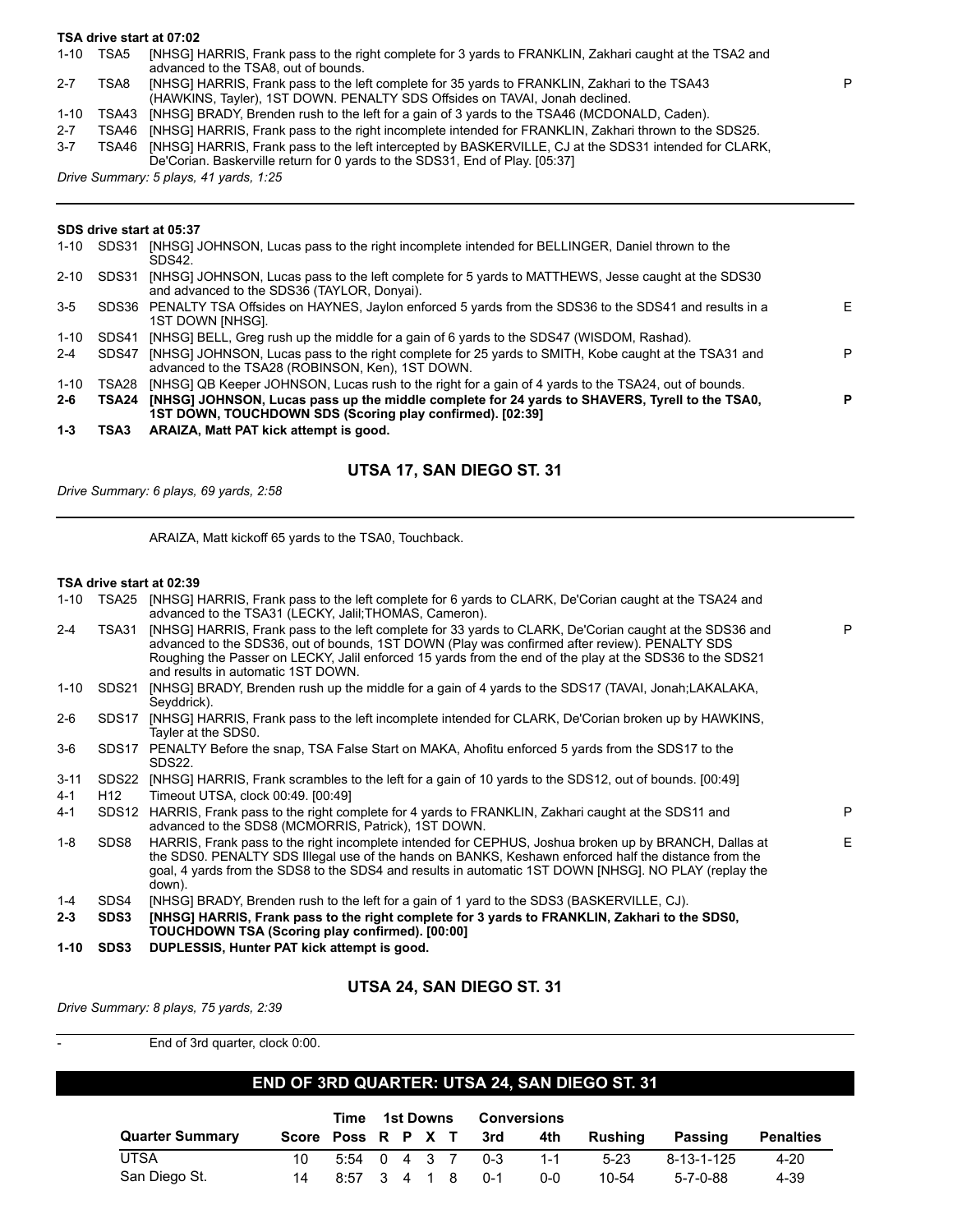#### **Quickie Statistics (3rd Quarter Cumulative) UTSA vs. San Diego St. (12/21/2021 at Frisco, Texas)**



|                                   | <b>TSA</b>    | <b>SDS</b>    |
|-----------------------------------|---------------|---------------|
| Score                             | 24            | 31            |
| <b>FIRST DOWNS</b>                | 19            | 23            |
| <b>RUSHES-YARDS (NET)</b>         | 22-115        | 22-94         |
| <b>PASSING-YARDS (NET)</b>        | 247           | 310           |
| Passes Att-Comp-Int               | $33 - 20 - 1$ | $33 - 21 - 0$ |
| <b>TOTAL OFFENSE PLAYS-YARDS</b>  | 55-362        | 55-404        |
| <b>Fumble Returns-Yards</b>       | $0 - 0$       | $0-0$         |
| <b>Punt Returns-Yards</b>         | $2 - 12$      | $1 - 1$       |
| Kickoff Returns-Yards             | $0 - 0$       | $3 - 95$      |
| <b>Interception Returns-Yards</b> | $0 - 0$       | $1 - 0$       |
| Punts (Number-Avg)                | $0 - 0$       | $2 - 47.5$    |
| Fumbles-Lost                      | $0 - 0$       | $0 - 0$       |
| Penalties-Yards                   | 7-50          | 13-119        |
| Possession Time                   | 19:31         | 25:20         |
| <b>Third-Down Conversions</b>     | 1-8           | $1 - 6$       |
| <b>Fourth-Down Conversions</b>    | $1 - 3$       | $1 - 2$       |

#### **UTSA San Diego St.**

| <b>Rushina</b>               | No.                                                                                                                                        | Gain           | Loss           | Net             | TD                   | Lg              | Avg                    | Rushina             | No.             | Gain           | Loss     | <b>Net</b>     | TD<br>Lg            | <b>Avg</b>      |
|------------------------------|--------------------------------------------------------------------------------------------------------------------------------------------|----------------|----------------|-----------------|----------------------|-----------------|------------------------|---------------------|-----------------|----------------|----------|----------------|---------------------|-----------------|
| <b>B.Brady</b>               | 16                                                                                                                                         | 77             | $-1$           | $\overline{76}$ | 1                    | $\overline{27}$ | 4.8                    | G.Bell              | $\overline{13}$ | 58             | $-1$     | 57             | 11                  | 4.4             |
| <b>B.Daniels</b>             | $\overline{c}$                                                                                                                             | 29             | 0              | 29              | 0                    | 17              | 14.5                   | C.Bell              | 3               | 12             | 0        | 12             | 0<br>6              | 4               |
| D.Clark                      | 1                                                                                                                                          | $\overline{2}$ | 0              | $\overline{2}$  | 0                    | $\overline{2}$  | $\overline{2}$         | L.Johnson           | 3               | 19             | 0        | 19             | 0<br>13             | 6.3             |
| F.Harris                     | $\overline{2}$                                                                                                                             | 15             | $\Omega$       | 15              | $\Omega$             | 10              | 7.5                    | K. Williams         | 1               | 13             | $\Omega$ | 13             | $\Omega$<br>13      | 13              |
| <b>Passing</b>               |                                                                                                                                            | C-A-I          | Yds            | TD              | Lg                   |                 | Sack                   | Passing             |                 | $C-A-I$        | Yds      | TD             | Lg                  | Sack            |
| F.Harris                     |                                                                                                                                            | $20 - 32 - 1$  | 240            |                 | $\overline{2}$<br>35 |                 |                        | L.Johnson           |                 | $21 - 33 - 0$  | 304      | 3              | 32                  |                 |
| J.Cephus                     |                                                                                                                                            | $0 - 1 - 0$    | 0              |                 | 0                    |                 | 0                      |                     |                 |                |          |                |                     |                 |
| Receiving                    |                                                                                                                                            | No.            |                | Yds             | TD                   | Tgt             | Lg                     | Receiving           |                 | No.            | Yds      | TD             | Tgt                 | <u>Lg</u>       |
| Z.Franklin                   |                                                                                                                                            |                | 8              | 89              | 1                    | $\overline{12}$ | $\overline{35}$        | J.Matthews          |                 | 9              | 160      | $\overline{2}$ | $\overline{12}$     | $\overline{32}$ |
| D.Clark                      |                                                                                                                                            |                | 5              | 66              | 1                    |                 | 33                     | <b>B.Busbee</b>     |                 | $\frac{2}{3}$  | 43       | 0              | $\frac{2}{3}$       | 31              |
| J.Cephus                     |                                                                                                                                            |                | 1              | 8               | 0                    | $\frac{9}{3}$   | 8                      | E.Kothe             |                 |                | 31       | 0              |                     | 14              |
| T.Ogle-Kellogg               |                                                                                                                                            |                | $\overline{2}$ | 41              | $\mathbf{0}$         | $\overline{2}$  | 35                     | <b>T.Shavers</b>    |                 | $\overline{2}$ | 29       | $\mathbf 1$    | 6                   | 24              |
| <b>Punting</b>               | No.                                                                                                                                        | Yds            | Avg            | Lg              |                      | In20            | TВ                     | <b>Punting</b>      | No.             | Yds            | Avg      | Lg             | In20                | <u>ТВ</u>       |
| L.Dean                       | $\mathfrak{p}$                                                                                                                             | 81             | 40.5           | $\overline{42}$ |                      | $\Omega$        | $\overline{0}$         | M.Araiza            | 3               | 140            | 46.7     | 49             | $\Omega$            | $\overline{0}$  |
| <b>Punt Returns</b>          |                                                                                                                                            |                | No.            |                 | Yards                | TD              |                        | <b>Punt Returns</b> |                 |                | No.      | Yards          | TD                  |                 |
| C.Stoever                    |                                                                                                                                            |                | $\overline{2}$ |                 | $\overline{12}$      | $\overline{0}$  | $\frac{\text{Lg}}{12}$ | J.Byrd              |                 |                |          |                | $\Omega$            | <u>Lg</u><br>1  |
| <b>Kick Returns</b>          |                                                                                                                                            |                | No.            |                 | Yards                | TD              | Lg                     | <b>Kick Returns</b> |                 |                | No.      | Yards          | TD                  |                 |
|                              |                                                                                                                                            |                |                |                 |                      |                 |                        | <b>K.Williams</b>   |                 |                | 1        |                | 52<br>0             | $\frac{Lg}{52}$ |
|                              |                                                                                                                                            |                |                |                 |                      |                 |                        | J.Byrd              |                 |                | 2        | 43             | 0                   | 24              |
| <b>Tackles</b>               |                                                                                                                                            | UA-A           | Total          |                 |                      | Sacks           | TFL                    | <b>Tackles</b>      |                 | UA-A           | Total    |                | <b>Sacks</b>        | TFL             |
| A.Parks                      |                                                                                                                                            | $5-0$          |                | 5.0             |                      | 0.0             | 0.0                    | C.Baskerville       |                 | $5-3$          | 6.5      |                | 0.0                 | 0.0             |
| D.Feaster                    |                                                                                                                                            | 4-1            |                | 4.5             |                      | 0.0             | 0.0                    | P.McMorris          |                 | $3-3$          | 4.5      |                | 0.0                 | 0.0             |
| K.Nwachuku                   |                                                                                                                                            | $3-2$          |                | 4.0             |                      | 0.0             | 1.0                    | <b>T.Hawkins</b>    |                 | $4 - 0$        | 4.0      |                | 0.0                 | 0.0             |
| K.Robinson                   |                                                                                                                                            | 4-0            |                | 4.0             |                      | 0.0             | 0.0                    | A.Aleki             |                 | $2 - 3$        | 3.5      |                | 0.0                 | 0.0             |
| J.Ligon                      |                                                                                                                                            | $2-2$          |                | 3.0             |                      | 0.5             | 0.5                    | J.Tavai             |                 | $2 - 3$        | 3.5      |                | 0.0                 | 1.0             |
| C.Mayfield Jr.               |                                                                                                                                            | $3-0$          |                | 3.0             |                      | 0.0             | 0.0                    | T.Thompson          |                 | $2 - 0$        | 2.0      |                | 0.0                 | 0.0             |
| D.Taylor                     |                                                                                                                                            | $2 - 1$        |                | 2.5             |                      | 0.0             | 1.0                    | S.Olubi             |                 | $2 - 0$        | 2.0      |                | 0.0                 | 0.0             |
| C.Wiley                      |                                                                                                                                            | $1 - 2$        |                | 2.0             |                      | 0.0             | 0.0                    | M.Shawcroft         |                 | $2 - 0$        | 2.0      |                | 0.0                 | 0.0             |
| Qtr<br>Time                  | <b>Scoring Play</b>                                                                                                                        |                |                |                 |                      |                 |                        |                     |                 |                |          |                | V-H                 |                 |
| 12:36<br>1st                 | TSA - D.Clark 12 yd TD PASS from F.Harris (KICK by H.Duplessis), 7-75 2:24                                                                 |                |                |                 |                      |                 |                        |                     |                 |                |          |                | $7-0$               |                 |
| 05:09<br>1st<br>02:02<br>1st | SDS - J.Matthews 20 yd TD PASS from L.Johnson (KICK by M.Araiza), 6-64 2:03<br>TSA - B.Brady 2 yd TD RUSH (KICK by H.Duplessis), 8-75 3:07 |                |                |                 |                      |                 |                        |                     |                 |                |          |                | $7 - 7$<br>$14 - 7$ |                 |
| 2nd<br>09:14                 | SDS - J.Matthews 11 yd TD PASS from L.Johnson (KICK by M.Araiza), 9-54 4:18                                                                |                |                |                 |                      |                 |                        |                     |                 |                |          |                | $14 - 14$           |                 |
| 00:00<br>2nd                 | SDS - M.Araiza 33 yd FG 10-74 1:55                                                                                                         |                |                |                 |                      |                 |                        |                     |                 |                |          |                | $14 - 17$           |                 |
| 11:59<br>3rd                 | SDS - G.Bell 1 yd TD RUSH (KICK by M.Araiza), 6-48 2:52                                                                                    |                |                |                 |                      |                 |                        |                     |                 |                |          |                | 14-24               |                 |
| 10:09<br>3rd<br>02:39<br>3rd | TSA - H.Duplessis 41 yd FG 6-51 1:50<br>SDS - T.Shavers 24 yd TD PASS from L.Johnson (KICK by M.Araiza), 6-69 2:58                         |                |                |                 |                      |                 |                        |                     |                 |                |          |                | 17-24<br>$17 - 31$  |                 |
| 00:00<br>3rd                 | TSA - Z.Franklin 3 yd TD PASS from F.Harris (KICK by H.Duplessis), 8-75 2:39                                                               |                |                |                 |                      |                 |                        |                     |                 |                |          |                | 24-31               |                 |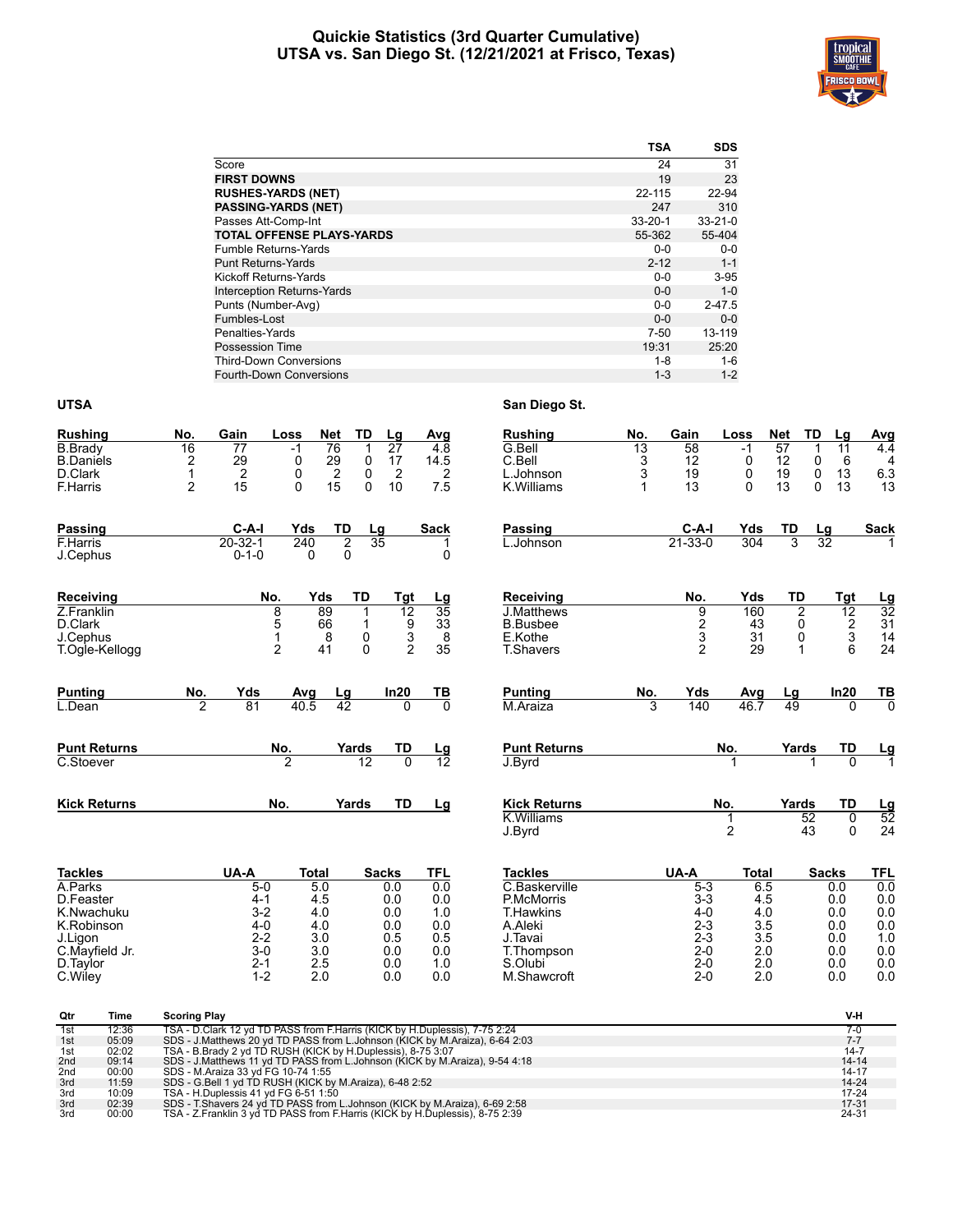#### **Quickie Statistics (3rd Quarter only) UTSA vs. San Diego St. (12/21/2021 at Frisco, Texas)**



|                                   | TSA          | <b>SDS</b>  |
|-----------------------------------|--------------|-------------|
| Score                             | 10           | 14          |
| <b>FIRST DOWNS</b>                | 7            | 8           |
| <b>RUSHES-YARDS (NET)</b>         | $5-23$       | 10-54       |
| <b>PASSING-YARDS (NET)</b>        | 125          | 88          |
| Passes Att-Comp-Int               | $13 - 8 - 1$ | $7 - 5 - 0$ |
| <b>TOTAL OFFENSE PLAYS-YARDS</b>  | 18-148       | 17-142      |
| <b>Fumble Returns-Yards</b>       | $0 - 0$      | $0 - 0$     |
| <b>Punt Returns-Yards</b>         | $0 - 0$      | $0 - 0$     |
| Kickoff Returns-Yards             | $0 - 0$      | $1 - 52$    |
| <b>Interception Returns-Yards</b> | $0 - 0$      | $1 - 0$     |
| Punts (Number-Avg)                | $0 - 0$      | $1 - 45.0$  |
| Fumbles-Lost                      | $0 - 0$      | $0 - 0$     |
| Penalties-Yards                   | $4 - 20$     | $4 - 39$    |
| Possession Time                   | 5:54         | 8:57        |
| <b>Third-Down Conversions</b>     | $0 - 3$      | $0 - 1$     |
| Fourth-Down Conversions           | $1 - 1$      | $0 - 0$     |

#### **UTSA San Diego St.**

| <b>Rushing</b>                                                                                      | No.                 | Gain                                                                                 | Loss                              | Net                                                               | TD                       | Avg                                                  | <u>Lg</u>                                            | <b>Rushing</b>                                                                                                | No.                                 | Gain                                                                               | Loss                                                 | Net           | TD                      | Avg                                                  |                                                      |
|-----------------------------------------------------------------------------------------------------|---------------------|--------------------------------------------------------------------------------------|-----------------------------------|-------------------------------------------------------------------|--------------------------|------------------------------------------------------|------------------------------------------------------|---------------------------------------------------------------------------------------------------------------|-------------------------------------|------------------------------------------------------------------------------------|------------------------------------------------------|---------------|-------------------------|------------------------------------------------------|------------------------------------------------------|
| <b>B.</b> Brady<br>F.Harris                                                                         | 3<br>$\overline{2}$ | 8<br>15                                                                              | 0<br>$\Omega$                     | 8<br>15                                                           | 0<br>$\Omega$            | 2.7<br>7.5                                           | 4<br>10                                              | G.Bell<br>C.Bell<br>L.Johnson                                                                                 | 6<br>$\mathbf{1}$<br>$\overline{2}$ | 33<br>5<br>17                                                                      | 0<br>0<br>0                                          | 33<br>5<br>17 | 1<br>0<br>$\Omega$      | 5.5<br>5<br>8.5                                      | $\frac{Lg}{11}$<br>5<br>13                           |
| <b>Passing</b><br>F.Harris<br>J.Cephus                                                              |                     | $C-A-I$<br>$8 - 12 - 1$<br>$0 - 1 - 0$                                               | Yds<br>125<br>0                   | <b>TD</b><br>1<br>$\mathbf{0}$                                    | $\frac{Lg}{35}$          |                                                      | <b>Sack</b><br>0<br>0                                | <b>Passing</b><br>L.Johnson                                                                                   |                                     | $C-A-I$<br>$5 - 7 - 0$                                                             | Yds<br>88                                            | TD            | $\frac{\text{Lg}}{25}$  |                                                      | <b>Sack</b><br>$\Omega$                              |
| Receiving<br>Z.Franklin<br>D.Clark<br>T.Ogle-Kellogg                                                |                     | No.                                                                                  | 5<br>$\overline{\mathbf{c}}$<br>1 | Yards<br>51<br>39<br>35                                           | TD<br>1<br>0<br>$\Omega$ | Tgt<br>7<br>4<br>$\mathbf{1}$                        | <u>Lg</u><br>$\overline{35}$<br>$\frac{33}{35}$      | Receiving<br><b>J.Matthews</b><br><b>T.Shavers</b>                                                            |                                     | No.<br>3                                                                           | Yards<br>39<br>24                                    |               | TD<br>0<br>$\mathbf{1}$ | Tgt<br>3<br>$\overline{2}$                           | $\frac{Lg}{19}$<br>24                                |
| <b>Punting</b>                                                                                      | No.                 | Yds                                                                                  | Avg                               | Lng                                                               |                          | In20                                                 | TB                                                   | <b>Punting</b><br>M.Araiza                                                                                    | No.                                 | Yds<br>45                                                                          | Avg<br>45.0                                          | Lng<br>45     |                         | In20<br>$\Omega$                                     | $rac{TB}{0}$                                         |
| <b>Punt Returns</b>                                                                                 |                     |                                                                                      | No.                               |                                                                   | Yards                    | TD                                                   | Lg                                                   | <b>Punt Returns</b>                                                                                           |                                     |                                                                                    | No.                                                  | Yards         |                         | TD                                                   | <u>Lg</u>                                            |
| <b>Kick Returns</b>                                                                                 |                     |                                                                                      | No.                               |                                                                   | Yards                    | TD                                                   | Lg                                                   | <b>Kick Returns</b><br>K. Williams                                                                            |                                     |                                                                                    | No.                                                  | Yards         | 52                      | TD<br>$\overline{0}$                                 | $\frac{Lg}{52}$                                      |
| <b>Tackles</b>                                                                                      |                     | UA-A                                                                                 |                                   | <b>Total</b>                                                      |                          | <b>Sacks</b>                                         | <b>TFL</b>                                           | <b>Tackles</b>                                                                                                |                                     | UA-A                                                                               | <b>Total</b>                                         |               | <b>Sacks</b>            |                                                      | <b>TFL</b>                                           |
| K.Robinson<br>D.Taylor<br>R.Wisdom<br>C.Wiley<br>A.Parks<br>C.Mayfield Jr.<br>C.Clayton<br>J.Haynes |                     | $2 - 0$<br>$1 - 1$<br>$1 - 0$<br>$0 - 2$<br>$1 - 0$<br>$1 - 0$<br>$1 - 0$<br>$0 - 1$ |                                   | $\overline{2.0}$<br>1.5<br>1.0<br>1.0<br>1.0<br>1.0<br>1.0<br>0.5 |                          | 0.0<br>0.0<br>0.0<br>0.0<br>0.0<br>0.0<br>0.0<br>0.0 | 0.0<br>0.0<br>0.0<br>0.0<br>0.0<br>0.0<br>1.0<br>0.0 | C.Baskerville<br><b>T.Hawkins</b><br>S.Olubi<br>P.McMorris<br>C.McDonald<br>C.Thomas<br>A.Aleki<br>S.Lakalaka |                                     | $2-0$<br>$1 - 0$<br>$1 - 0$<br>$1 - 0$<br>$1 - 0$<br>$0 - 2$<br>$0 - 1$<br>$0 - 1$ | 2.0<br>1.0<br>1.0<br>1.0<br>1.0<br>1.0<br>0.5<br>0.5 |               |                         | 0.0<br>0.0<br>0.0<br>0.0<br>0.0<br>0.0<br>0.0<br>0.0 | 0.0<br>0.0<br>0.0<br>0.0<br>0.0<br>0.0<br>0.0<br>0.0 |
| <b>Time</b><br>Qtr<br>3rd<br>11:59                                                                  | <b>Scoring Play</b> | SDS - G.Bell 1 vd TD RUSH (KICK by M.Araiza), 6-48 2:52                              |                                   |                                                                   |                          |                                                      |                                                      |                                                                                                               |                                     |                                                                                    |                                                      |               |                         | V-H<br>14-24                                         |                                                      |

| $\overline{3}$ rd | 11:59 | SDS - G.Bell 1 vd TD RUSH (KICK by M.Araiza), 6-48 2:52                       | 14-24     |
|-------------------|-------|-------------------------------------------------------------------------------|-----------|
| 3rd               | 10:09 | TSA - H.Duplessis 41 vd FG 6-51 1:50                                          | $17 - 24$ |
| 3rd               | 02:39 | SDS - T. Shavers 24 yd TD PASS from L. Johnson (KICK by M. Araiza), 6-69 2:58 | 17-31     |
| 3rd               | 00:00 | TSA - Z.Franklin 3 yd TD PASS from F.Harris (KICK by H.Duplessis), 8-75 2:39  | $24 - 31$ |
|                   |       |                                                                               |           |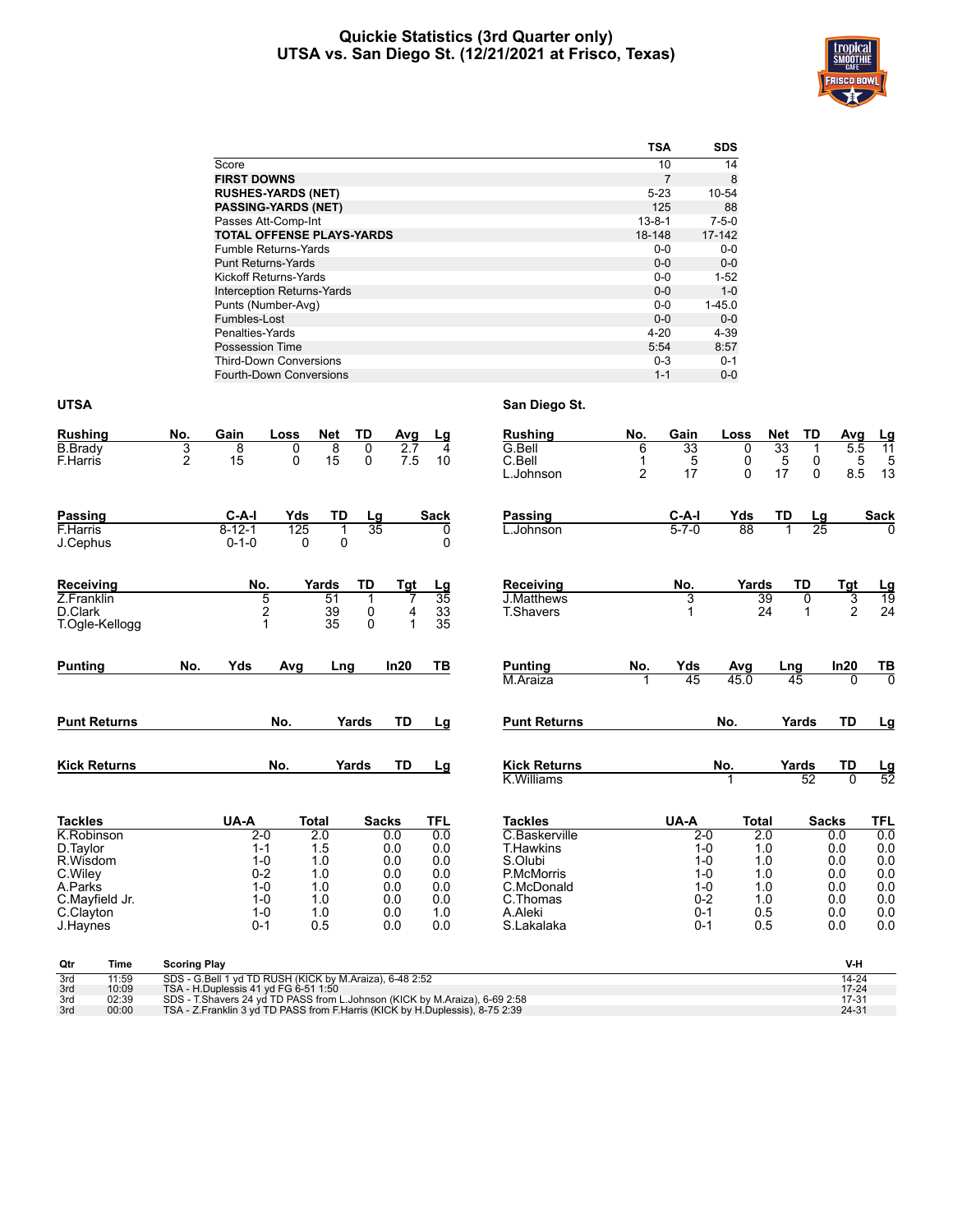

Start of 4th quarter, clock 15:00.

DUPLESSIS, Hunter kickoff 61 yards to the SDS4 out of bounds. Receiving team has elected to spot the ball at its 35-yard line.

#### **SDS drive start at 15:00**

| $1 - 3$  | TSA3        | ARAIZA, Matt PAT kick attempt is good.                                                                                                                                                                                                                                                                    |    |
|----------|-------------|-----------------------------------------------------------------------------------------------------------------------------------------------------------------------------------------------------------------------------------------------------------------------------------------------------------|----|
| $1 - 2$  | <b>TSA2</b> | [NHSG] QB Keeper JOHNSON, Lucas rush to the left for a gain of 2 yards to the TSA0, TOUCHDOWN<br>SDS (Scoring play confirmed). [09:51]                                                                                                                                                                    |    |
| $3-1$    | TSA7        | [NHSG] BELL, Chance rush to the right for a gain of 5 yards to the TSA2 (BROWN, Brandon), 1ST DOWN.                                                                                                                                                                                                       | R  |
| $2-9$    | TSA15       | [NHSG] JOHNSON, Lucas pass to the right complete for 8 yards to MATTHEWS, Jesse caught at the TSA8<br>and advanced to the TSA7 (ROBINSON, Ken), out of bounds.                                                                                                                                            |    |
| 1-10     | TSA16       | [NHSG] BELL, Greg rush to the left for a gain of 1 yard to the TSA15 (LIGON, Jamal; MCDOUGLE, Lamonte).                                                                                                                                                                                                   |    |
| $2 - 7$  | TSA23       | [NHSG] JOHNSON, Lucas pass to the left complete for 7 yards to MATTHEWS, Jesse caught at the TSA18<br>and advanced to the TSA16 (LIGON, Jamal; ROBINSON, Ken), 1ST DOWN.                                                                                                                                  | P  |
| $1 - 10$ | TSA26       | [NHSG] BELL, Greg rush up the middle for a gain of 3 yards to the TSA23 (MATTERSON, Brandon;LIGON,<br>Jamal).                                                                                                                                                                                             |    |
| $2-9$    |             | TSA41 JOHNSON, Lucas pass up the middle incomplete intended for MATTHEWS, Jesse thrown to the TSA30.<br>PENALTY TSA Unnecessary Roughness on MAYFIELD JR., Corey enforced 15 yards from the TSA41 to the<br>TSA26 and results in automatic 1ST DOWN [NHSG]. NO PLAY (replay the down).                    | E. |
| 1-10     | TSA42       | [NHSG] BELL, Greg rush up the middle for a gain of 1 yard to the TSA41 (FEASTER, Denzel).                                                                                                                                                                                                                 |    |
| $2 - 10$ | SDS35       | [NHSG] JOHNSON, Lucas pass to the right complete for 8 yards to BUSBEE, BJ caught at the SDS42 and<br>advanced to the SDS43, out of bounds. PENALTY TSA Roughing the Passer on HICKS, Clarence enforced<br>15 yards from the end of the play at the SDS43 to the TSA42 and results in automatic 1ST DOWN. | E. |
| $1 - 10$ | SDS35       | [NHSG] BELL, Greg rush to the left for no gain to the SDS35 (PARKS, Antonio).                                                                                                                                                                                                                             |    |
|          |             |                                                                                                                                                                                                                                                                                                           |    |

#### **UTSA 24, SAN DIEGO ST. 38**

*Drive Summary: 9 plays, 65 yards, 5:09*

ARAIZA, Matt kickoff 65 yards to the TSA0, Touchback.

#### **TSA drive start at 09:51**

| $1 - 10$ | TSA25 | [NHSG] HARRIS, Frank pass up the middle complete for 6 yards to CLARK, De'Corian caught at the TSA23<br>and advanced to the TSA31 (TUMBLIN, Noah).                                                                  |   |
|----------|-------|---------------------------------------------------------------------------------------------------------------------------------------------------------------------------------------------------------------------|---|
| $2 - 4$  | TSA31 | [NHSG] DANIELS, B.J. rush up the middle for a gain of 9 yards to the TSA40 (MCMORRIS,<br>Patrick; BASKERVILLE, CJ), 1ST DOWN.                                                                                       | R |
| $1 - 10$ | TSA40 | [NHSG] HARRIS, Frank pass up the middle incomplete intended for DISHMAN, Dan thrown to the SDS27.                                                                                                                   |   |
| $2 - 10$ | TSA40 | [NHSG] HARRIS, Frank pass up the middle complete for 18 yards to CEPHUS, Joshua caught at the TSA42<br>and advanced to the TSA42 lateral to DANIELS, B.J. for 16 yards to the SDS42 (HAWKINS, Tayler), 1ST<br>DOWN. | P |
| $1 - 10$ |       | SDS42 [NHSG] HARRIS, Frank pass to the right incomplete intended for FRANKLIN, Zakhari thrown to the SDS9.                                                                                                          |   |
| $2 - 10$ | SDS42 | [NHSG] ADKINS, Josh pass to the left incomplete intended for OGLE-KELLOGG, Tykee thrown to the<br>SDS <sub>10</sub>                                                                                                 |   |
| $3 - 10$ |       | SDS42 [NHSG] HARRIS, Frank sacked for a loss of 7 yards at the SDS49 (TAVAI, Jonah).                                                                                                                                |   |
| 4-17     |       | SDS49 DEAN, Lucas punt 49 yards to the SDS0, Touchback. [07:13]                                                                                                                                                     |   |

*Drive Summary: 7 plays, 26 yards, 2:38*

#### **SDS drive start at 07:13**

|          |       | 1-10 SDS20 [NHSG] BELL, Greg rush to the left for no gain to the SDS20 (HAYNES, Jaylon).                                               |   |
|----------|-------|----------------------------------------------------------------------------------------------------------------------------------------|---|
| $2 - 10$ |       | SDS20 [NHSG] BELL, Greg rush up the middle for no gain to the SDS20 (HAYNES, Jaylon).                                                  |   |
| 3-10     | SDS20 | [NHSG] BELL, Greg rush up the middle for a gain of 13 yards to the SDS33 (FEASTER, Denzel; ROBINSON,<br>Ken). 1ST DOWN.                | R |
| 1-10     |       | SDS33 [NHSG] BELL, Greg rush up the middle for a gain of 4 yards to the SDS37 (HAYNES, Jaylon;BROWN,<br>Brandon).                      |   |
| $2-6$    |       | SDS37 PENALTY Before the snap, SDS False Start on BELLINGER, Daniel enforced 5 yards from the SDS37 to the<br>SDS32.                   |   |
| $2 - 11$ | SDS32 | [NHSG] BELL, Greg rush to the left for a gain of 9 yards to the SDS41 (LIGON, Jamal). [04:06]<br>TSA LIGON, Jamal injured on the play. |   |
| $3-2$    | H41   | Timeout UTSA, clock 04:06. [04:06]                                                                                                     |   |
| $3 - 2$  | SDS41 | [NHSG] BELL, Greg rush up the middle for a gain of 3 yards to the SDS44 (HAYNES, Jaylon; MAHNKE,<br>Tvler). 1ST DOWN.                  | R |
| $1 - 10$ | SDS44 | [NHSG] BELL, Greg rush to the left for a gain of 2 yards to the SDS46 (BROWN, Brandon). [03:28]                                        |   |
|          |       |                                                                                                                                        |   |

2-8 H46 Timeout UTSA, clock 03:28. [03:28]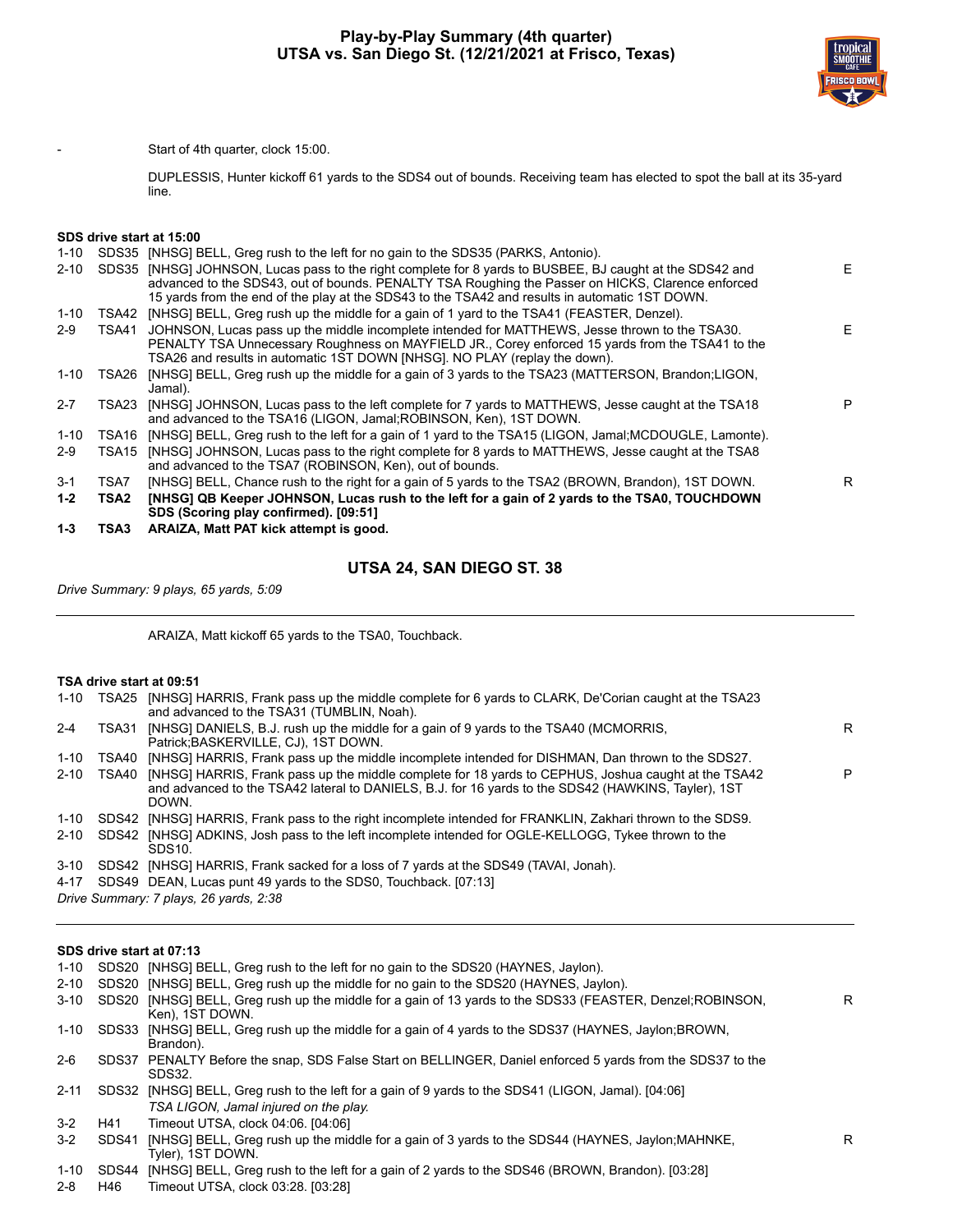| $2 - 8$  |       | SDS46 [NHSG] BELL, Greg rush up the middle for a gain of 5 yards to the TSA49 (MATTERSON, Brandon). [02:42]  |    |
|----------|-------|--------------------------------------------------------------------------------------------------------------|----|
| $3 - 3$  | V49   | Timeout San Diego St., clock 02:42. [02:42]                                                                  |    |
| $3 - 3$  |       | TSA49 [NHSG] BELL, Greg rush to the right for a gain of 3 yards to the TSA46, End of Play, 1ST DOWN.         | R. |
|          |       | TSA PARKS, Antonio injured on the play.                                                                      |    |
| $1 - 10$ |       | TSA46 [NHSG] BELL, Chance rush to the right for a gain of 4 yards to the TSA42 (FEASTER, Denzel).            |    |
| $2-6$    | TSA42 | [NHSG] BELL, Chance rush up the middle for a gain of 8 yards to the TSA34 (CLAYTON, Christian), 1ST<br>DOWN. | R  |
| 1-10     |       | TSA34 [NH] Kneel down by SDS at TSA35 (team loss of 1). [00:00]                                              |    |

*Drive Summary: 12 plays, 45 yards, 7:13*

#### 1-10 TSA35 End of game, clock 0:00.

### **FINAL SCORE - : UTSA 24, SAN DIEGO ST. 38**

|                        |                        |                   | Time 1st Downs |  |  | Conversions |     |         |          |           |
|------------------------|------------------------|-------------------|----------------|--|--|-------------|-----|---------|----------|-----------|
| <b>Quarter Summary</b> | Score Poss R P X T 3rd |                   |                |  |  |             | 4th | Rushing | Passing  | Penalties |
| UTSA                   |                        | 2:38 1 1 0 2 0-1  |                |  |  |             | 0-0 | $2 - 2$ | 2-5-0-24 | $2 - 30$  |
| San Diego St.          |                        | 12:22 5 1 2 8 4-4 |                |  |  |             | 0-0 | 18-62   | 3-3-0-23 | $1 - 5$   |